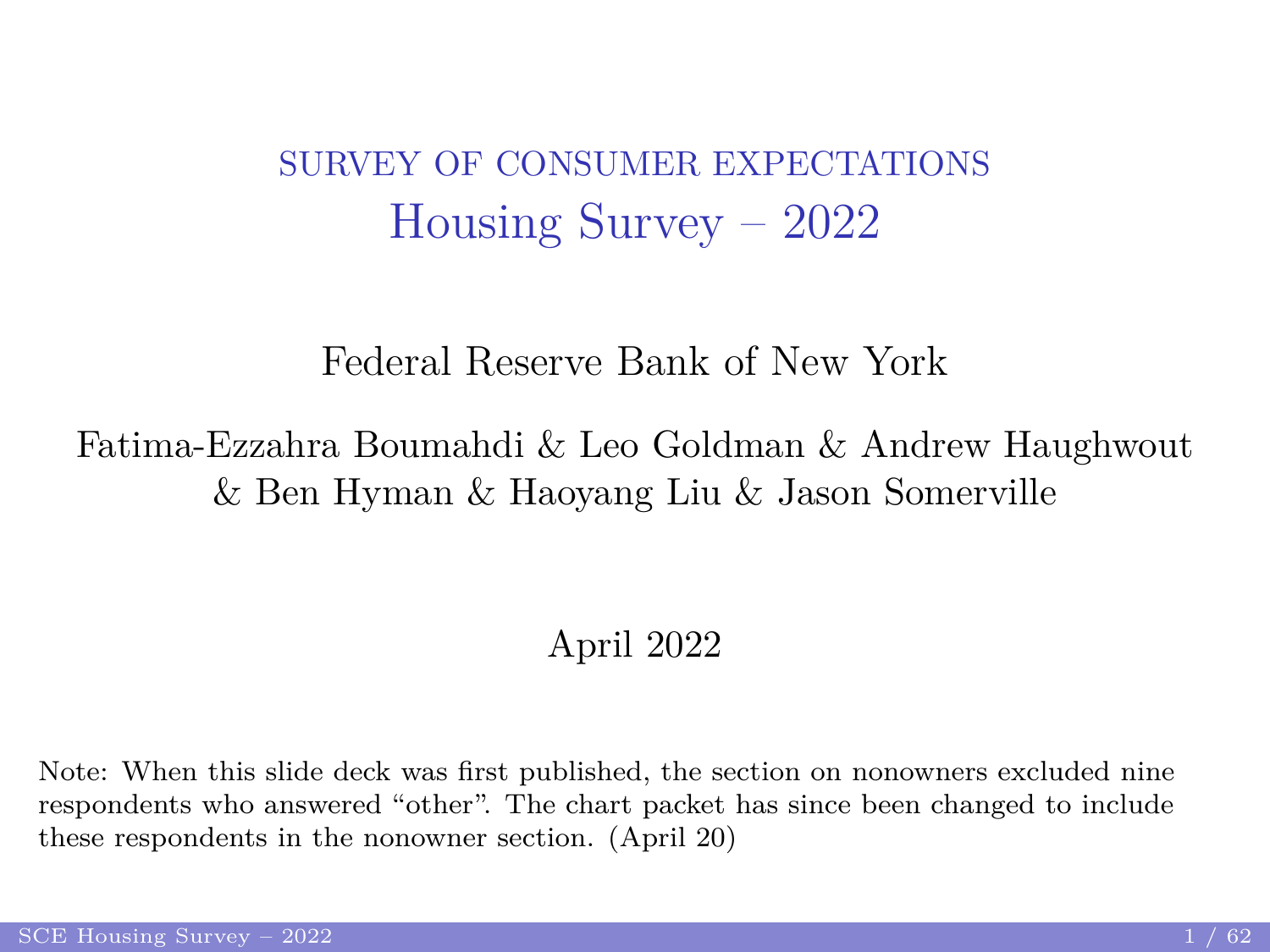## Outline

1 [Technical Notes & Demographic Characteristics \(3-11\)](#page-2-0)

2 [Zip Code Home Price Expectations \(12-22\)](#page-9-0)

3 [General Questions for Both Owners and Nonowners \(23-41\)](#page-17-0)

#### 4 [Homeowner Section \(42-82\)](#page-28-0)

- [Questions for All Homeowners \(41-56\)](#page-29-0)
- [Questions for Homeowners with Debt \(57-81\)](#page-40-0)

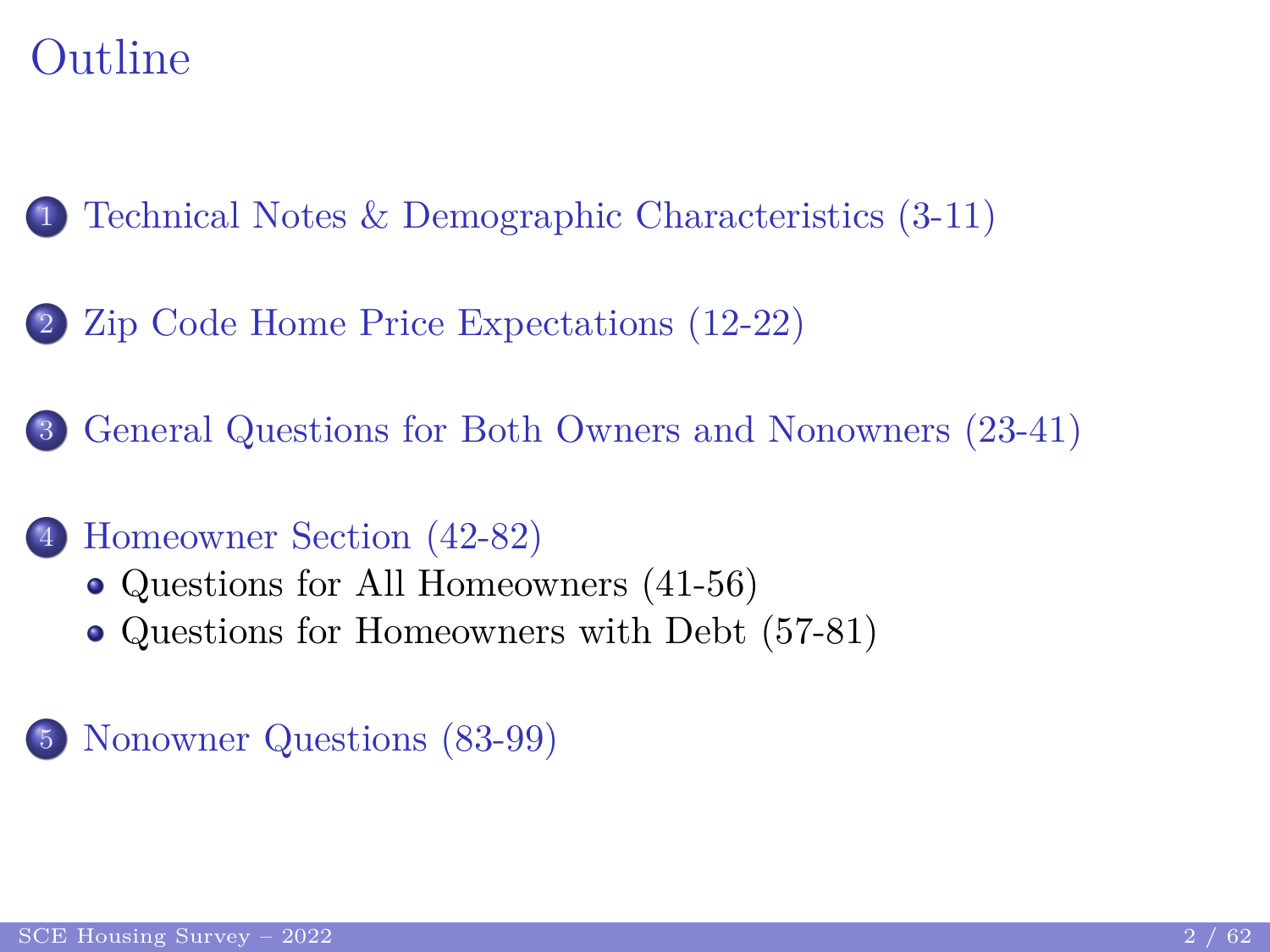#### <span id="page-2-0"></span>Technical Notes

- <sup>1</sup> Household heads in the SCE panel were invited to participate in the internet-based housing survey during February 2022.
- <sup>2</sup> Of 1242 eligible respondents, 908 (73.1%) were current homeowners and 334 (26.9%) were current nonowners.
- Only selected questions are presented.
- <sup>4</sup> The general layout of each slide is such that we show the question wording, the summary statistics for that question, and the relevant sub-sample to whom the question was directed.
- <sup>5</sup> All continuous outcomes reported in this chart packet are winsorized at the top/bottom 2.5%, unless otherwise specified. "Bounded" questions such as those asking for a "percent chance" are not winsorized, since only responses ranging from 0 to 100 were accepted by the online survey.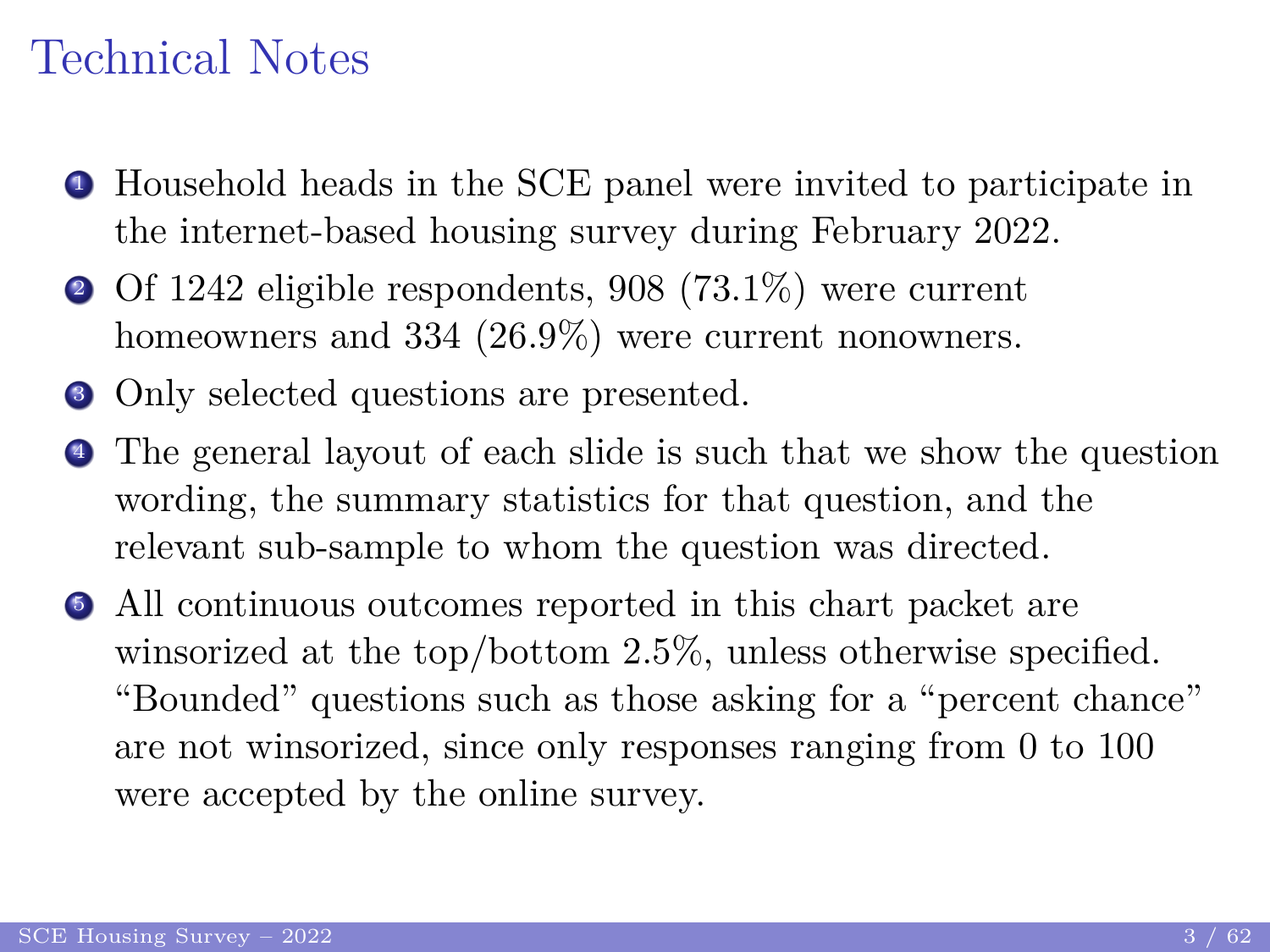# Technical Notes (continued)

- <sup>6</sup> All statistics shown are weighted to be representative of the US population of household heads in terms of income, education, age, and region.
- <sup>7</sup> Note that the SCE Housing Survey results that were published in 2014 and 2015 (e.g. **[here](https://www.newyorkfed.org/medialibrary/Interactives/sce/sce/downloads/data/2015-SCE-Housing-Survey.pdf)**) were unweighted.
- <sup>8</sup> The 2020 and 2021 series for the Home Price Expectations point and distribution questions were revised this year in light of methodology change. Thus the numbers will differ slightly with those in the 2020 and 2021 chart packets.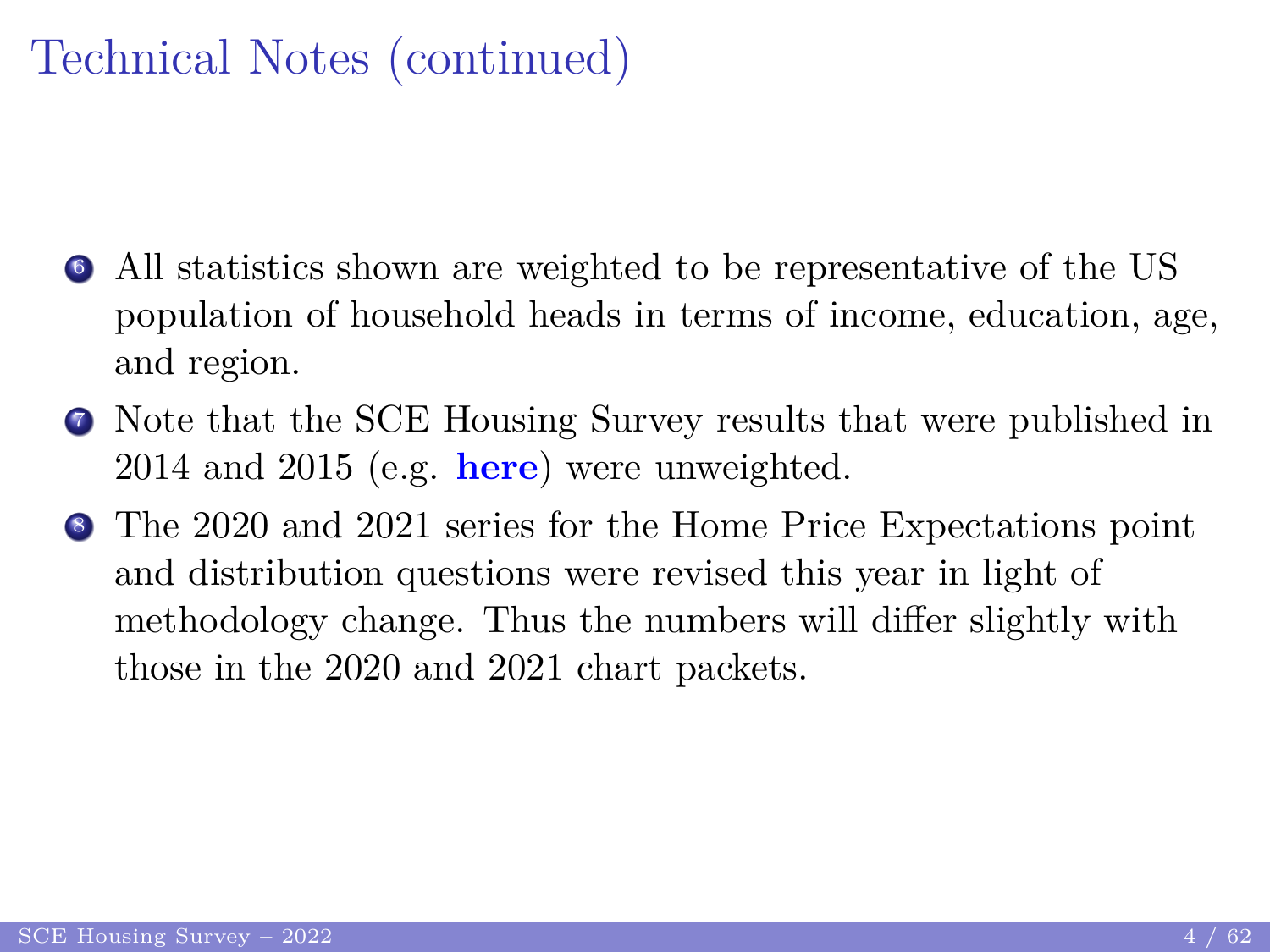## Findings from Earlier Waves

See the following hyperlinks:

- Chart packets:
	- $\blacktriangleright$  [2021,](https://www.newyorkfed.org/medialibrary/interactives/sce/sce/downloads/data/frbny_sce_housing_chartpacket2021.pdf) [2020,](https://www.newyorkfed.org/medialibrary/interactives/sce/sce/downloads/data/frbny_sce_housing_chartpacket2020.pdf) [2019,](https://www.newyorkfed.org/medialibrary/interactives/sce/sce/downloads/data/frbny_sce_housing_chartpacket2019.pdf) [2018,](https://www.newyorkfed.org/medialibrary/interactives/sce/sce/downloads/data/frbny_sce_housing_chartpacket2018.pdf) [2017,](https://www.newyorkfed.org/medialibrary/interactives/sce/sce/downloads/data/FRBNY_SCE_Housing_chartpacket2017.pdf) [2016,](https://www.newyorkfed.org/medialibrary/interactives/sce/sce/downloads/data/FRBNY_SCE_Housing_chartpacket2016.pdf) [2015,](https://www.newyorkfed.org/medialibrary/interactives/sce/sce/downloads/data/SCE-housing-chart-packet-2015.pdf) [2014](https://www.newyorkfed.org/medialibrary/interactives/sce/sce/downloads/data/SCE-housing-chart-packet-2014.pdf)
- Blog Posts:
	- $\triangleright$  [Do People View Housing as a Good Investment and Why? \(2021\)](https://libertystreeteconomics.newyorkfed.org/2021/04/do-people-view-housing-as-a-good-investment-and-why/?msclkid=88832353ba6c11ec99060eb5edb62a56)
	- $\blacktriangleright$  [Who Has Been Evicted and Why? \(2020\)](https://libertystreeteconomics.newyorkfed.org/2020/07/who-has-been-evicted-and-why/)
	- I [Just Released: Press Briefing on the Evolution and Future of](https://libertystreeteconomics.newyorkfed.org/2019/05/just-released-press-briefing-on-the-evolution-and-future-of-homeownership.html) [Homeownership \(2019\)](https://libertystreeteconomics.newyorkfed.org/2019/05/just-released-press-briefing-on-the-evolution-and-future-of-homeownership.html)
	- ► [Just Released: Is Housing a Good Investment? Where You Stand](https://libertystreeteconomics.newyorkfed.org/2018/04/just-released-is-housing-a-good-investment-where-you-stand-depends-on-where-you-sit.html) [Depends on Where You Sit \(2018\)](https://libertystreeteconomics.newyorkfed.org/2018/04/just-released-is-housing-a-good-investment-where-you-stand-depends-on-where-you-sit.html)
	- ▶ [Just Released: 2017 SCE Housing Survey Finds Increased](http://libertystreeteconomics.newyorkfed.org/2017/05/just-released-2017-sce-housing-survey-finds-increased-optimism-about-home-price-growth.html) [Optimism about Home Price Growth \(2017\)](http://libertystreeteconomics.newyorkfed.org/2017/05/just-released-2017-sce-housing-survey-finds-increased-optimism-about-home-price-growth.html)
	- I [Just Released: 2016 SCE Housing Survey Shows Modest Decline in](http://libertystreeteconomics.newyorkfed.org/2016/06/just-released-2016-sce-housing-survey-shows-modest-decline-in-home-price-expectations.html) [Home Price Expectations \(2016\)](http://libertystreeteconomics.newyorkfed.org/2016/06/just-released-2016-sce-housing-survey-shows-modest-decline-in-home-price-expectations.html)
	- $\triangleright$  [How Sensitive Is Housing Demand to Down Payment Requirements](http://libertystreeteconomics.newyorkfed.org/2015/07/how-sensitive-is-housing-demand-to-down-payment-requirements-and-mortgage-rates.html) [and Mortgage Rates? \(2015\)](http://libertystreeteconomics.newyorkfed.org/2015/07/how-sensitive-is-housing-demand-to-down-payment-requirements-and-mortgage-rates.html)
	- ► [Just Released: 2015 SCE Housing Survey Shows Households](http://libertystreeteconomics.newyorkfed.org/2015/05/just-released-2015-sce-housing-survey-shows-households-optimistic-about-housing-market.html) [Optimistic about Housing Market \(2015\)](http://libertystreeteconomics.newyorkfed.org/2015/05/just-released-2015-sce-housing-survey-shows-households-optimistic-about-housing-market.html)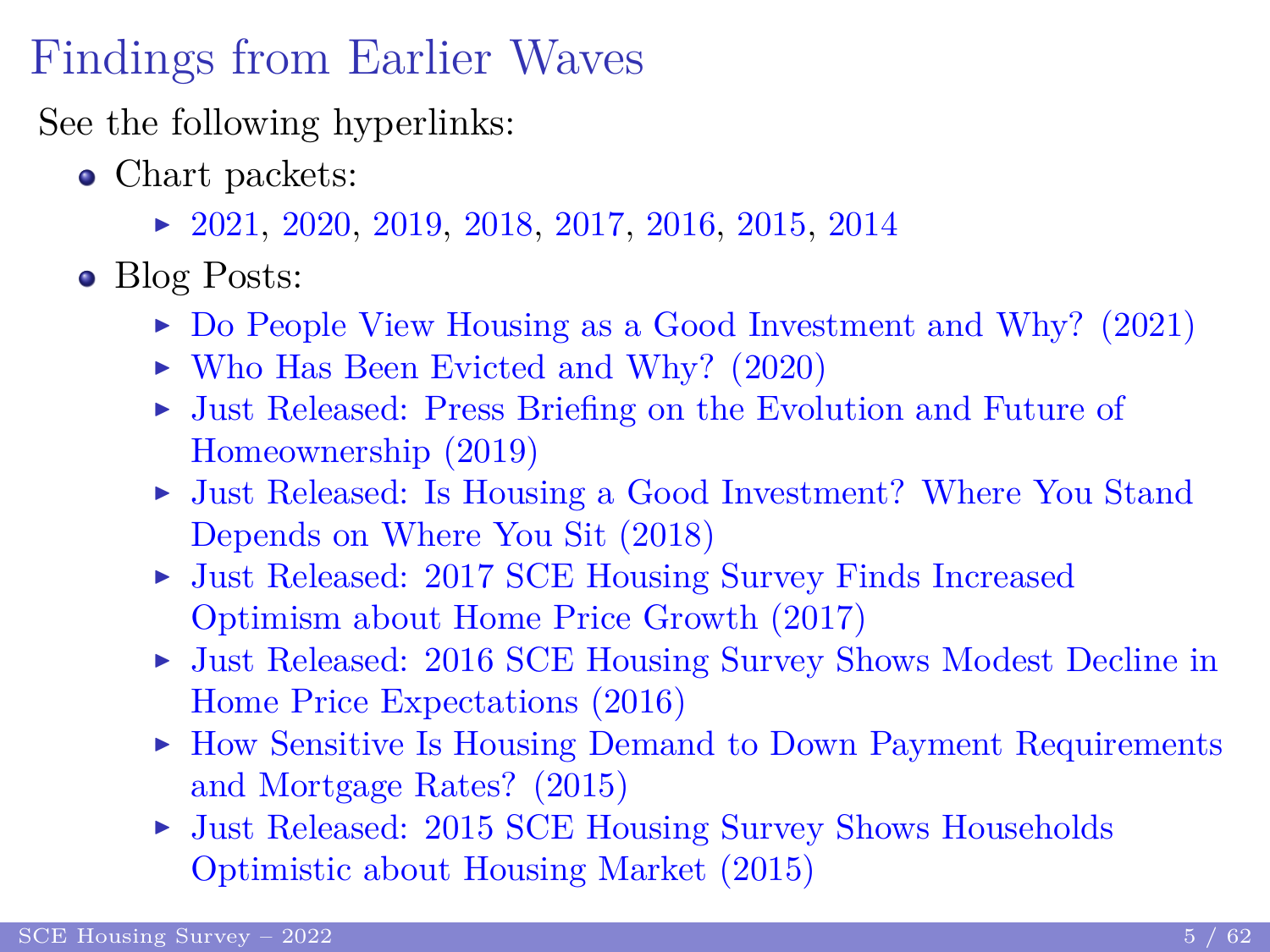# Demographic Characteristics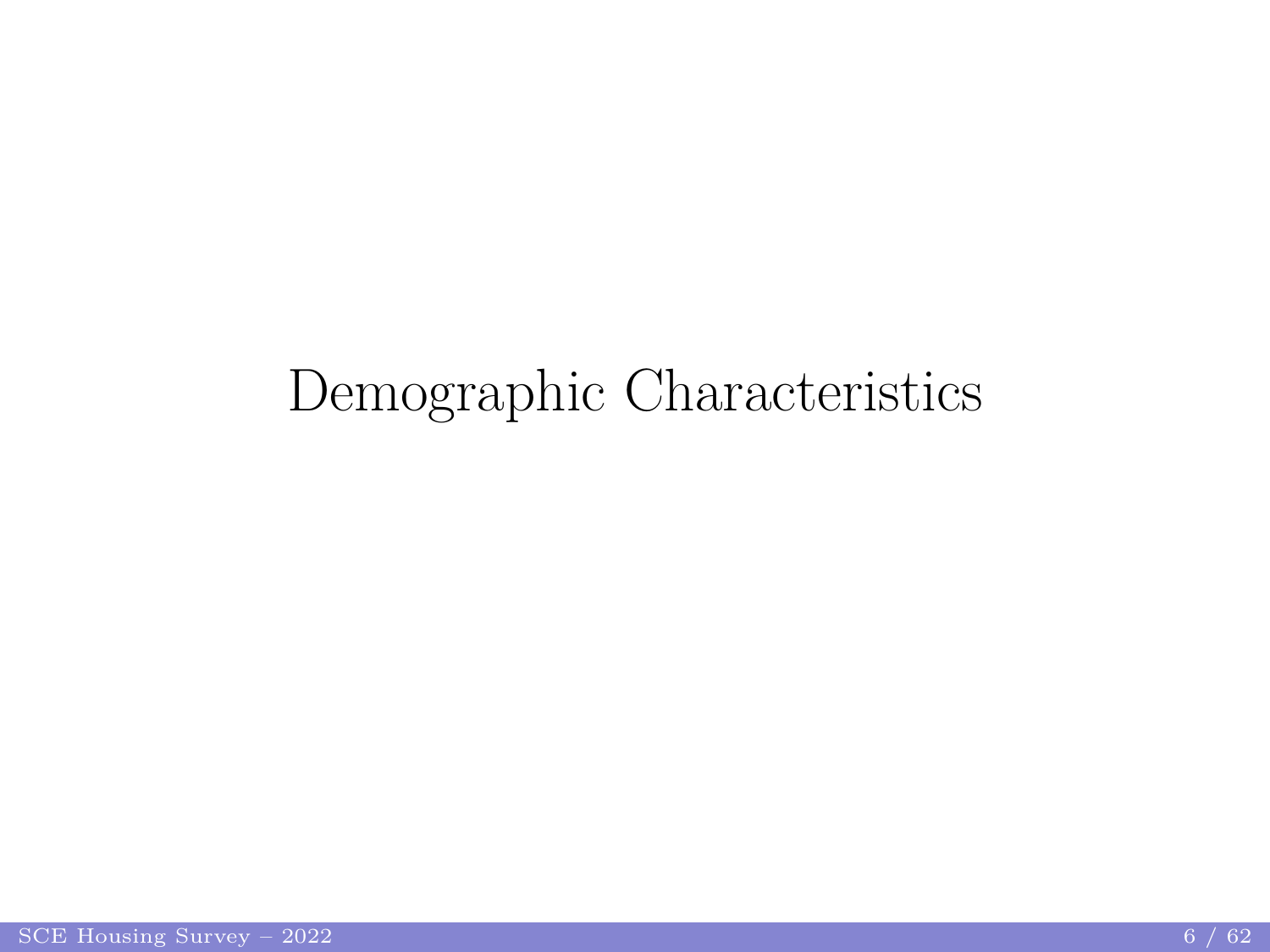# Demographics

|                                        | <b>Full Sample</b> | Nonowners | Owners |
|----------------------------------------|--------------------|-----------|--------|
| Observations                           | 1242               | 334       | 908    |
| Weighted Fraction of Sample (%)        |                    | 31.2      | 68.8   |
|                                        |                    |           |        |
| Age                                    | 51.6               | 47.6      | 53.5   |
|                                        | (15.7)             | (16.5)    | (14.9) |
| Male                                   | 50.7               | 38.7      | 56.2   |
| Retired                                | 25.1               | 19.1      | 27.8   |
| Married or Living with Partner         | 59.6               | 36.2      | 70.1   |
| Education: College Degree or Higher    | 37.6               | 29.7      | 41.2   |
| White                                  | 81.6               | 76.7      | 83.8   |
| Region: Midwest                        | 21.6               | 16.9      | 23.7   |
| Region: Northeast                      | 18.0               | 18.4      | 17.8   |
| Region: South                          | 37.5               | 35.5      | 38.4   |
| Region: West                           | 22.9               | 29.2      | 20.1   |
| Tenure in Town/City, Years             | 18.5               | 13.5      | 20.8   |
|                                        | (17.0)             | (14.5)    | (17.6) |
| Unemployed                             | 2.8                | 4.8       | 1.8    |
| Have You Ever Owned a Home?            | 30.9               | 30.9      |        |
| Own home that is not primary residence | 6.7                | 0.0       | 9.8    |

**Note**: Mean reported for continuous outcomes; standard dev. in parentheses.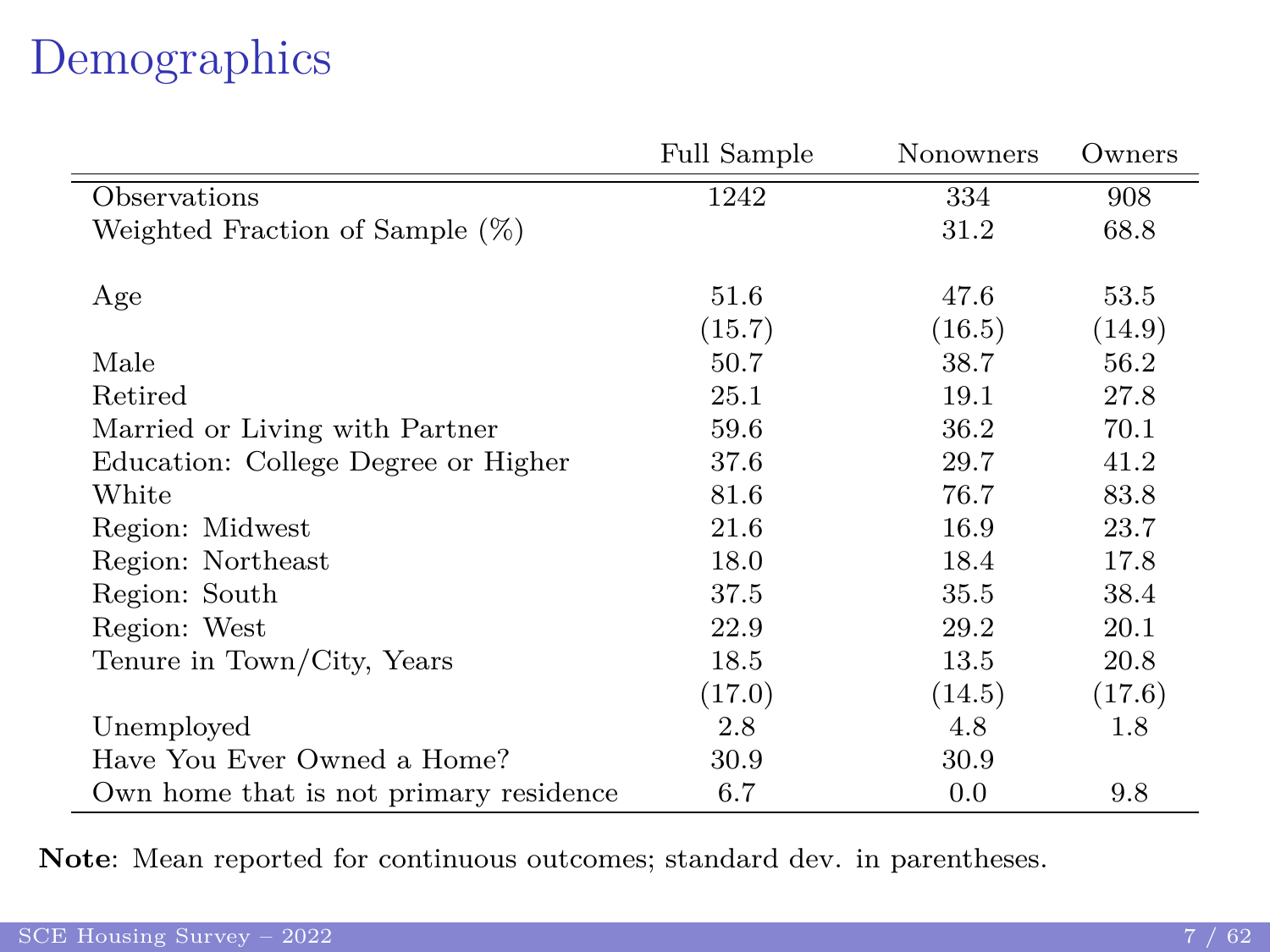### Household Income

<span id="page-7-0"></span>*Which category represents the total combined pre-tax income of all members of your household (including you) during the past 12 months?*

*Please include money from all jobs, net income from business, farm or rent, pensions, interest on savings or bonds, dividends, social security income, unemployment benefits, Food Stamps, workers compensation or disability benefits, child support, alimony, scholarships, fellowships, grants, inheritances and gifts, and any other money income received by members of your household who are 15 years of age or older.* Full Sample Nonowners Owners

|              | г un защріе | <b>INOTION HEIS</b> | UWHEIS  |
|--------------|-------------|---------------------|---------|
|              | Pct         | Pct                 | Pct.    |
| $<$ \$10 $k$ | 3.9         | 9.6                 | $1.3\,$ |
| $$10k-20k$   | 7.9         | 18.2                | 3.2     |
| \$20k-30k    | 10.2        | 13.0                | 8.9     |
| \$30k-40k    | 8.5         | 12.6                | 6.7     |
| \$40k-50k    | 9.1         | 9.1                 | 9.1     |
| \$50k-60k    | 8.8         | 10.1                | 8.3     |
| \$60k-75k    | 7.9         | 4.4                 | 9.5     |
| \$75k-100k   | 14.1        | 10.7                | 15.7    |
| \$100k-150k  | 17.4        | 7.7                 | 21.8    |
| \$150k-200k  | 6.4         | $2.2\,$             | 8.3     |
| $$200k+$     | 5.7         | 2.4                 | 7.2     |
|              | 1232.0      | 333.0               | 899.0   |

**Note**: Question asked in Monthly SCE.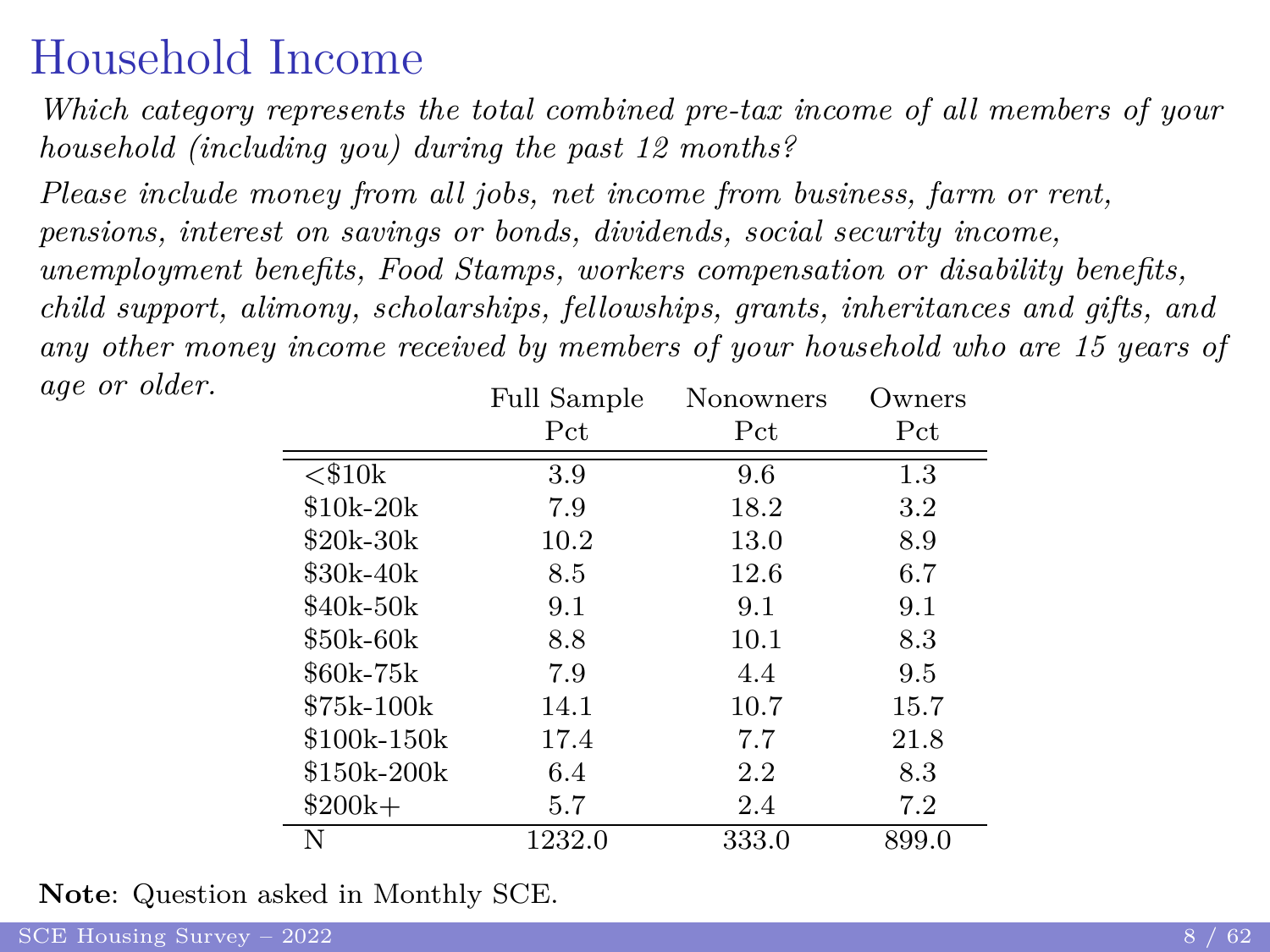#### Credit Score

|         |            | <b>Full Sample</b><br>Nonowners |       | Owners) |
|---------|------------|---------------------------------|-------|---------|
|         |            | Pct                             | Pct   | Pct     |
| < 620   |            | 11.3                            | 26.0  | 4.7     |
| 620-679 |            | 9.1                             | 15.1  | 6.4     |
| 680-719 |            | 8.4                             | 8.5   | 8.3     |
| 720-760 |            | 14.7                            | 13.3  | 15.4    |
| > 760   |            | 49.4                            | 26.8  | 59.6    |
|         | Don't Know | 7.1                             | 10.3  | 5.6     |
| Ν       |            | 1241.0                          | 334.0 | 907.0   |

*What would you say is your credit score?*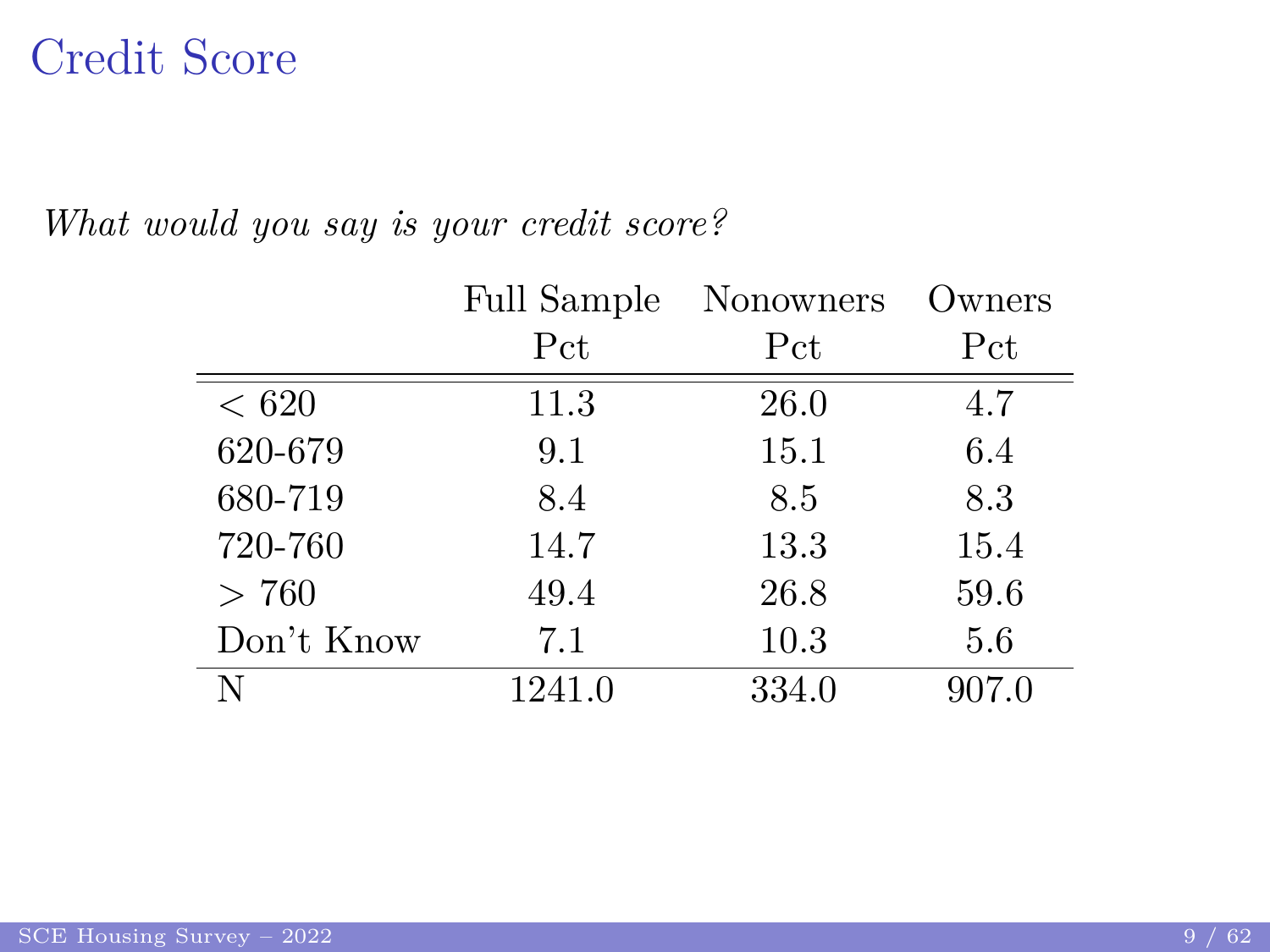# <span id="page-9-0"></span>Zip Code Home Price Expectations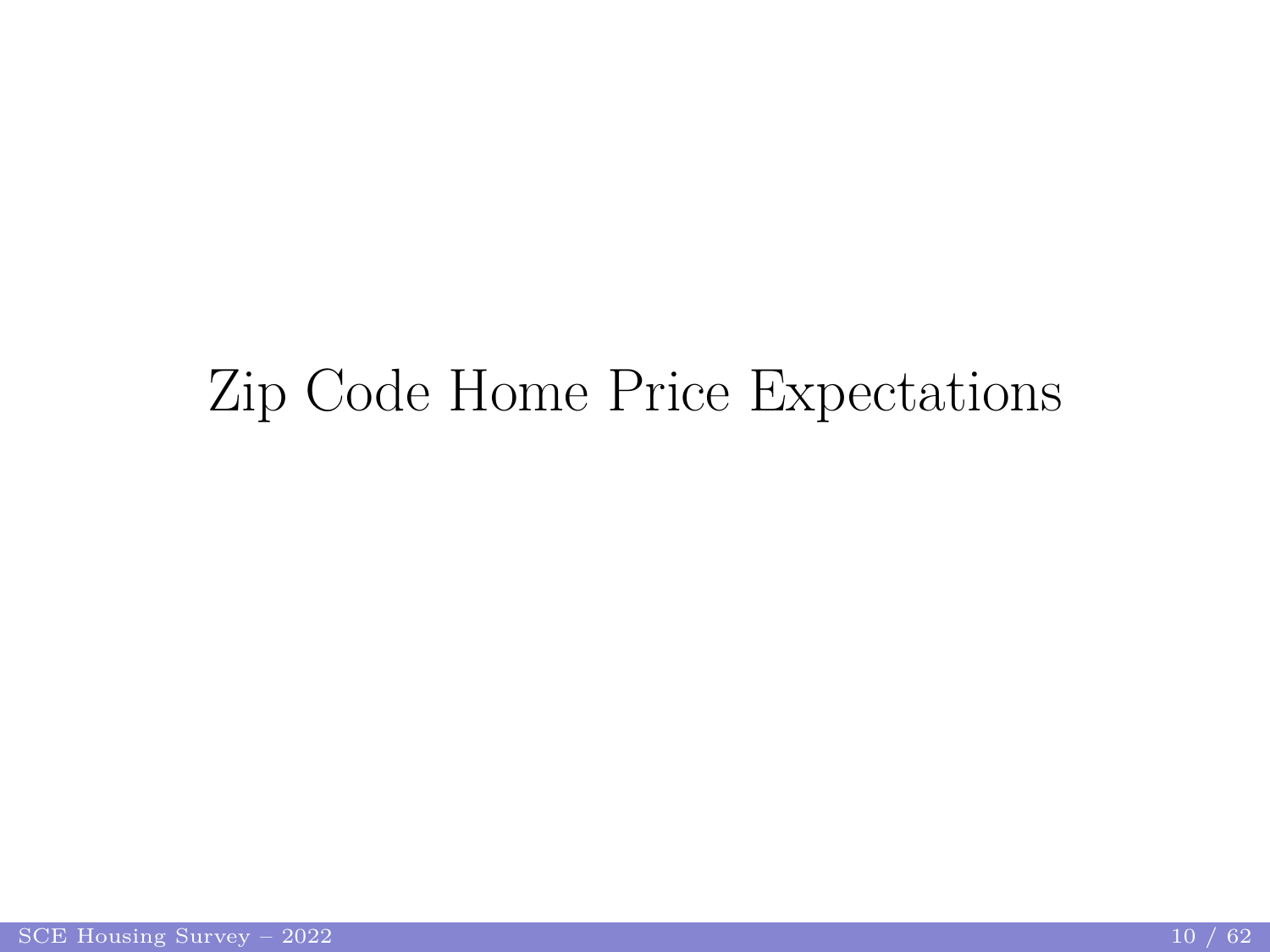#### <span id="page-10-0"></span>Estimate of Current Price for Typical Home in Zip

*Consider a typical home (house/apartment) in your zip code. What is your best guess of the value of such a home as of today?*

*(By value, we mean how much that typical home would approximately sell for today.)*

|           | Summary  |     | Percentile |
|-----------|----------|-----|------------|
| Mean      | 307819.2 | 25% | 150000.0   |
| Std. Dev. | 216613.9 | 50% | 250000.0   |
|           |          | 75% | 400000.0   |
|           | 1242     |     |            |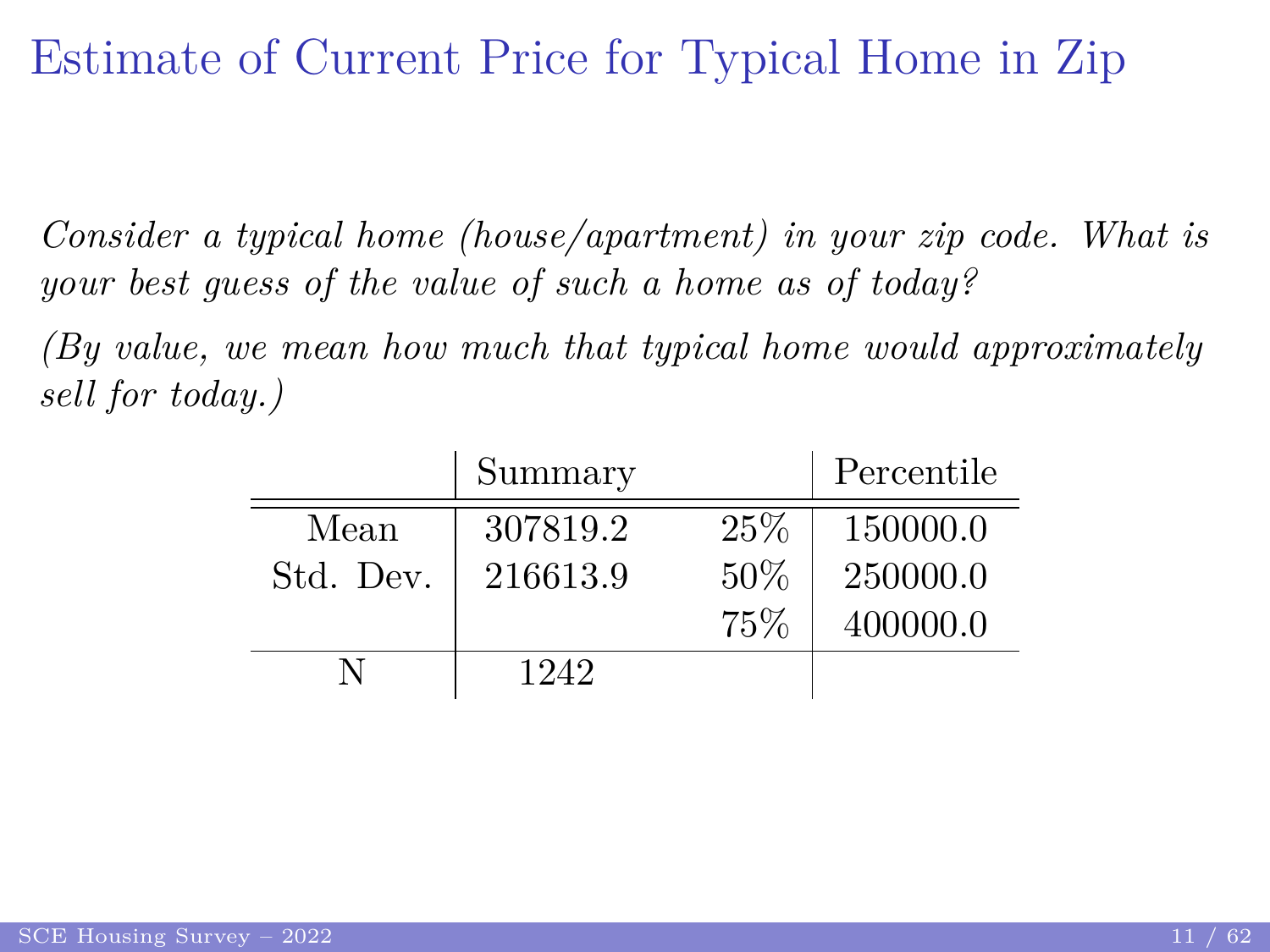#### Past Perceived Home Price Change in Percent

*You indicated that you estimate the current value of a typical home in your zip code to be X dollars [\(see previous question\)](#page-10-0). Now, think about how the value of such a home has changed over time. By what percent do you think the value of such a home has changed one and five years ago?*

|                               | Percentile |           |        |        |      |      |
|-------------------------------|------------|-----------|--------|--------|------|------|
|                               | Mean       | Std. Dev. | $25\%$ | $50\%$ | 75%  |      |
| Past Perceived Change, 1yr    | 13.0       | 11.5      | 5.0    | 10.0   | 20.0 | 1241 |
| Past Perceived Change, 5yrs * | 3.9        | 2.9       |        |        |      | 1241 |

Note: 5 year is annualized.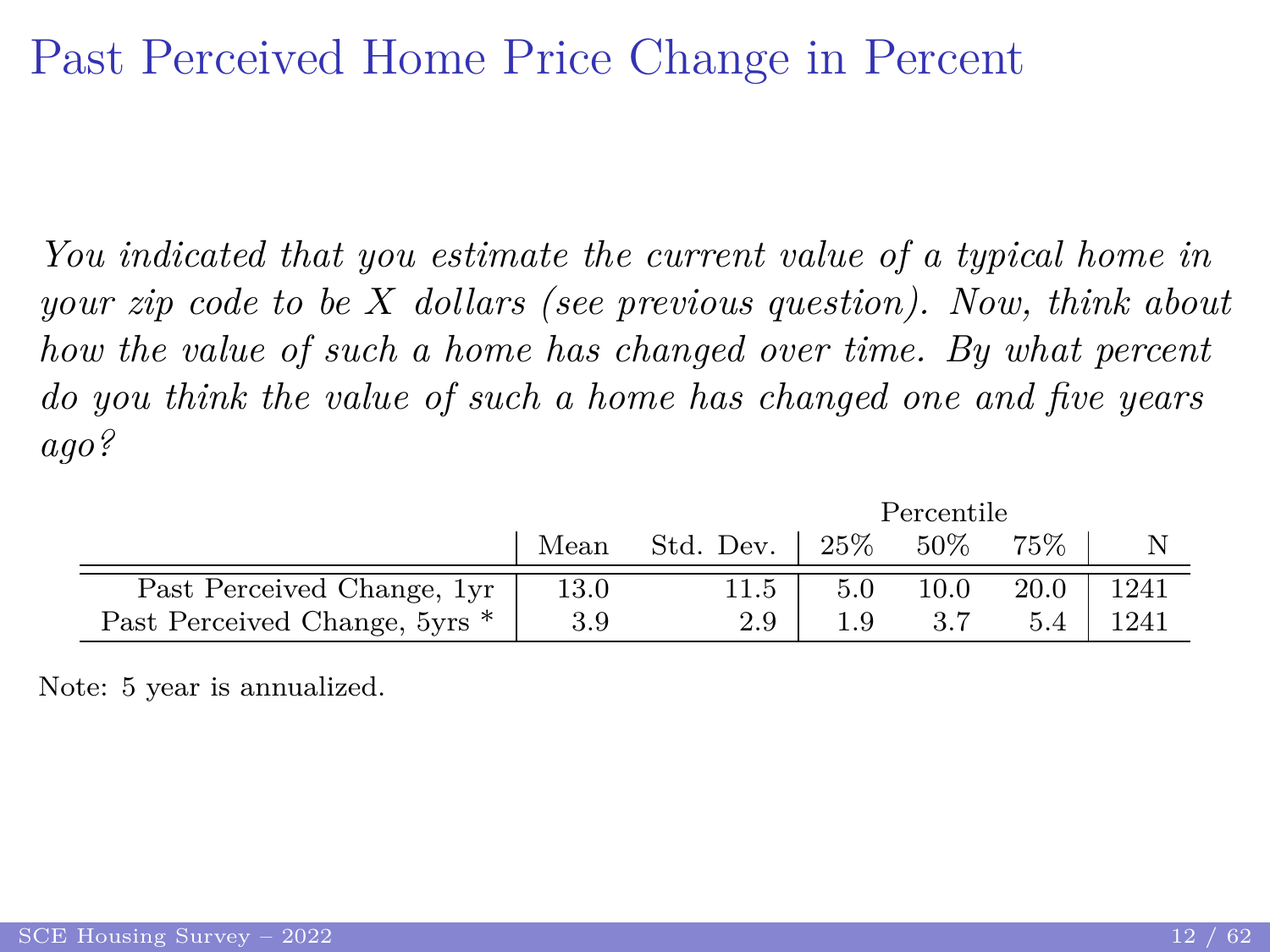# Expected Future Annual Price Changes in Zip, in Dollars and Implied Percent

*You estimated the current value of a typical home in your zip code to be X dollars [\(see earlier question\)](#page-10-0). Now, we would like you to think about the future value of such a home.*

*What do you think the average value of a home in your zip will be one and five years from today?*

Percentile

|                                                 |      | Mean Std. Dev. $\vert 25\% 50\% \vert$ |                 | 75%                            |       |
|-------------------------------------------------|------|----------------------------------------|-----------------|--------------------------------|-------|
| Exp. Change in Zip, $1yr$ (Dollars)             | 19.8 | 41.9                                   | $2.0\quad 10.0$ | 30.0                           | - 604 |
| Exp. Change in Zip, 5yrs (Dollars) $\vert$ 61.6 |      |                                        |                 | $125.7$   10.0 40.0 90.0   604 |       |

Note: Units in thousands of dollars

|                                    | Percentile |                                   |         |        |                |     |
|------------------------------------|------------|-----------------------------------|---------|--------|----------------|-----|
|                                    |            | Mean Std. Dev. $\vert 25\% \vert$ |         | $50\%$ | $75\%$         | N   |
| Exp. Change in Zip, 1yr (Percent)  |            | 12.4                              |         | 5.7    | $12.0 \pm 604$ |     |
| Exp. Change in Zip, 5yrs (Percent) | 2.2        | 8.5                               | $1.3\,$ | 3.1    | 5.4            | 604 |

Note: Sample size reflects number of respondents who answered our preferred measure of expectations (Q3a). Half of all respondents were randomized to see this question.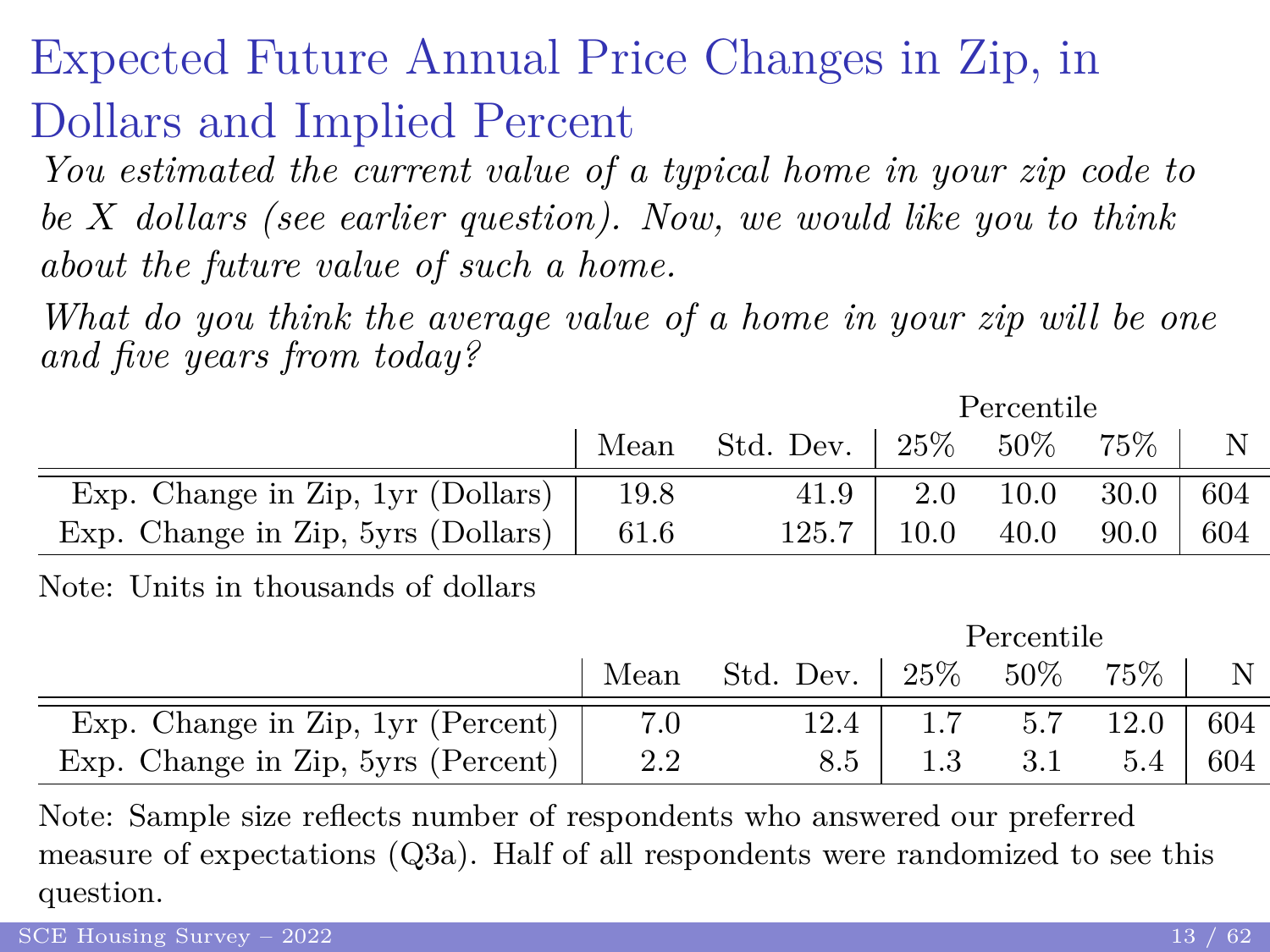# Uncertainty about Future Home Prices, One-Year Horizon (Implied Percent)

*You estimated the current value of a typical home in your zip code to be V dollars. What do you think is the percent chance that the value of such a home one year from today will be less than \$X, between \$X and \$V , between \$V and \$Y , or more than \$Y ?*

 $X = 0.95 \times$  (Estimate of Current Price for Typical Home in Zip)  $V = 1.00 \times$  (Estimate of Current Price for Typical Home in Zip)  $Y = 1.10 \times (Estimate of Current Price for Typical Home in Zip)$ 

|                 | Percentile |           |      |        |      |     |
|-----------------|------------|-----------|------|--------|------|-----|
|                 | Mean       | Std. Dev. | 25\% | $50\%$ | 75%  |     |
| < X             | 10.9       | 17.1      | 0.0  | 5.0    | 15.0 | 599 |
| Between X and V | 18.3       | 19.5      | 0.0  | 10.0   | 25.0 | 599 |
| Between V and Y | 45.6       | 29.0      | 25.0 | 45.0   | 70.0 | 599 |
|                 | 25.2       | 26.0      | 5.0  | 20.0   | 40.0 | 599 |

**Note**: Values are in percent (100 = 100%). See **[previous slide](#page-10-0)** for more information on "Estimate of Current Price for Typical Home in Zip."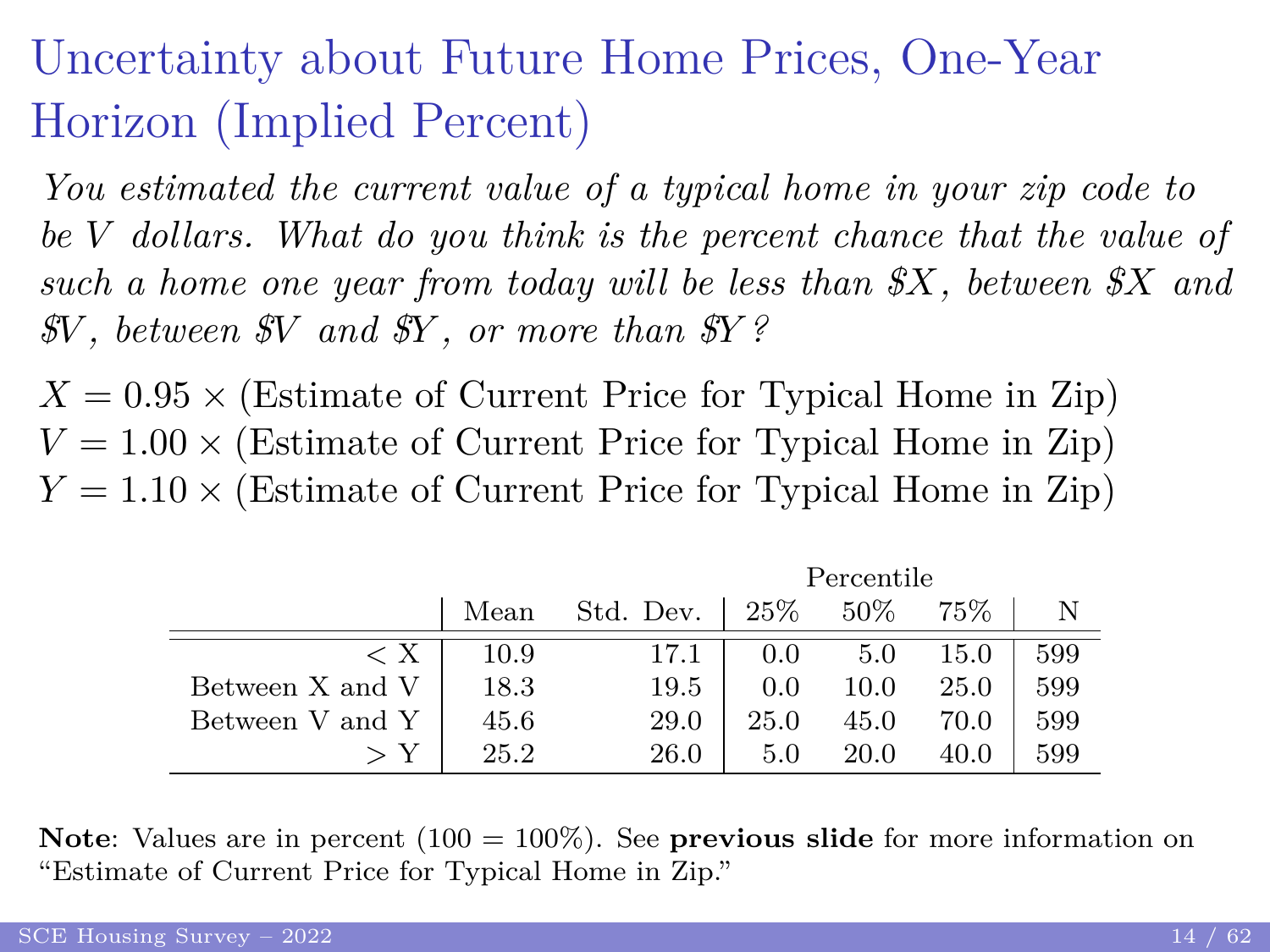#### Rents: Current Levels and Expected Changes

*If this typical home in your zip code could be rented, what do you think the average monthly rent of such a home (excluding utilities) would be today, one year from today, and five years from today?*

Perceived Current Rent

|           | Summary |     | Percentile |
|-----------|---------|-----|------------|
| Mean      | 1678.2  | 25% | 1000.0     |
| Std. Dev. | 941.4   | 50% | 1500.0     |
|           |         | 75% | 2000.0     |
|           | 1239    |     |            |

Expected Future Changes

|                                 | Percentile |           |        |        |        |      |
|---------------------------------|------------|-----------|--------|--------|--------|------|
|                                 | Mean       | Std. Dev. | 25%    | $50\%$ | 75%    |      |
| Exp. Avg Rent in $1yr$   1857.6 |            | 1025.6    | 1200.0 | 1600.0 | 2200.0 | 1239 |
| Exp. Avg Rent in 5yrs           | 2237.2     | 1436.7    | 1300.0 | 2000.0 | 2500.0 | 1237 |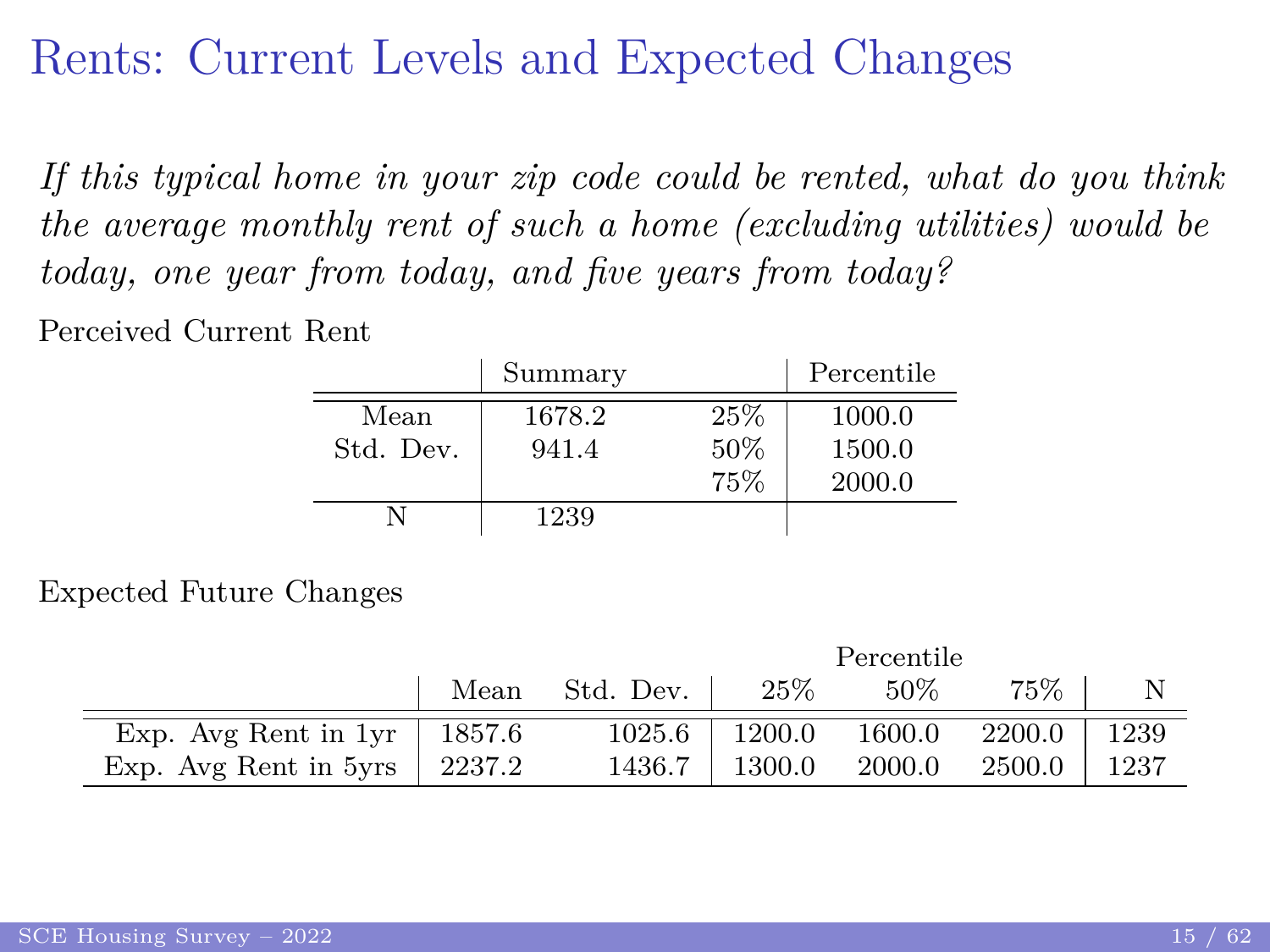#### Current and Expected Price-to-Rent Estimates

Ratio of estimated price to estimated yearly rental price for average home in zip:

|                  | Percentile |           |          |      |      |      |
|------------------|------------|-----------|----------|------|------|------|
|                  | Mean       | Std. Dev. | 25%      | 50%  | 75%  |      |
| Today            | 15.3       | 7.2       | 10.6     | 14.4 | 18.9 | 1238 |
| 1 Year from Now  | 14.2       | 6.9       | $10.1\,$ | 13.3 | 17.5 | 603  |
| 5 Years from Now | 13.5       | 7.0       | 8.9      | 12.5 |      | 595  |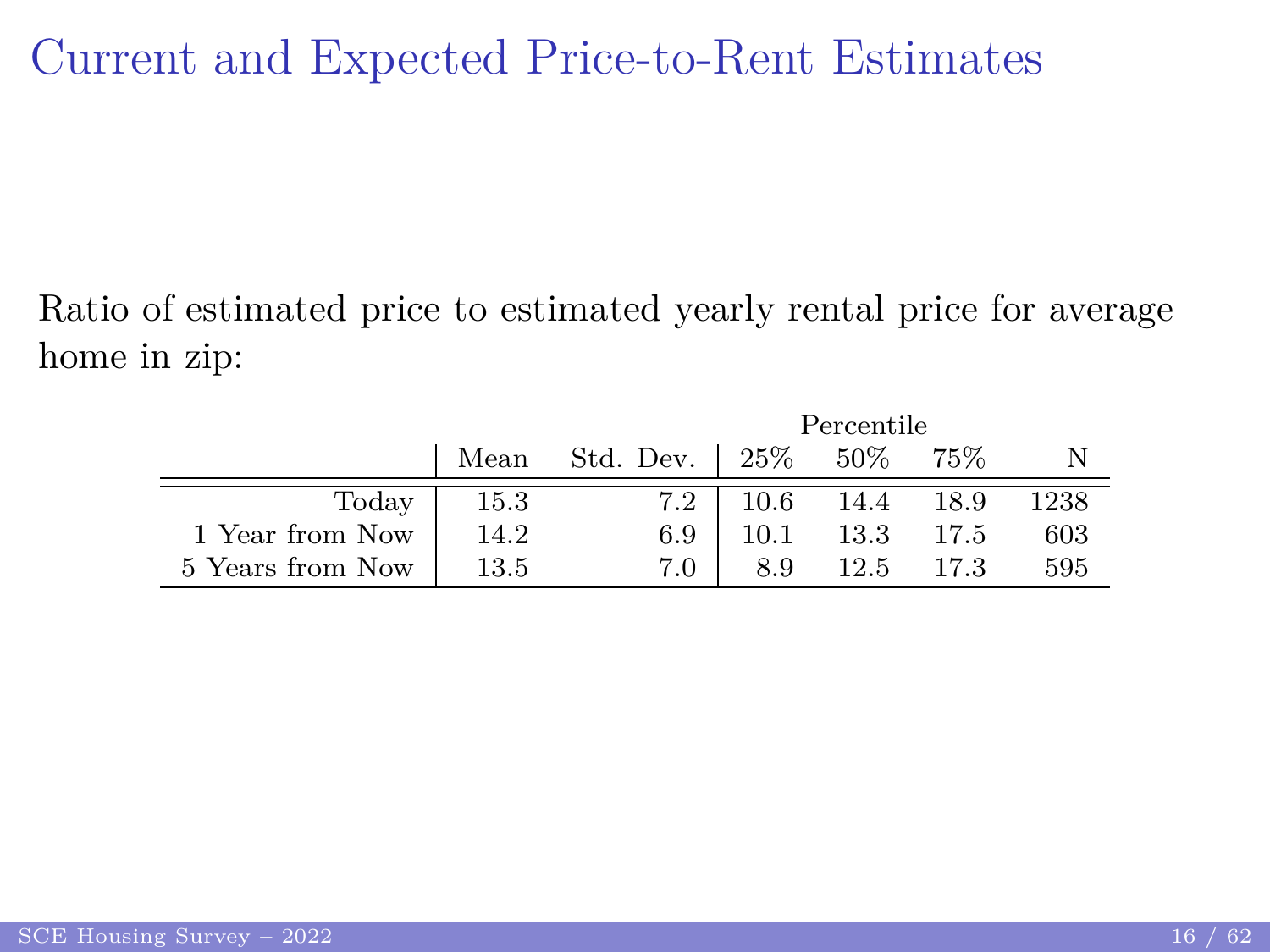#### Investment Value of Homes in Zip

*If someone had a large sum of money that they wanted to invest, would you say that relative to other possible financial investments, buying property in your zip code today is*

|                                       | Percent |
|---------------------------------------|---------|
| Very good investment                  | 27.9    |
| Somewhat good investment              | 43.3    |
| Neither good nor bad as an investment | 18.9    |
| Somewhat bad investment               | 8.4     |
| Very bad investment                   | 1.5     |
|                                       | 1949 በ  |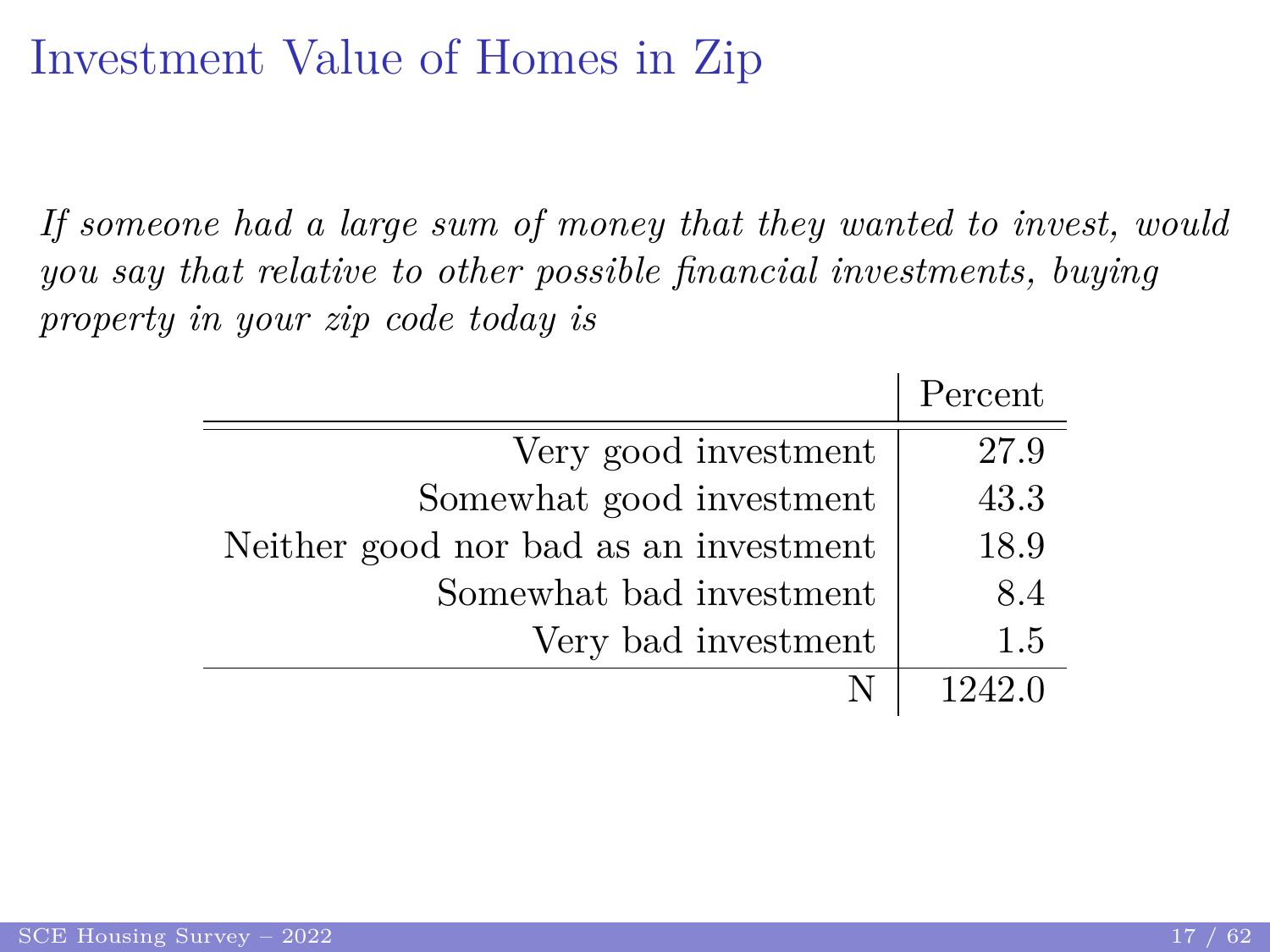# <span id="page-17-0"></span>General Questions for Both Owners and Nonowners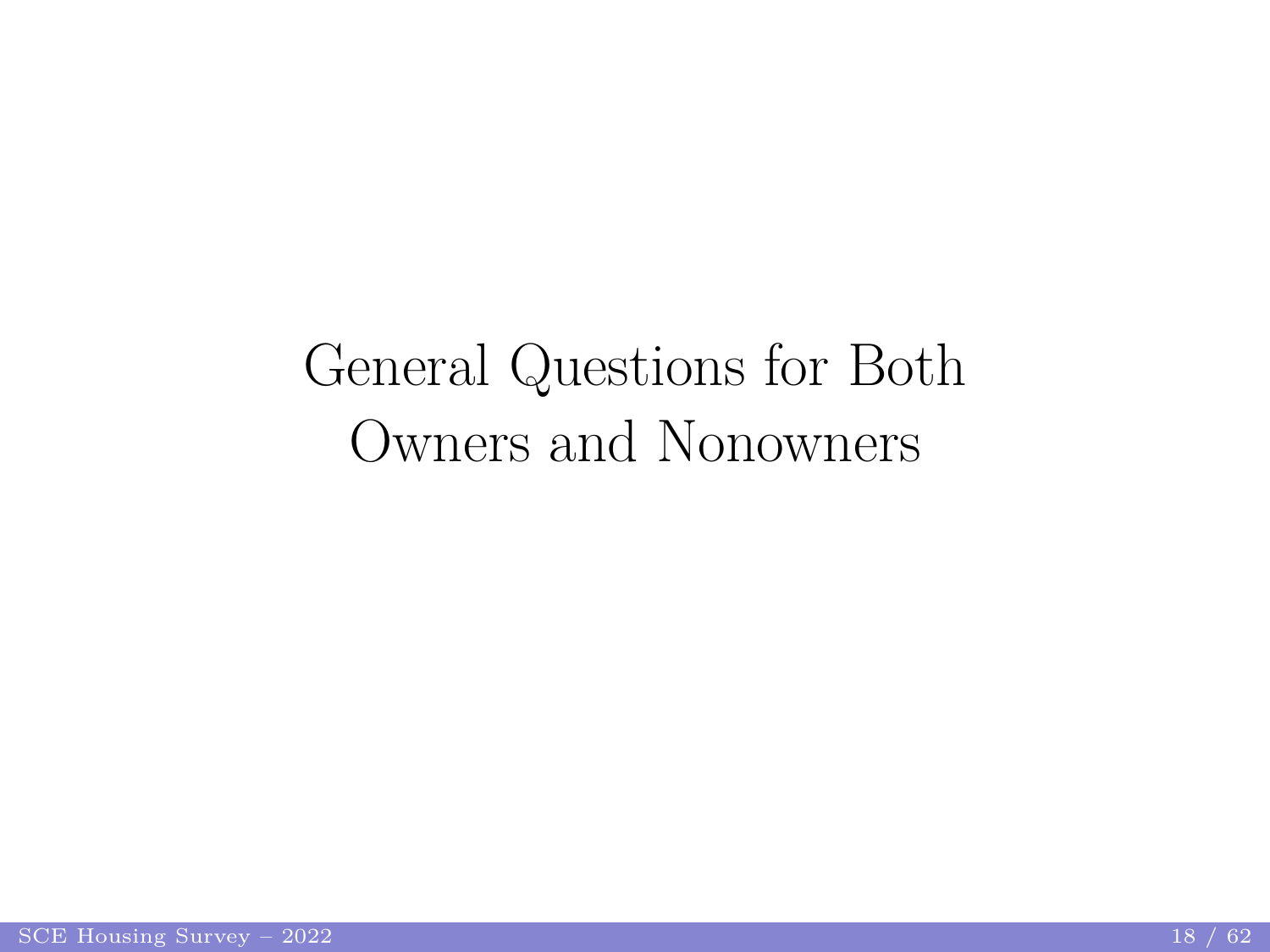# Future Moving Plans

**1yr Moving Probability**: *We would now like you to think about your future moving plans. What is the percent chance that over the next 12 months you will move to a different primary residence?*

**3yr Moving Probability**: *And looking further into the future, what is the percent chance that over the next three years you will move to a different primary residence?*

|                        | Mean | Std. Dev. $\vert 25\% \vert$ |     | 50%  | 75%  |       |
|------------------------|------|------------------------------|-----|------|------|-------|
| 1yr Moving Probability | 16.4 | 26.7                         | 0.0 | 3.0  | 20.0 | -1242 |
| 3yr Moving Probability | 26.7 | 31.8                         | 1.0 | 10.0 | 48.0 | 1242  |

 $D_{\alpha\alpha\alpha\gamma}$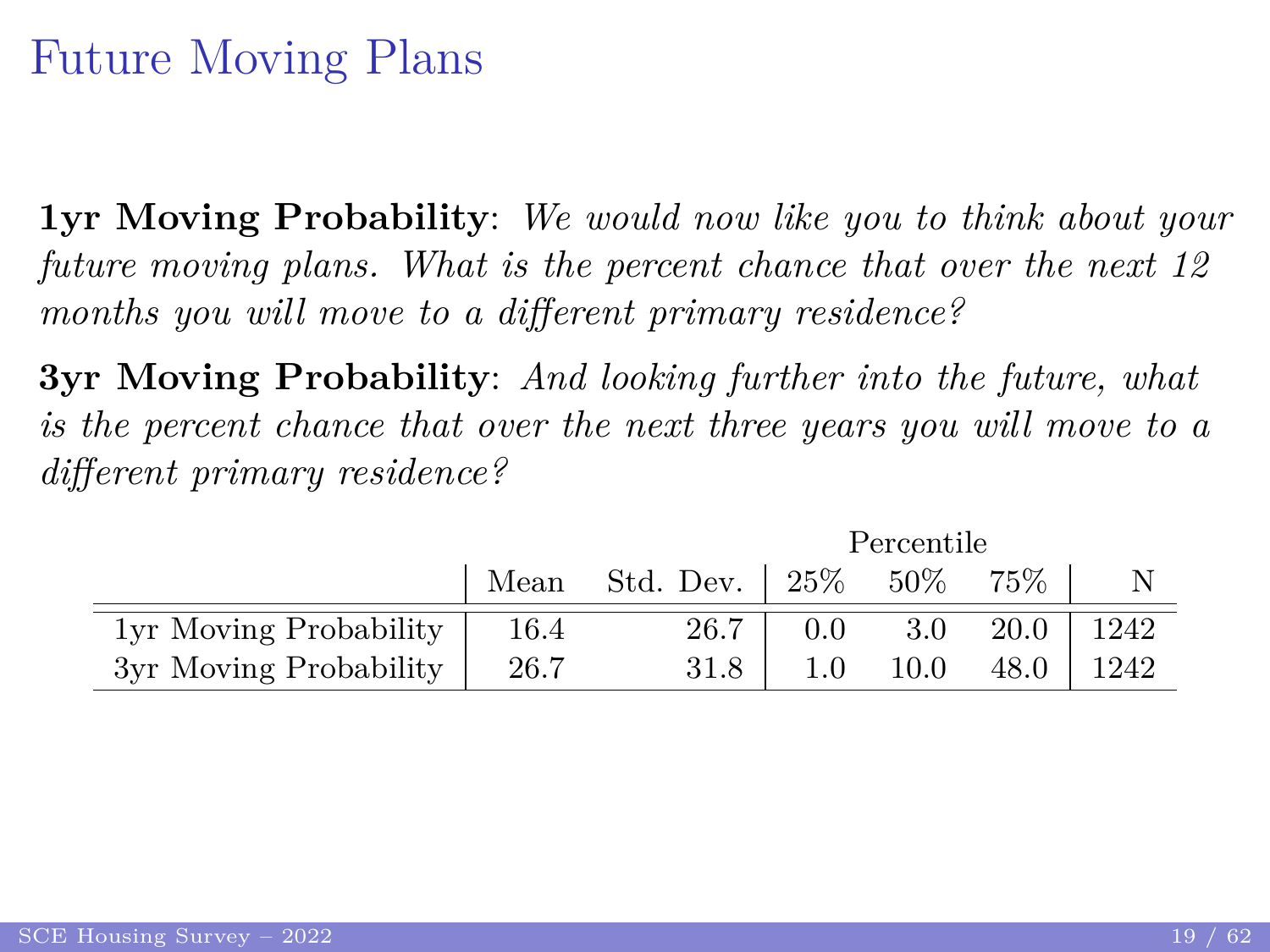# Probability of Moving to Same Town/City

*If you were to move to a different primary residence over the next three years, what is the percent chance that this home would be in your current county?*

|           | Summary |     | Percentile |
|-----------|---------|-----|------------|
| Mean      | 48.9    | 25% | 10.0       |
| Std. Dev. | 37.1    | 50% | 50.0       |
|           |         | 75% | 90.0       |
|           | 1242    |     |            |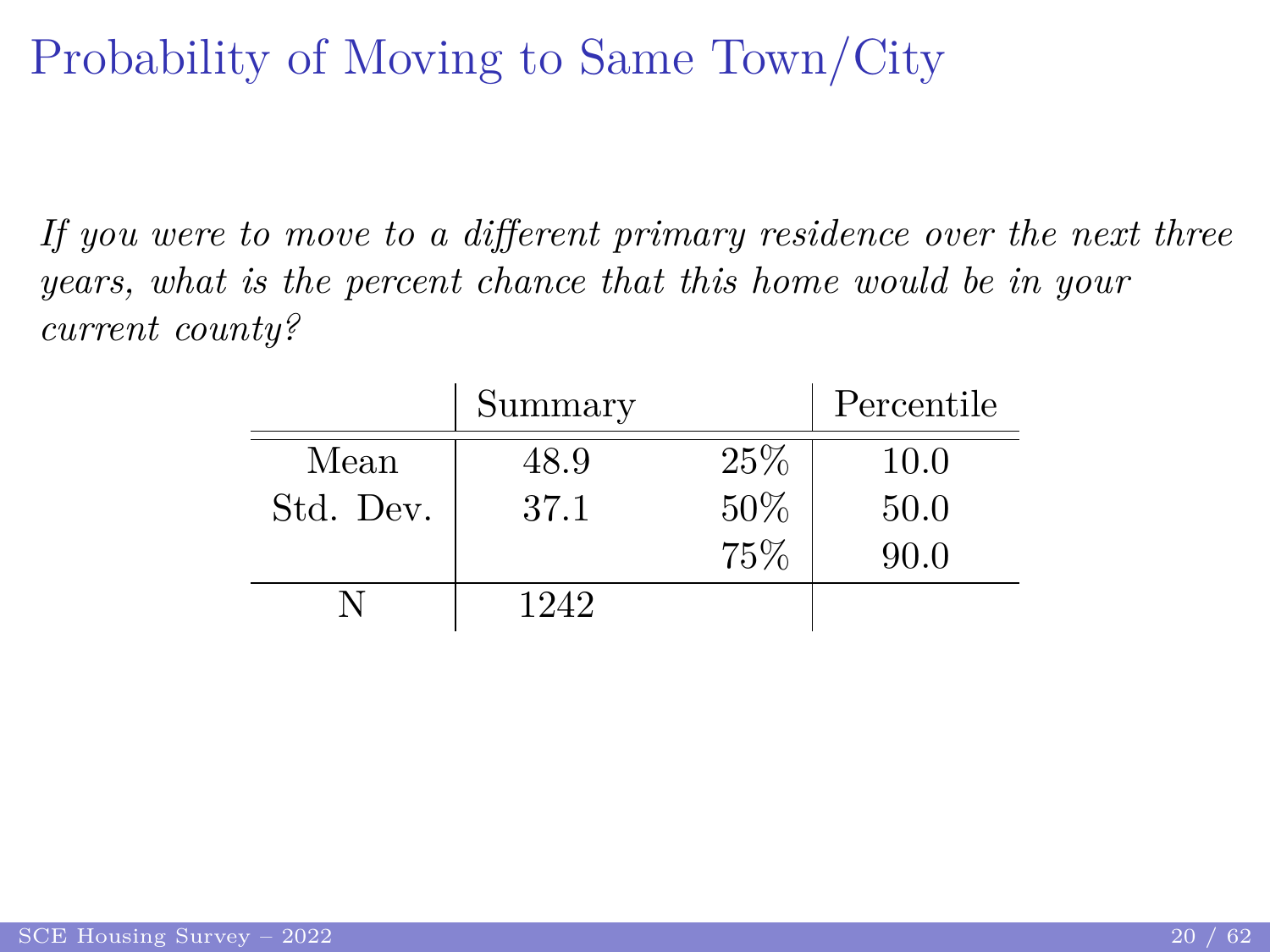# Probability of Buying Given Move

*And if you were to move to a different primary residence over the next 3 years, what is the percent chance that you would buy (as opposed to rent) your new home?*

|           | Summary |     | Percentile |
|-----------|---------|-----|------------|
| Mean      | 60.2    | 25% | 30.0       |
| Std. Dev. | 36.4    | 50% | 61.0       |
|           |         | 75% | 99.0       |
|           | 1242    |     |            |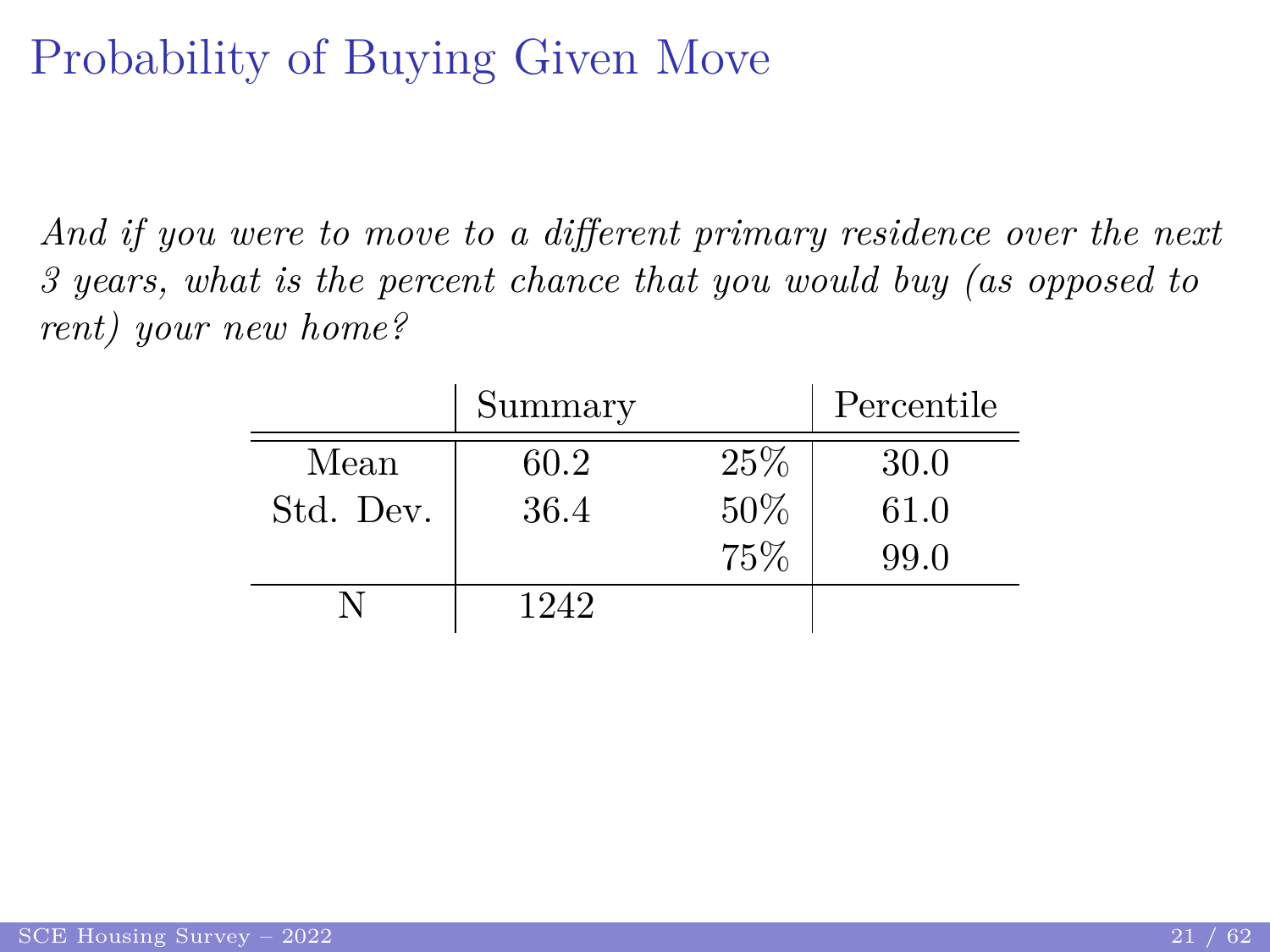### <span id="page-21-0"></span>Buy Non-Primary Home

*What is the percent chance that over the next 3 years you will buy a home that you would NOT use as your primary residence (meaning you would use it as a vacation home, or as an investment property, etc.)?*

|           | Summary |     | Percentile |
|-----------|---------|-----|------------|
| Mean      | 12.2    | 25% | 0.0        |
| Std. Dev. | 20.0    | 50% | 2.0        |
|           |         | 75% | $16.0\,$   |
|           | 1242    |     |            |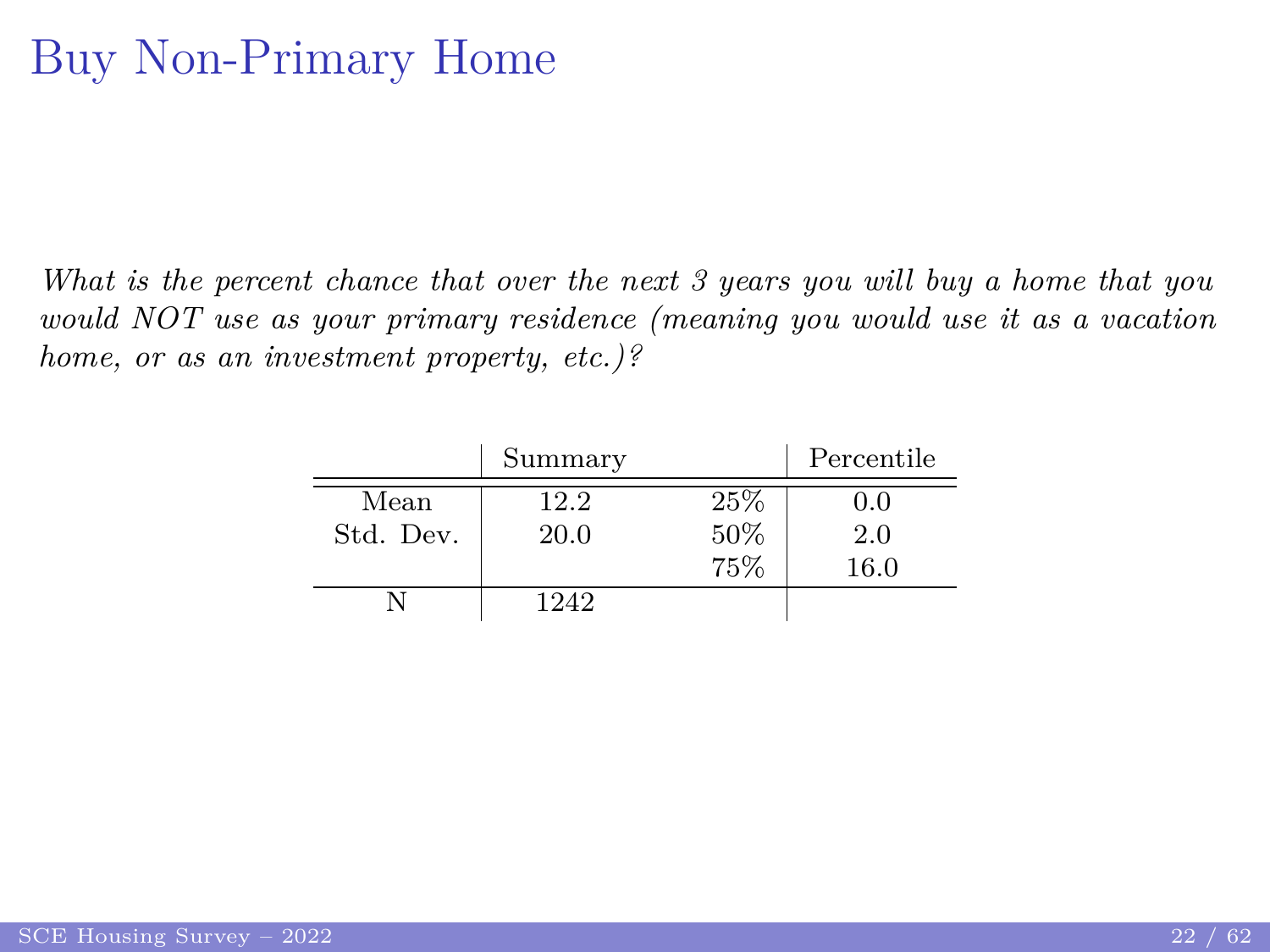#### Use for Second Home

*If you were to buy such a home over the next 3 years, what would you most likely use it as?*

|                             | Percent |
|-----------------------------|---------|
| Vacation/Second home        | 32.7    |
| <b>Investment Property</b>  | 43.9    |
| Residence for Family Member | 18.3    |
| Other                       | 5.1     |
|                             | 826 O   |

**Note**: This question is only asked to those respondents who answer [Prob. Buy New](#page-21-0) [Non-Primary 3yr](#page-21-0) with a probability greater than 0.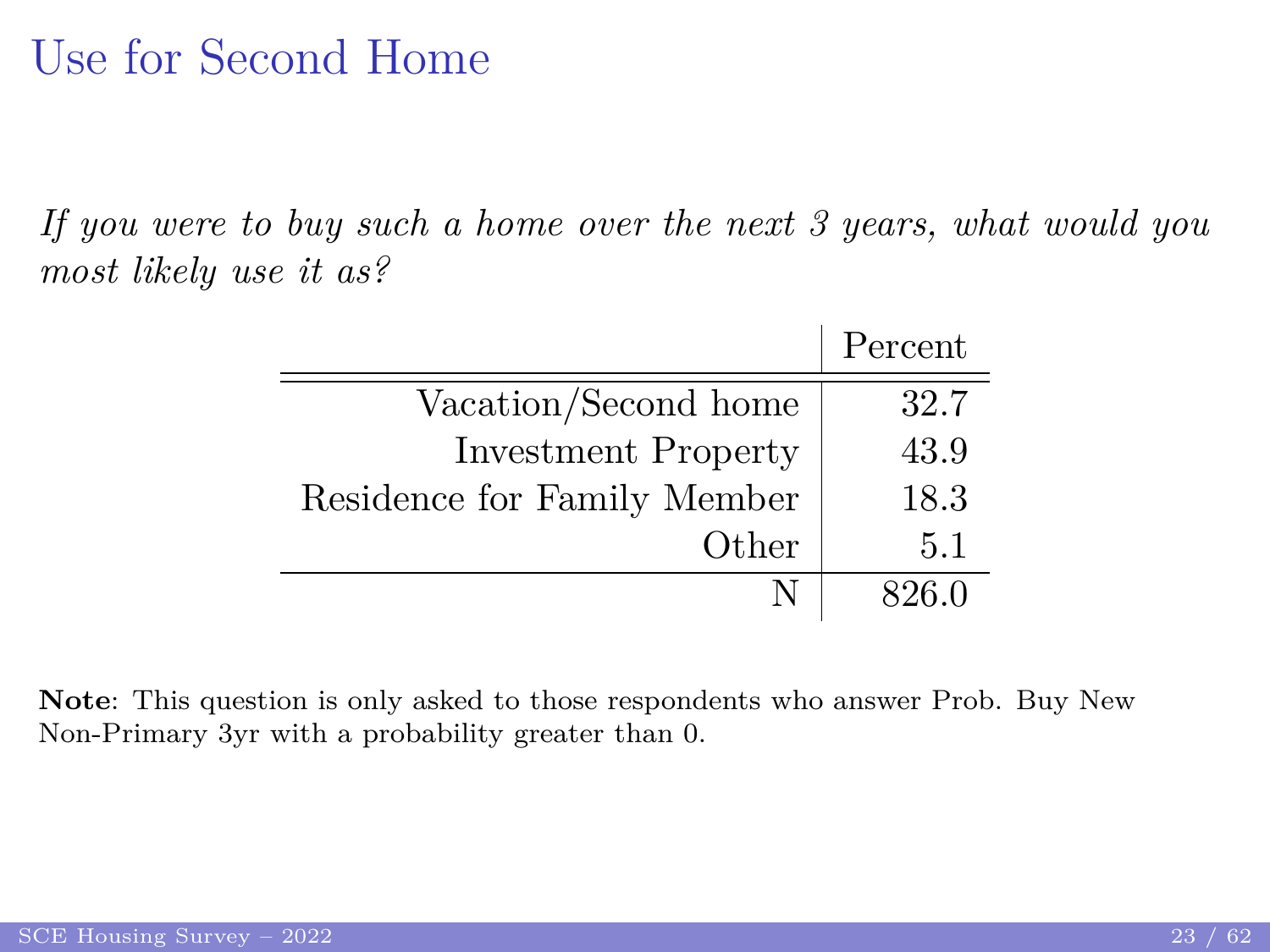#### <span id="page-23-0"></span>Mortgage Rate Estimates

Items in table and corresponding question:

- **Current Self Rate Estimate**: *Assume that you applied for a 30-year fixed-rate mortgage today. What mortgage rate do you think you would qualify for?*
- **Current Average Rate Estimate**: *What do you think the average interest rate (for all borrowers) on a new 30-year fixed-rate mortgage is as of today?*

|                    | Percentile |                              |         |        |     |      |
|--------------------|------------|------------------------------|---------|--------|-----|------|
|                    | Mean       | Std. Dev. $\vert 25\% \vert$ |         | $50\%$ | 75% |      |
| Exp. Self Rate     | 4.5        | 4.0                          | 3.0     | 3.2    | 4.0 | 1070 |
| Exp. National Rate | 5.9        | 5.4                          | $3.3\,$ | 4.0    | 5.0 | 1235 |

**Note**: 236.5 respondents selected "Would not qualify at any rate." These respondents are not included in the statistics on this slide, or the next two slides (**[here](#page-24-0)** and **[here](#page-25-0)**).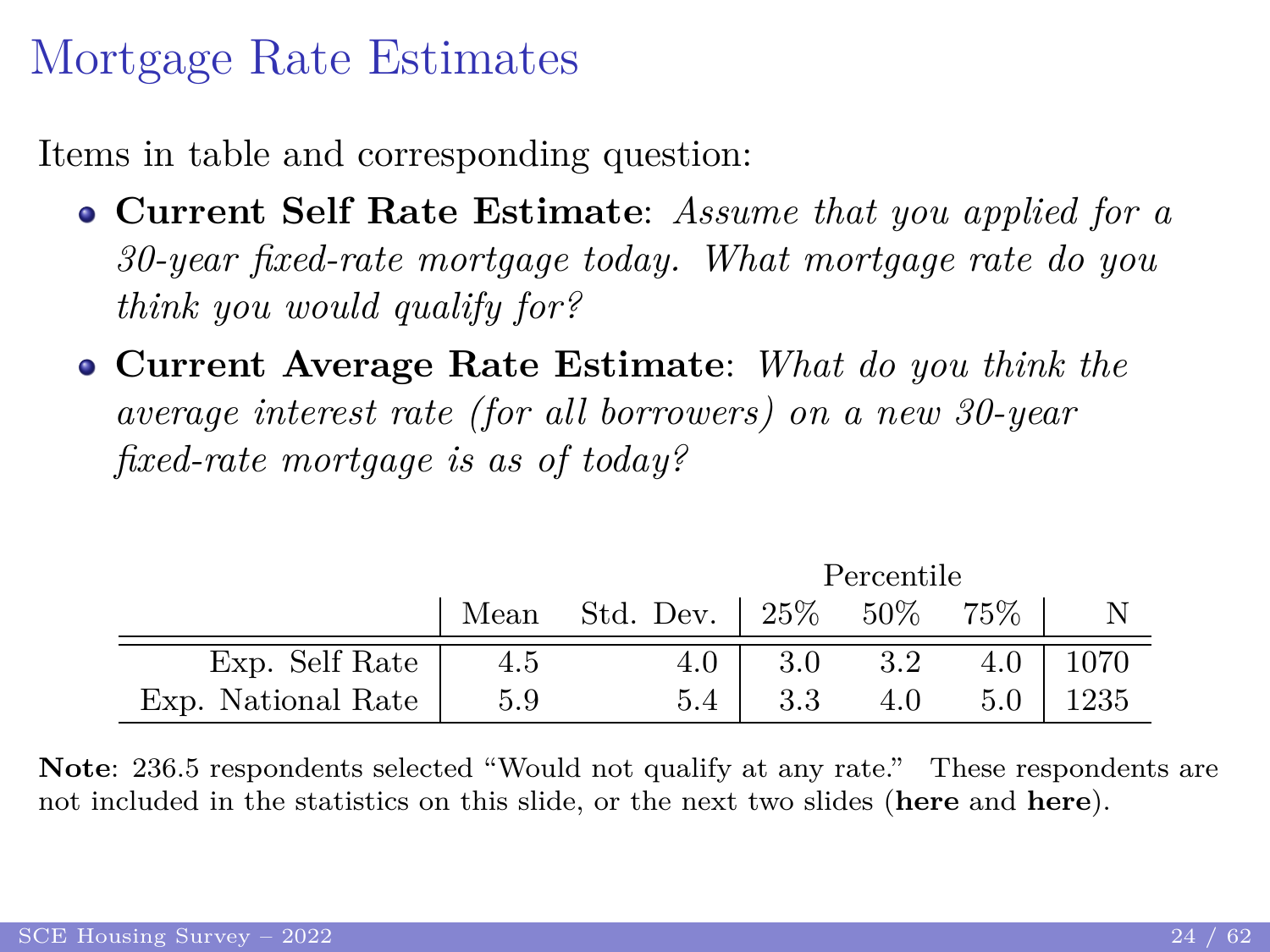<span id="page-24-0"></span>*What do you think the average interest rate on a 30-year fixed-rate mortgage will be: one year from today? and three years from today?*

|                                | Percentile |             |        |     |         |      |
|--------------------------------|------------|-------------|--------|-----|---------|------|
|                                | Mean       | Std. Dev. 1 | $25\%$ | 50% |         |      |
| Exp. Mortgage Rate Change, 1yr |            |             |        |     | 6.0     | 1233 |
| Exp. Mortgage Rate Change, 3yr | 8.2        |             |        |     | $8.0\,$ | 1233 |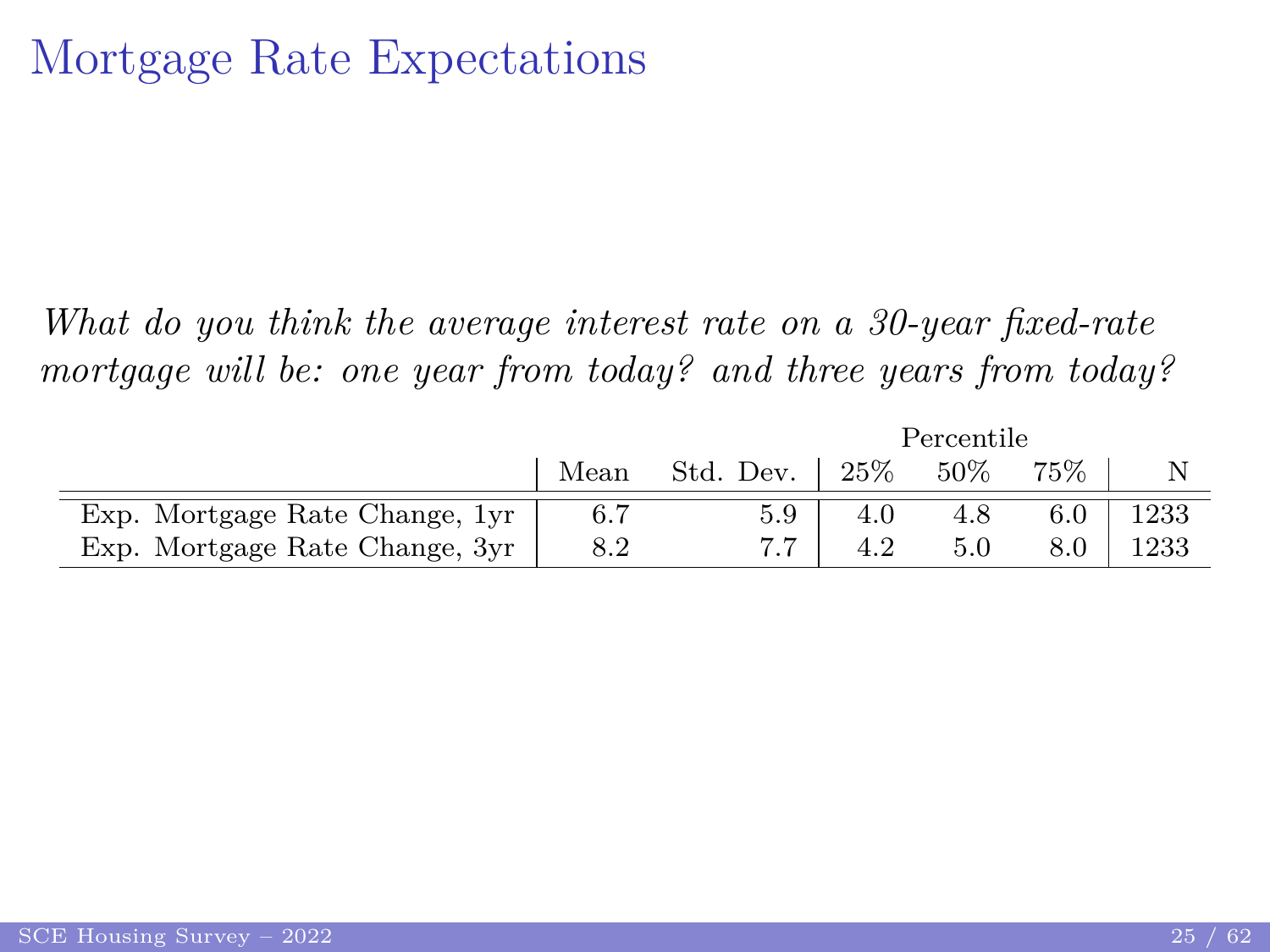#### Uncertainty about Future Mortgage Rates, 1yr

<span id="page-25-0"></span>*What do you think is the percent chance that one year from today average interest rate on a 30-year fixed-rate mortgage will be*

- $\bullet \leq X\%$ , where  $X =$  (Current Ave. Rate Estimate) 1%.
- Between  $X\%$  and  $V\%$ , where  $V =$  (Current Ave. Rate Estimate).
- Between  $V\%$  and  $Y\%$ , where
	- $Y =$  (Current Ave. Rate Estimate) + 2\%.
- $\bullet$  >  $Y\%$ .

Mean Std. Dev. | 25% 50% 75% | N Lower by at least 1 percentage point  $9.9 \t 16.5 \t 0.0 \t 3.0 \t 15.0 \t 1235$ Between -1 and 0 percentage points  $\begin{array}{|l|c|c|c|c|c|c|c|c|} \hline 31.9 & 27.7 & 10.0 & 25.0 & 50.0 & 1235 \hline \end{array}$ Between 0 and  $+2$  percentage points  $41.0$  29.5  $20.0$  40.0 60.0 1235 Higher by 2 percentage points or more  $\begin{array}{|l|c|c|c|c|c|c|c|c|} \hline 17.1 & 22.6 & 0.0 & 10.0 & 25.0 & 1235 \ \hline \end{array}$ 

Percentile

**Note**: Values are in percent (100 = 100%). See previous slides for **[Current Ave. Rate](#page-23-0) [Estimate](#page-23-0)** and **Expected Ave. Rate in T Years**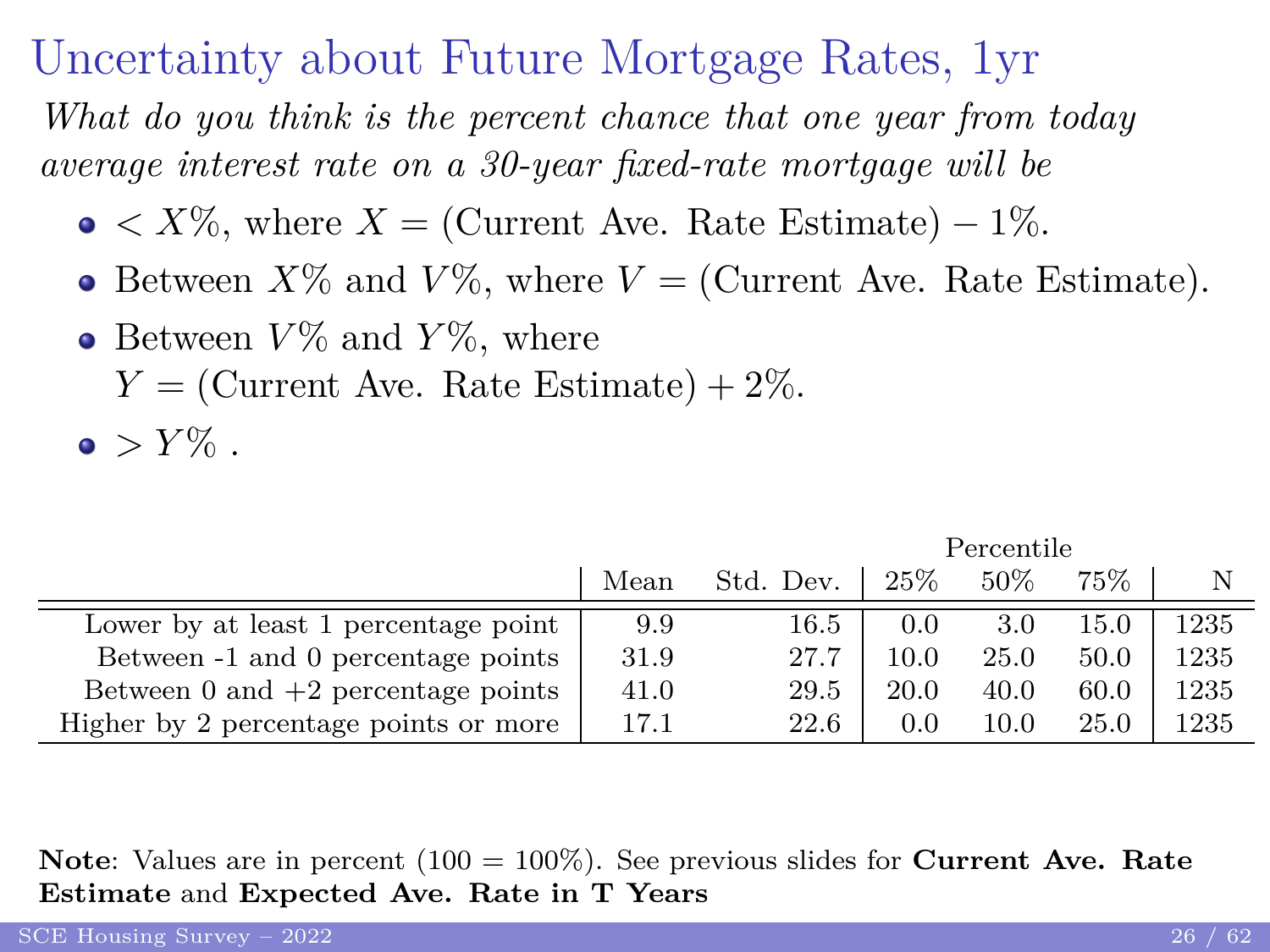## Credit Conditions

**Current Credit Conditions**: *Compared to 12 months ago, do you think it is generally harder or easier these days for people to obtain a mortgage?*

**Expected Credit Conditions**: *Looking ahead, do you think that 12 months (and 3 years) from now it will generally be harder or easier for people to obtain a mortgage than it is currently?*

|                   | $1yr$ ago | lyr ahead | 3yrs ahead |
|-------------------|-----------|-----------|------------|
|                   | Pct       | Pct       | Pct        |
| Much Harder       | 11.3      | 10.2      | 12.0       |
| Somewhat Harder   | 33.3      | 39.2      | 36.6       |
| Equally Easy/Hard | 44.3      | 43.5      | 39.8       |
| Somewhat Easier   | 9.7       | 6.7       | 10.7       |
| Much Easier       | 1.4       | 0.4       | 0.9        |
|                   | 1242.0    | 1242.0    | 1242.0     |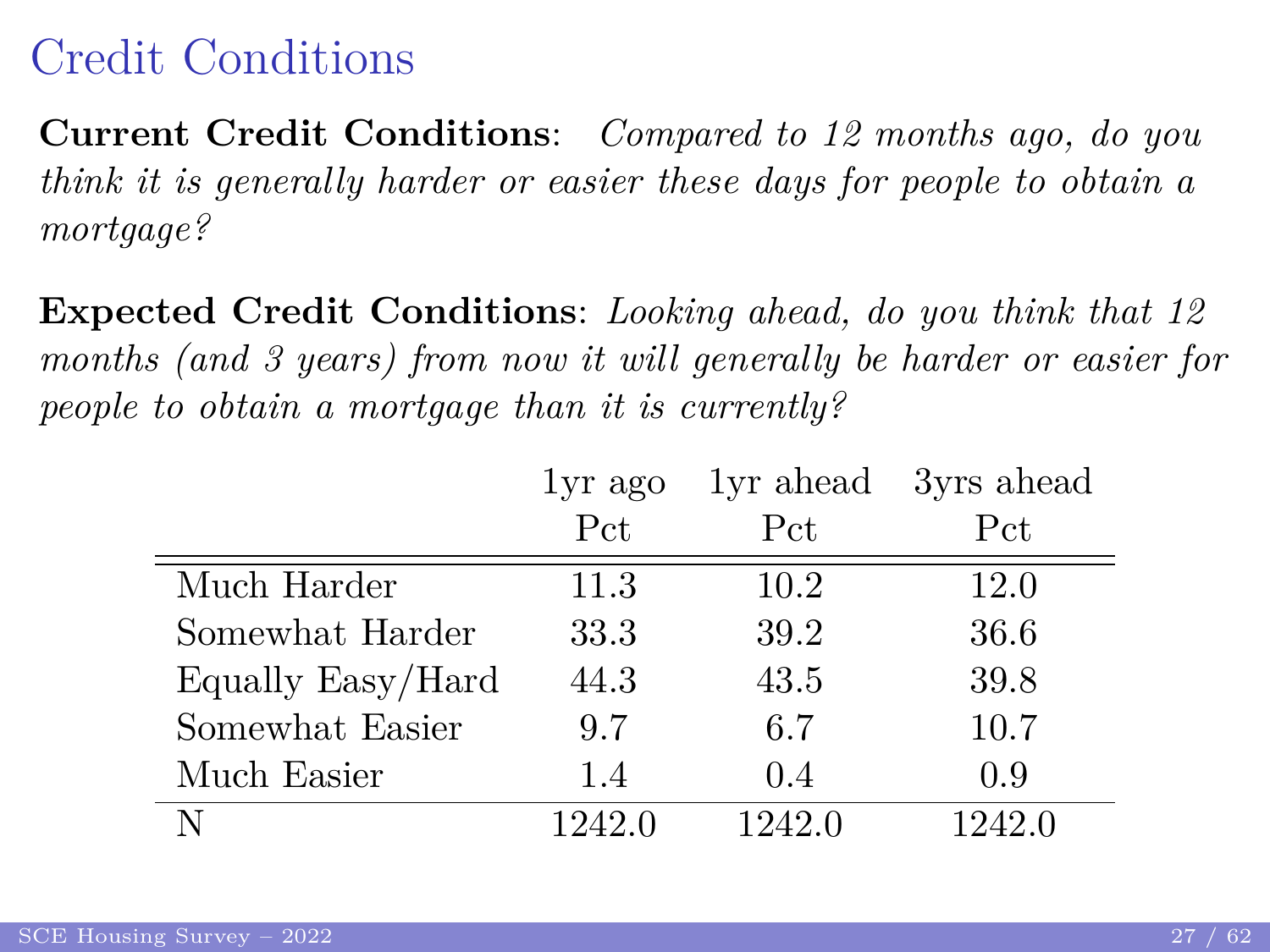## Expected Economic Conditions

*Do you think that 12 months from now (and 3 years from now) economic conditions in your town/city will be better or worse than they are currently?*

|                 | 12 Months from Now | 3yrs From Now |
|-----------------|--------------------|---------------|
|                 | Pct                | Pct           |
| Much worse      | 7.9                | 8.0           |
| Somewhat worse  | 36.6               | 32.2          |
| Unchanged       | 29.8               | 22.7          |
| Somewhat better | 24.8               | 34.5          |
| Much better     | 0.9                | 2.7           |
|                 | 1241.0             | 1242.0        |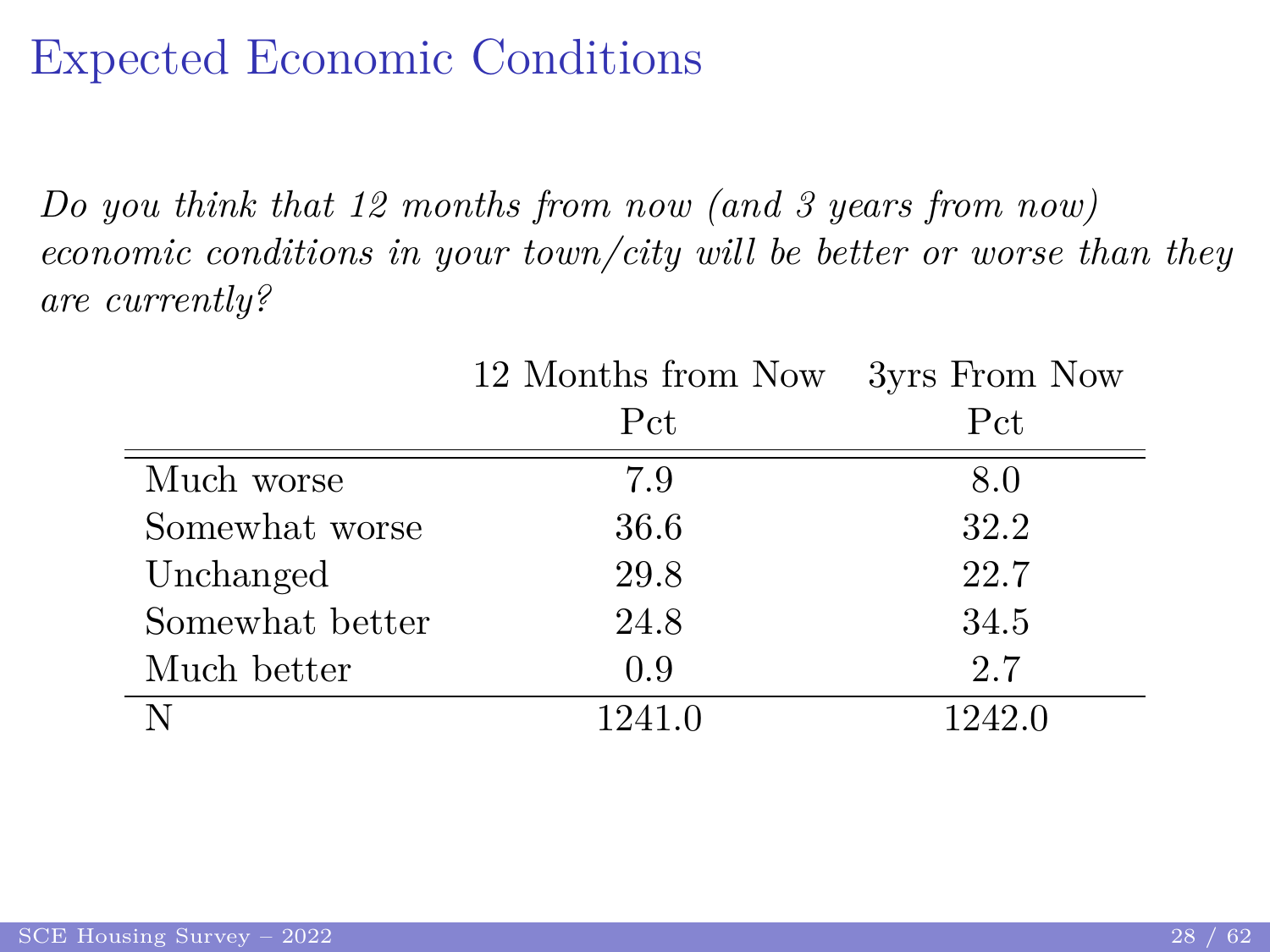# <span id="page-28-0"></span>Homeowner Section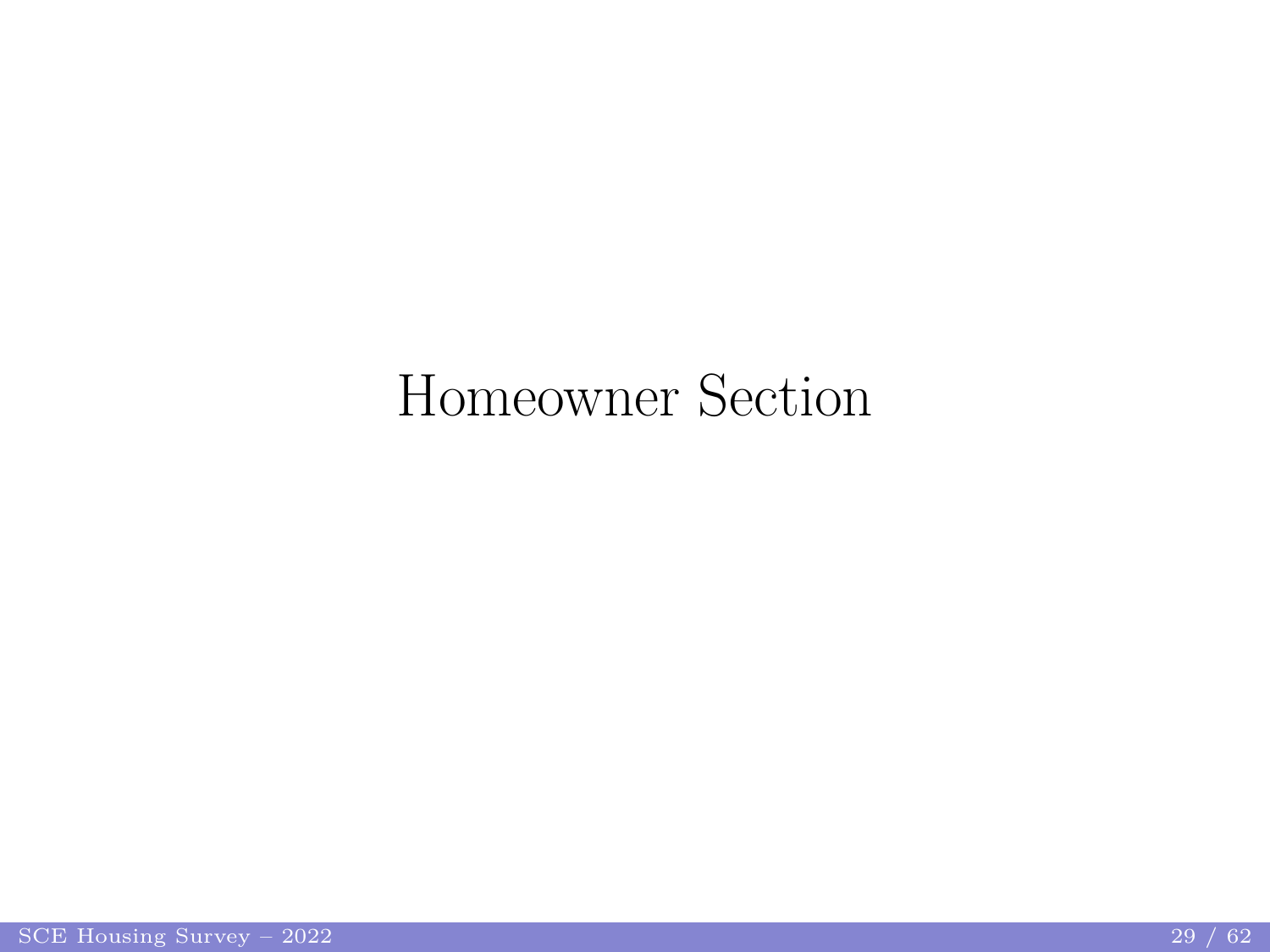#### <span id="page-29-0"></span>Expected Tenure in Residence

*When you moved to your primary residence, how long did you expect to stay in this home?*

|            | Percent |
|------------|---------|
| $< 1$ yr   | $0.5\,$ |
| $1-2$ yrs  | 2.2     |
| $2-3$ yrs  | 8.1     |
| $4-5$ yrs  | 3.5     |
| $6-7$ yrs  | 6.4     |
| $8-10$ yrs | 47.4    |
| $>10$ yrs  | 31.9    |
| N          | 908.0   |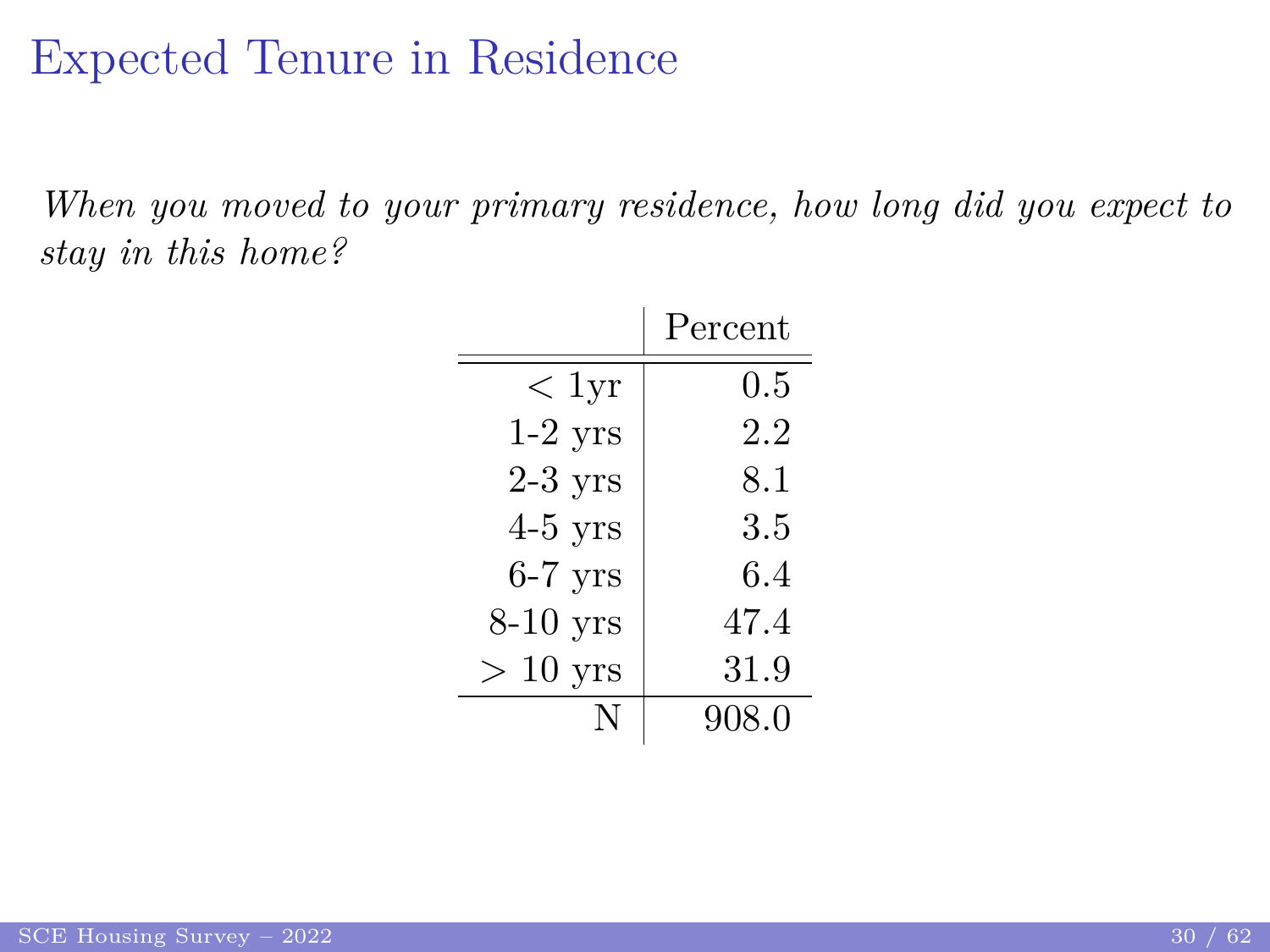#### Expected Future Tenure in Residence

*How many more years do you expect to stay in this home as of today?*

|            | Percent |
|------------|---------|
| < 2yr      | 9.4     |
| $2-3$ yrs  | 7.4     |
| $4-5$ yrs  | 12.0    |
| $6-7$ yrs  | 4.9     |
| $8-10$ yrs | 12.0    |
| $>10$ yrs  | 54.3    |
| N          | 908.0   |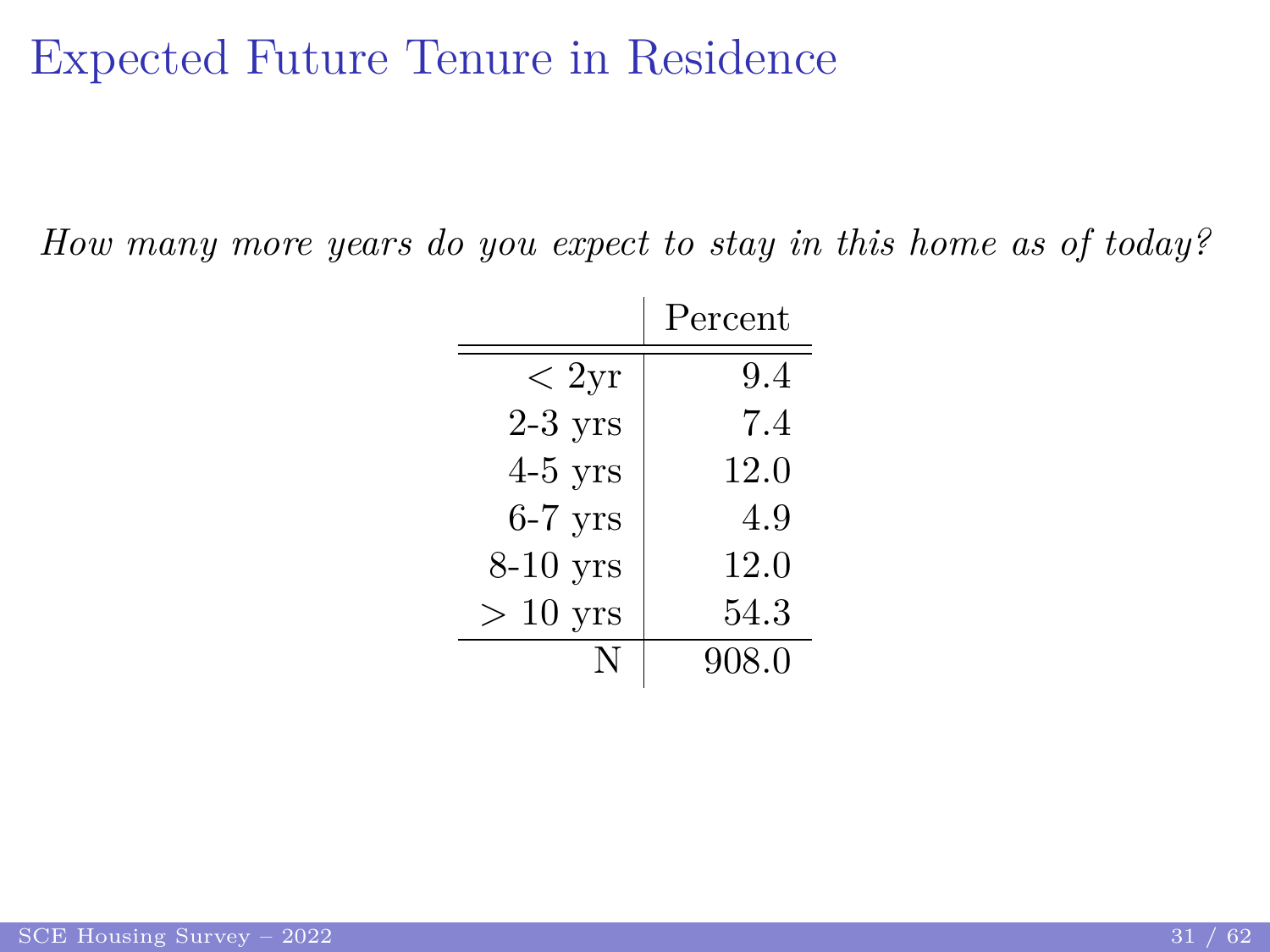<span id="page-31-0"></span>*What did you pay for this home?*

|           | Summary  |     | Percentile |
|-----------|----------|-----|------------|
| Mean      | 198784.9 | 25% | 89000.0    |
| Std. Dev. | 154006.6 | 50% | 160000.0   |
|           |          | 75% | 255000.0   |
|           | 870      |     |            |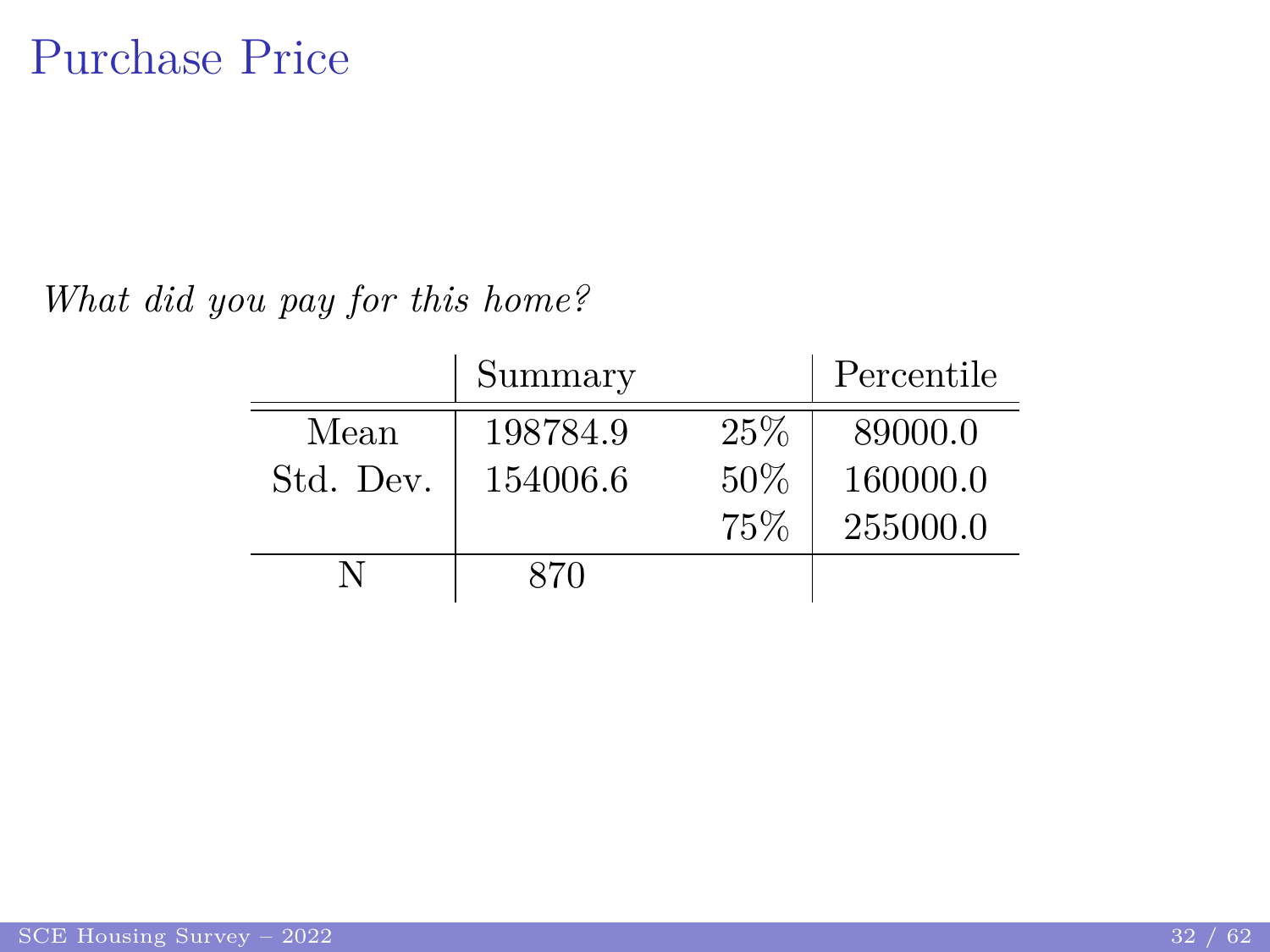### Down Payment

#### *How much was your down payment?*

|                                                                    |  |                                |  | Percentile |          |  |  |
|--------------------------------------------------------------------|--|--------------------------------|--|------------|----------|--|--|
|                                                                    |  | Mean Std. Dev. $\vert$ 25% 50% |  |            | 75\%   N |  |  |
| Down Payment Amount   32875.0 48940.8   5000.0 15000.0 36000.0 762 |  |                                |  |            |          |  |  |
| As a fraction of the purchase price:                               |  |                                |  |            |          |  |  |

|                              |                                  | Percentile |                           |  |
|------------------------------|----------------------------------|------------|---------------------------|--|
|                              | Mean Std. Dev.   25% 50% 75%   N |            |                           |  |
| Down Payment Fraction   0.15 |                                  |            | $0.14$ 0.04 0.10 0.21 761 |  |

**Note**: Down payment fraction constructed using Down Payment amount and Purchase Price (see **[previous slide](#page-31-0)**):

Down Payment Amount

Purchase Price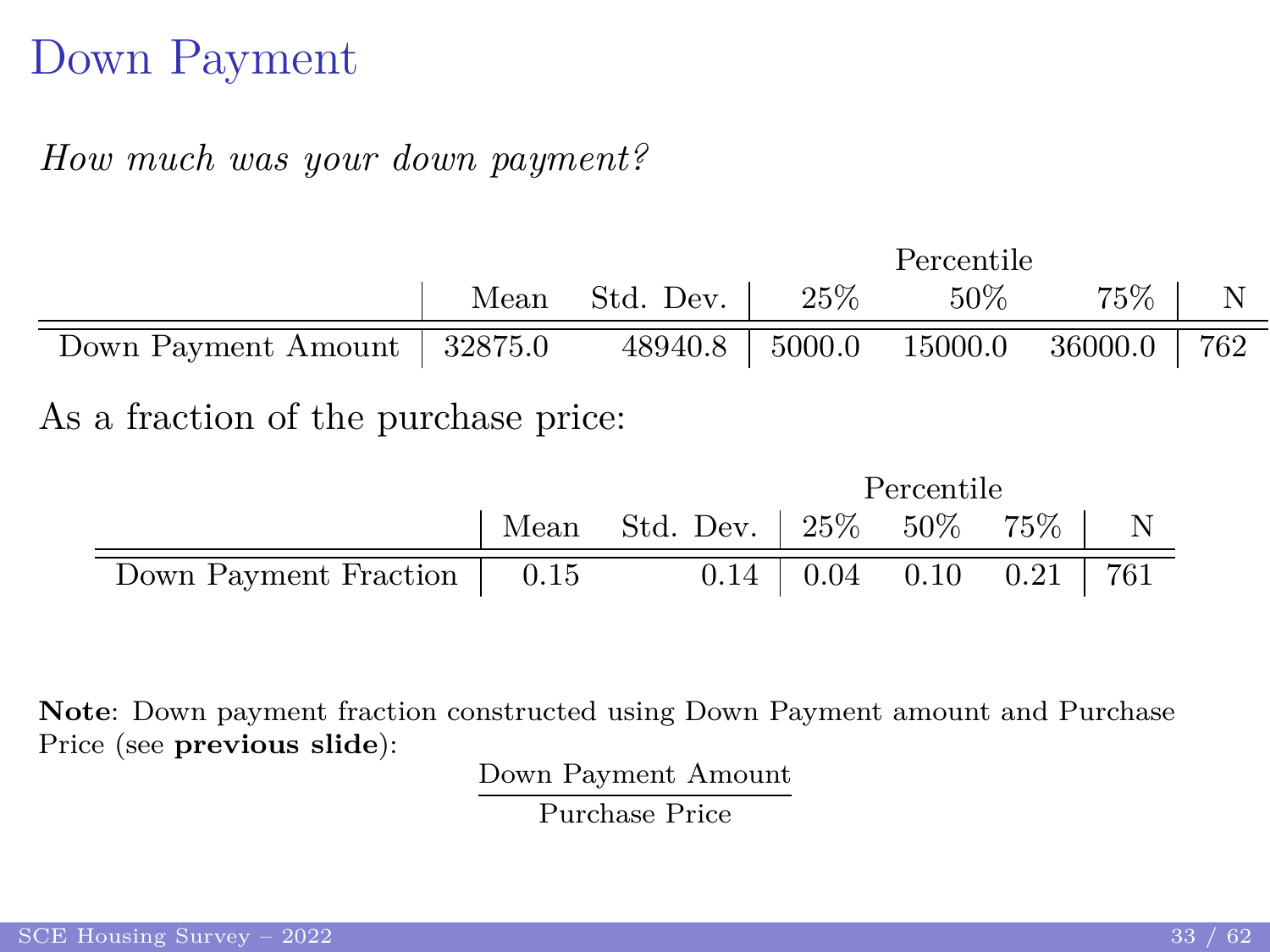#### <span id="page-33-0"></span>Current Home Price Estimate

*What do you think your home would sell for today?*

|           | Summary  |     | Percentile |
|-----------|----------|-----|------------|
| Mean      | 322007.7 | 25% | 160000.0   |
| Std. Dev. | 246569.1 | 50% | 250000.0   |
|           |          | 75% | 400000.0   |
|           | 906      |     |            |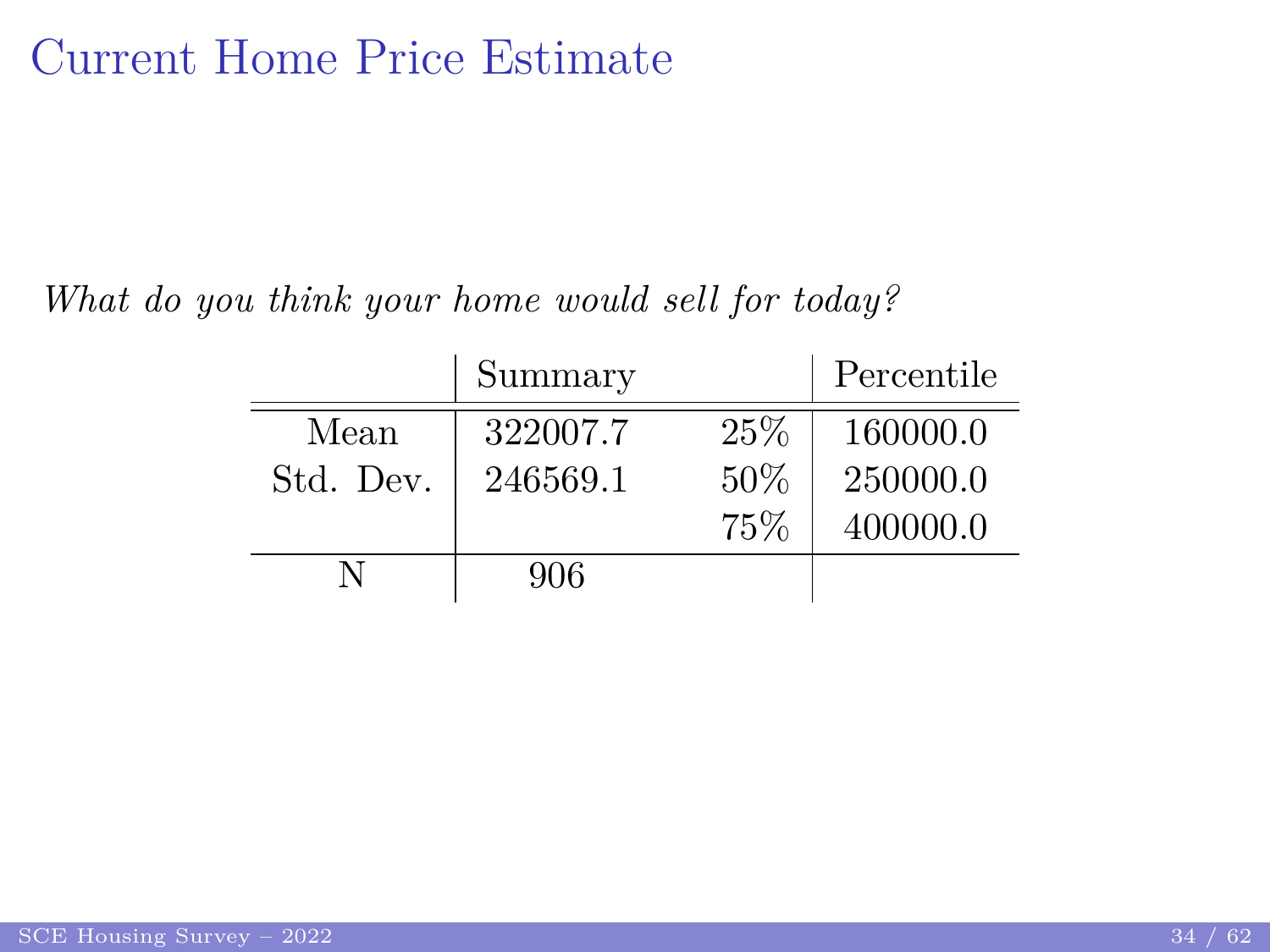Perceived Annual Change in Home Price Since Purchase

|           | Summary |     | Percentile |
|-----------|---------|-----|------------|
| Mean      | 6.1     | 25% | 2.2        |
| Std. Dev. | 7.0     | 50% | 4.3        |
|           |         | 75% | 77         |
|           | 866     |     |            |

*Perceived percent annual home price change since purchase:*

**Note**: Values are percent change, annualized (100 = 100%). Values constructed using **[Purchase Year](#page-0-1)**, **[Purchase Price](#page-31-0)**, and **[Current Home Price Estimate](#page-33-0)**:

$$
\left(\frac{\text{Current Home Price Estimate}}{\text{Purchase Price}}\right)^{\frac{1}{(2022 - \text{Purchase Year})}} - 1
$$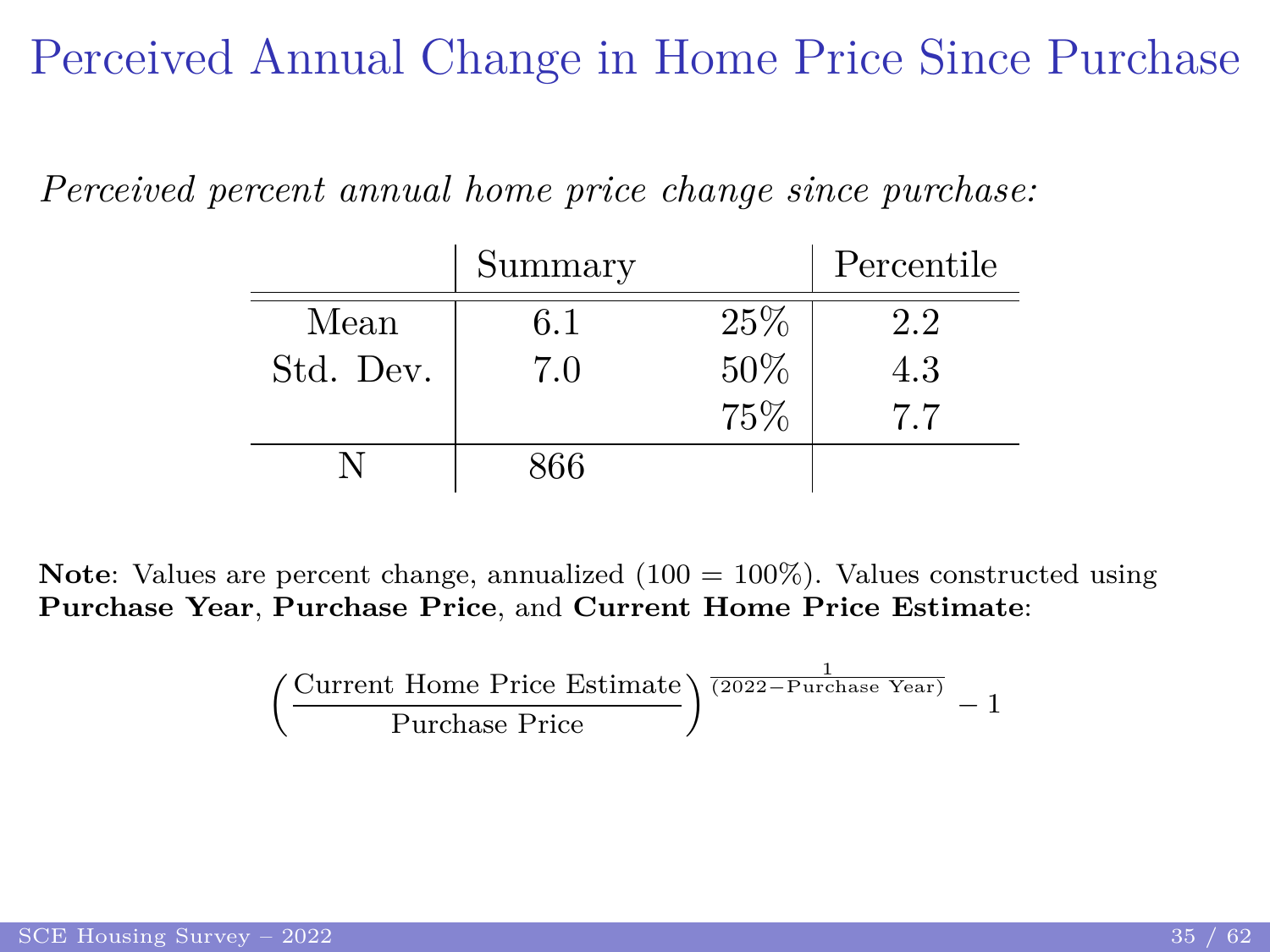## Expected Future Annual Price Changes for Own Home

*Please think about the current and future value of your home, under the assumption that you don't make any investments in your home other than regular maintenance/repairs. What do you think your home would sell for one year from today and five years from today?*

|                                         |     |                |      | Percentile |        |      |
|-----------------------------------------|-----|----------------|------|------------|--------|------|
|                                         |     | Mean Std. Dev. | 25\% | $50\%$     | $75\%$ |      |
| Exp. Future Annual Price Change, 1yr    | 4.8 | 8.2            |      | 4.0        | 7.5    | 905  |
| Exp. Future Annual Price Change, 5yrs * | 2.6 | 3.6            |      | 2.4        | 4.1    | -904 |

**Note**: 5 year is annualized.

**Note**: Values are percent change, annualized (100 = 100%). *T* Year annual percent change constructed as

$$
\left(\frac{\text{Exp. Future Own Home Price}, T \text{ Years From Today}}{\text{Current Home Price Estimate}}\right)^{(1/T)} - 1
$$

See **[previous slide](#page-33-0)** for more information on "Current Home Price Estimate."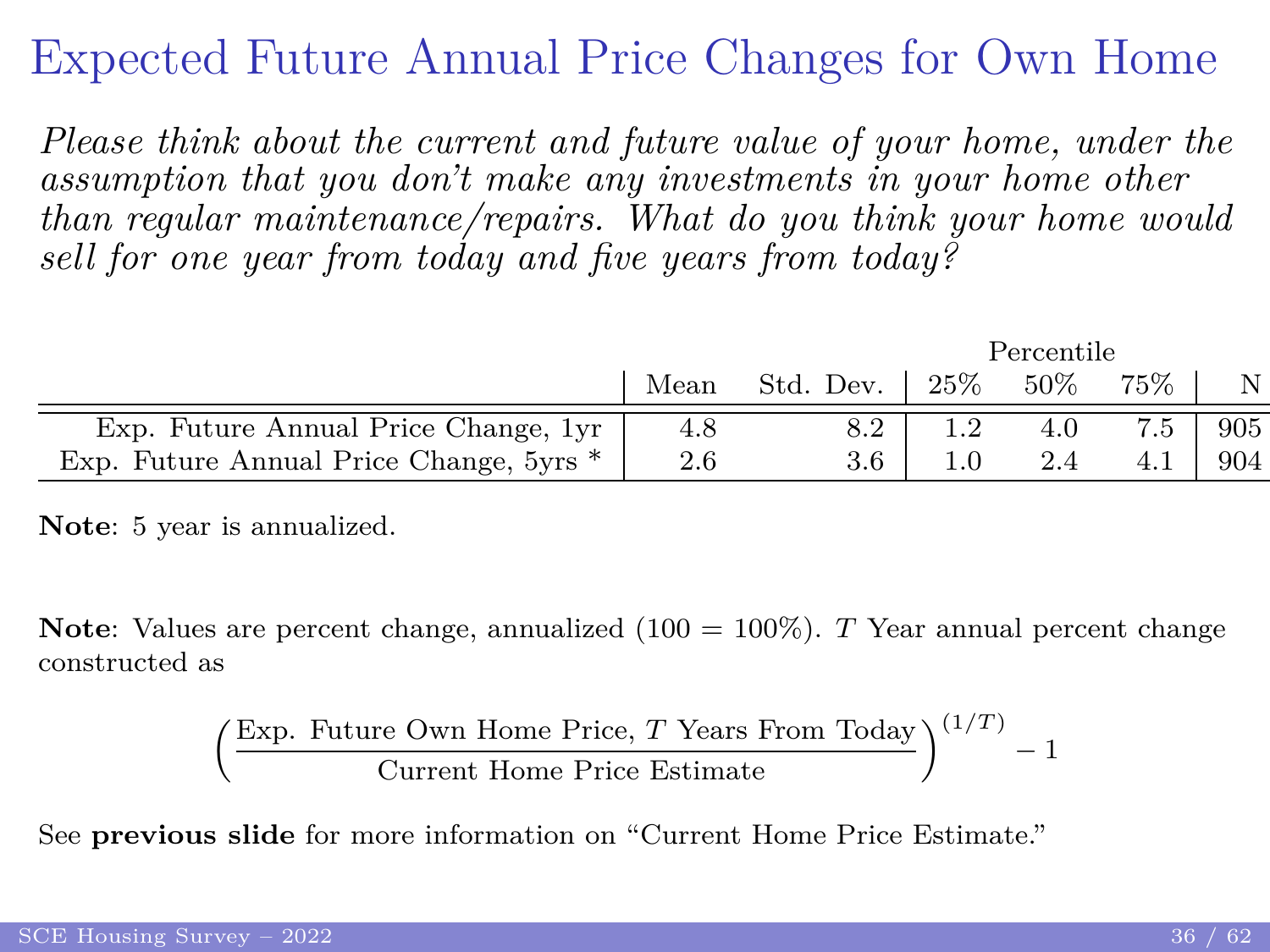*What is the percent chance that you will put your primary residence up for sale in the next 12 months?*

|           | Summary |     | Percentile |
|-----------|---------|-----|------------|
| Mean      | 11.2    | 25% | 0.0        |
| Std. Dev. | 20.8    | 50% | 2.0        |
|           |         | 75% | 10.0       |
|           | 908     |     |            |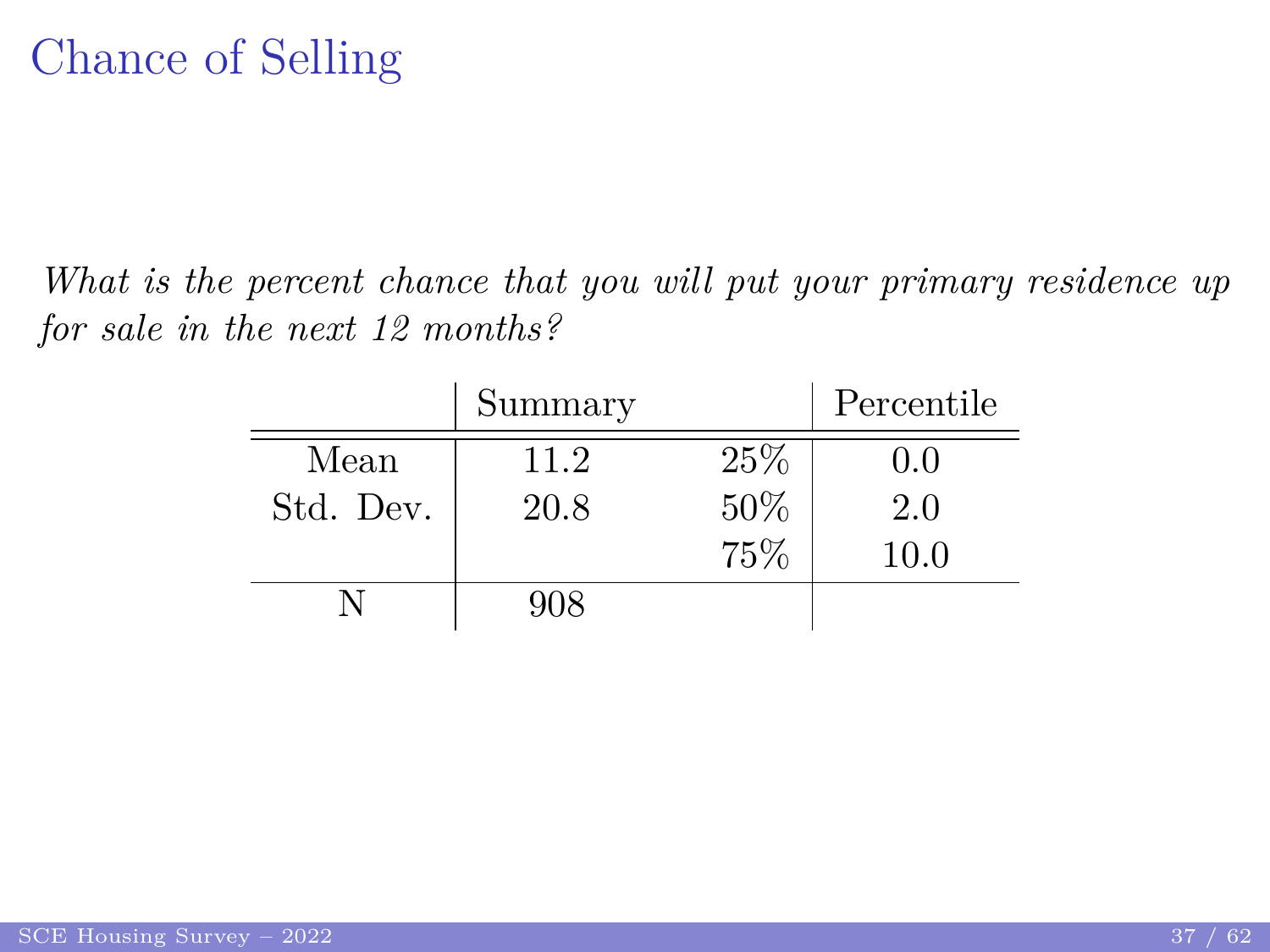# Probability of Investing in Own Home

*What do you think is the percent chance that, over the next 12 months and 3 years, you will make any investments in your home (such as remodeling, additions, upgrades, landscaping, but not including regular maintenance and repairs) costing more than \$5000 total?*

Percentile

|                              | Mean Std. Dev.   25% 50% 75%   N |                                                         |  |  |
|------------------------------|----------------------------------|---------------------------------------------------------|--|--|
| Prob. Invest, $1yr^*$   38.9 |                                  | $34.7$   10.0 30.0 70.0   908                           |  |  |
| Prob. Invest, $3yrs$   47.6  |                                  | $33.1 \begin{array}{ l} 20.0 \end{array}$ 50.0 75.0 907 |  |  |

**Note**: "Prob. Invest 1yr" only asked if Prob. Invest, 3yr ≥ 5%.

\*For those who answer *<* 5% for "Prob. Invest 3yr," the 1 year horizon is imputed by setting the 1 year value equal to the 3 year probability.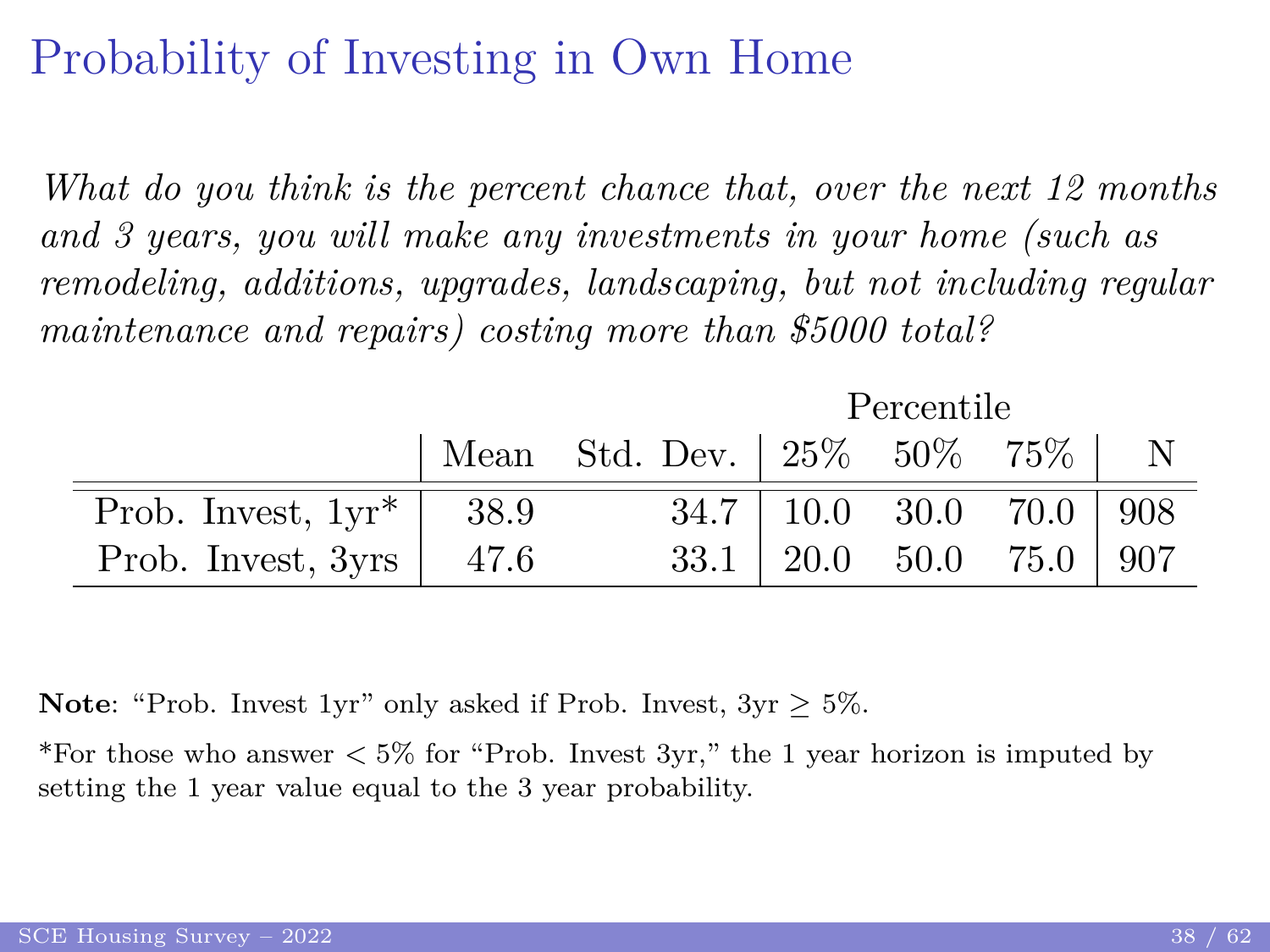#### Outstanding Loans

*Do you (or your spouse/partner) have any outstanding loans against the value of your home, including all mortgages, home equity loans and home equity lines of credit?*

|                                 | Percent |
|---------------------------------|---------|
| Yes, mortgage(s) only           | 57.7    |
| Yes, HELOC only                 | 4.1     |
| Yes, both mortgage(s) and HELOC | 3.4     |
| Nο                              | 34.9    |
|                                 | 908 O   |

**Note**: Question asked to all respondents who own their primary residence.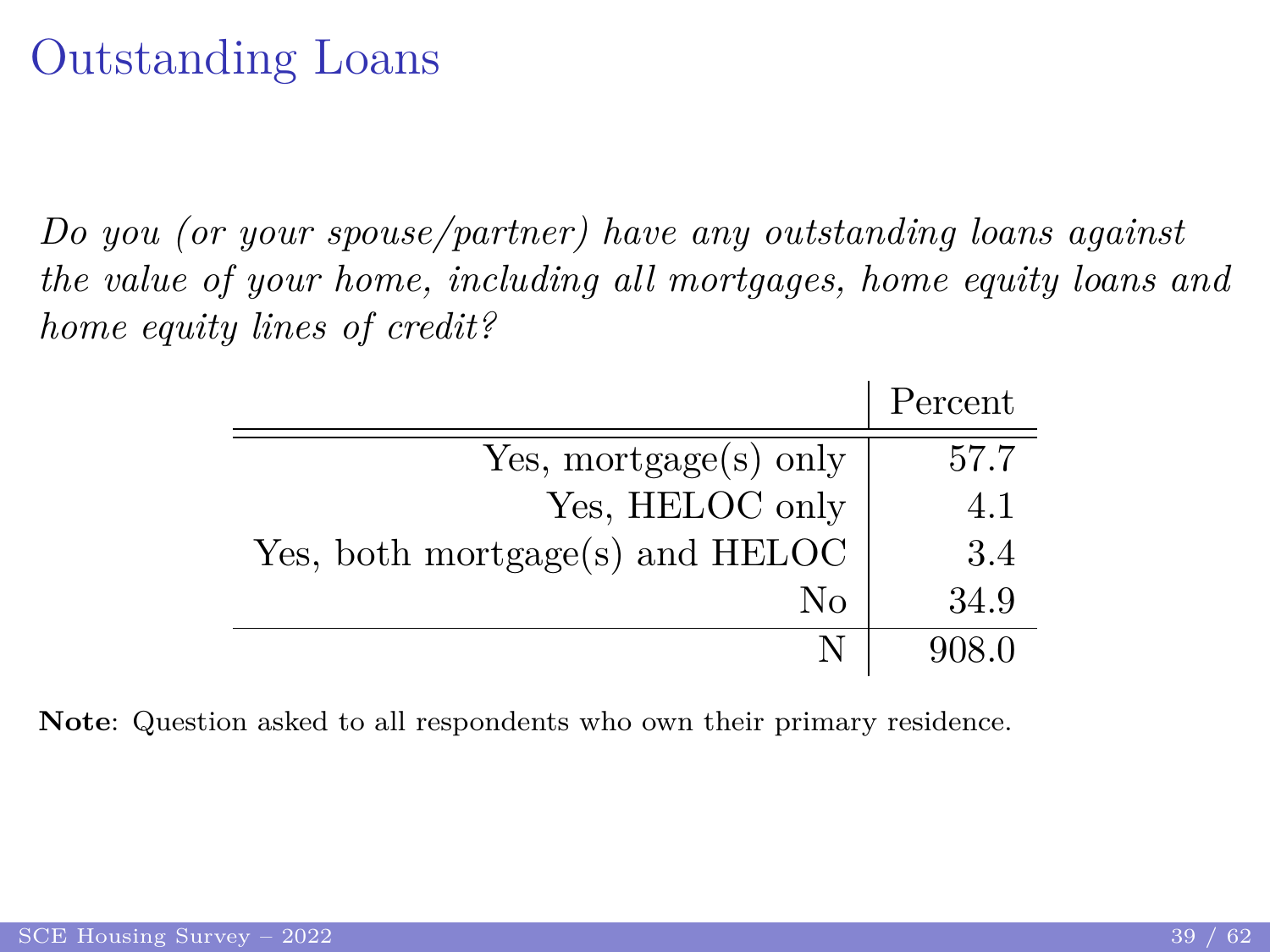# Probability of an Additional Loan

*What is the percent chance that over the next 12 months, you will apply for an additional loan on your primary residence?*

|           | Summary |     | Percentile |
|-----------|---------|-----|------------|
| Mean      | 41      | 25% | 0.0        |
| Std. Dev. | 9.6     | 50% | 1.0        |
|           |         | 75% | 3.0        |
|           | 620     |     |            |

**Note**: Question asked to only respondents who own their primary residence and have an existing loan.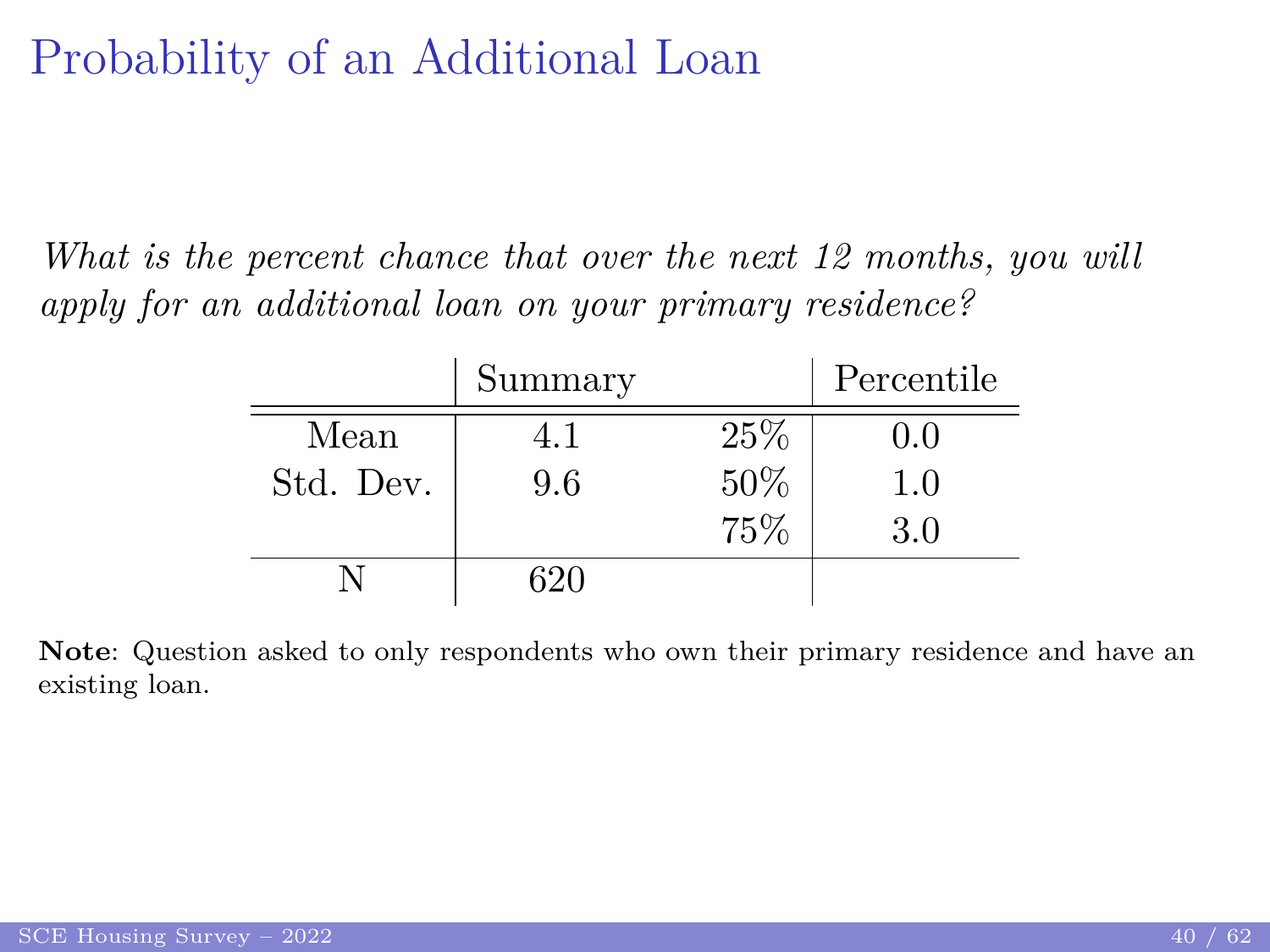# <span id="page-40-0"></span>Questions for Homeowners with Debt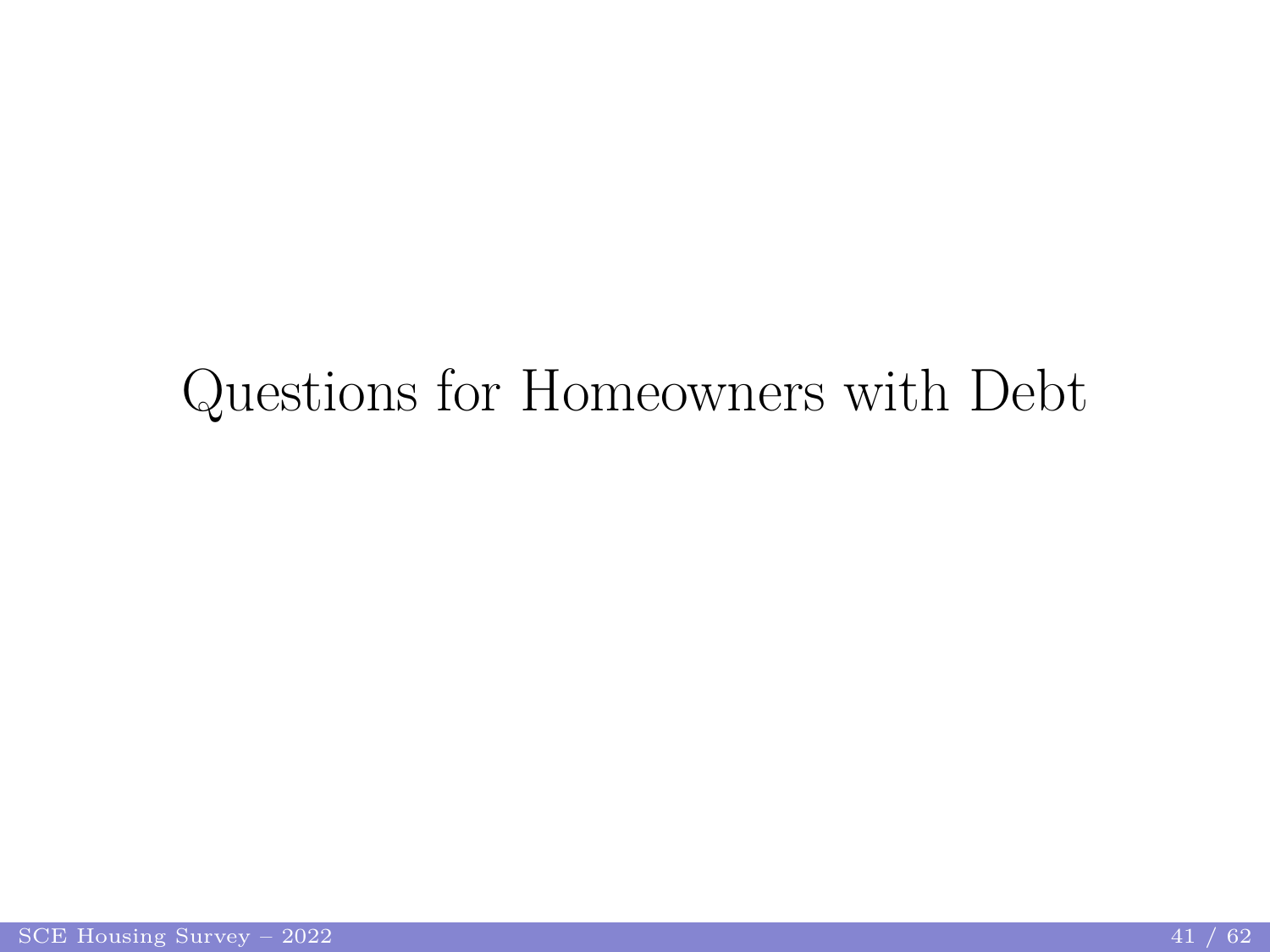#### <span id="page-41-0"></span>Total Outstanding Home Loan Balances

*Approximately, what is the total amount of outstanding loans against your primary residence as of today, including all mortgages and home equity loans?*

|           | Summary  |     | Percentile |
|-----------|----------|-----|------------|
| Mean      | 154903.4 | 25% | 68000.0    |
| Std. Dev. | 123875.2 | 50% | 121000.0   |
|           |          | 75% | 200000.0   |
|           | 616      |     |            |

**Note**: Question only asked to those homeowners who have outstanding loans (see **[previous slide](#page-41-0)**).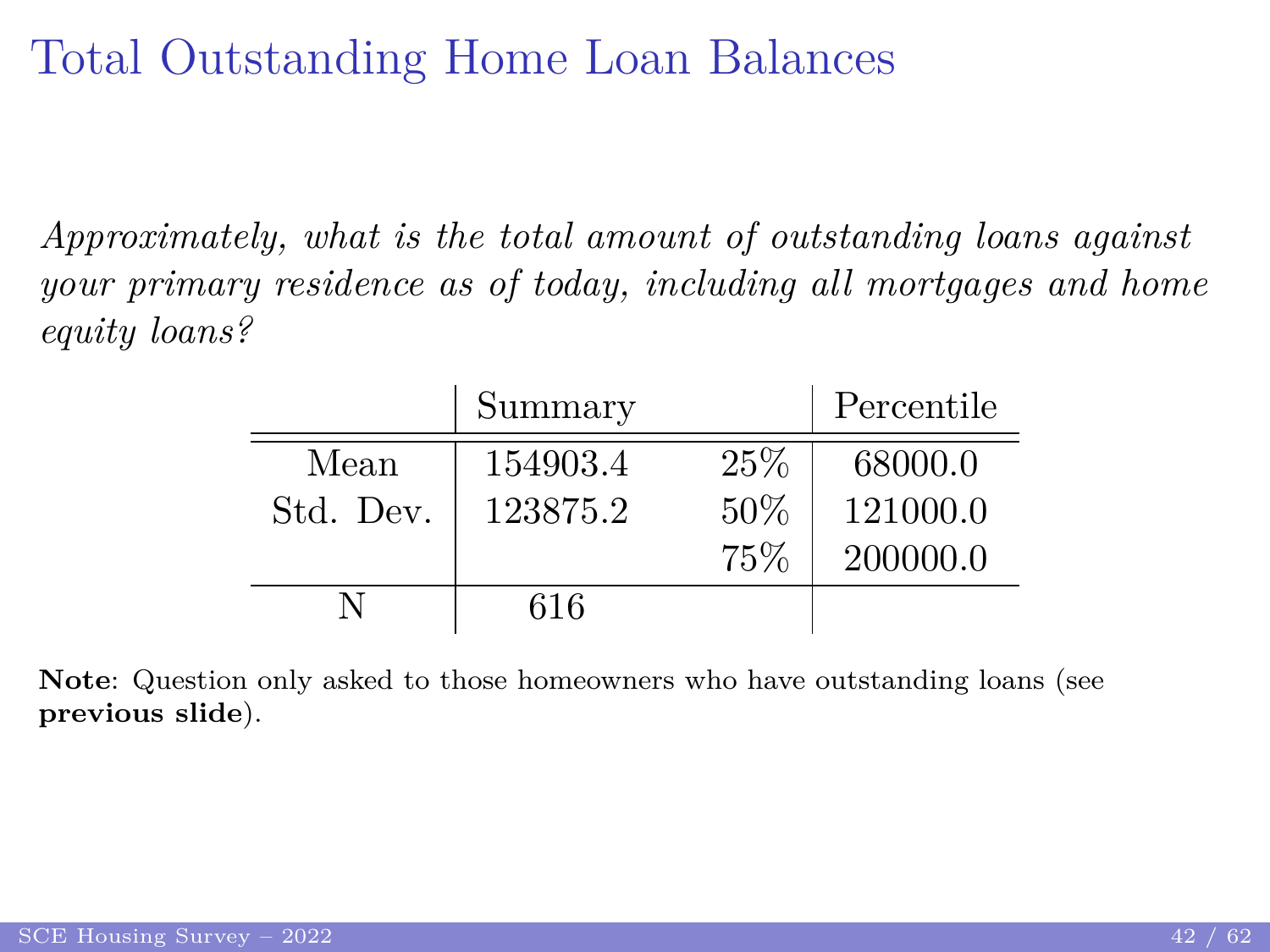# Perceived Equity in Home

Loan to Value (LTV):

|           | Summary |     | Percentile |
|-----------|---------|-----|------------|
| Mean      | 48.2    | 25% | 30.0       |
| Std. Dev. | 23.5    | 50% | 48.0       |
|           |         | 75% | 65.0       |
|           | 614     |     |            |

**Note**: Values are in percentages (100 = 100%). Constructed using **[Total Outstanding](#page-41-0) [Home Loan Balances](#page-41-0)** and **[Current Home Price Estimate](#page-33-0)**:

$$
LTV = 100 \times \left(\frac{\text{Outstanding Loan Balances}}{\text{Current Home Price Estimate}}\right)
$$

A total of 19.0 respondents indicate that they have negative equity (that is, LTV*>*100).

The table above excludes the 288.0 respondents who own their home but indicate that they have no outstanding home loans.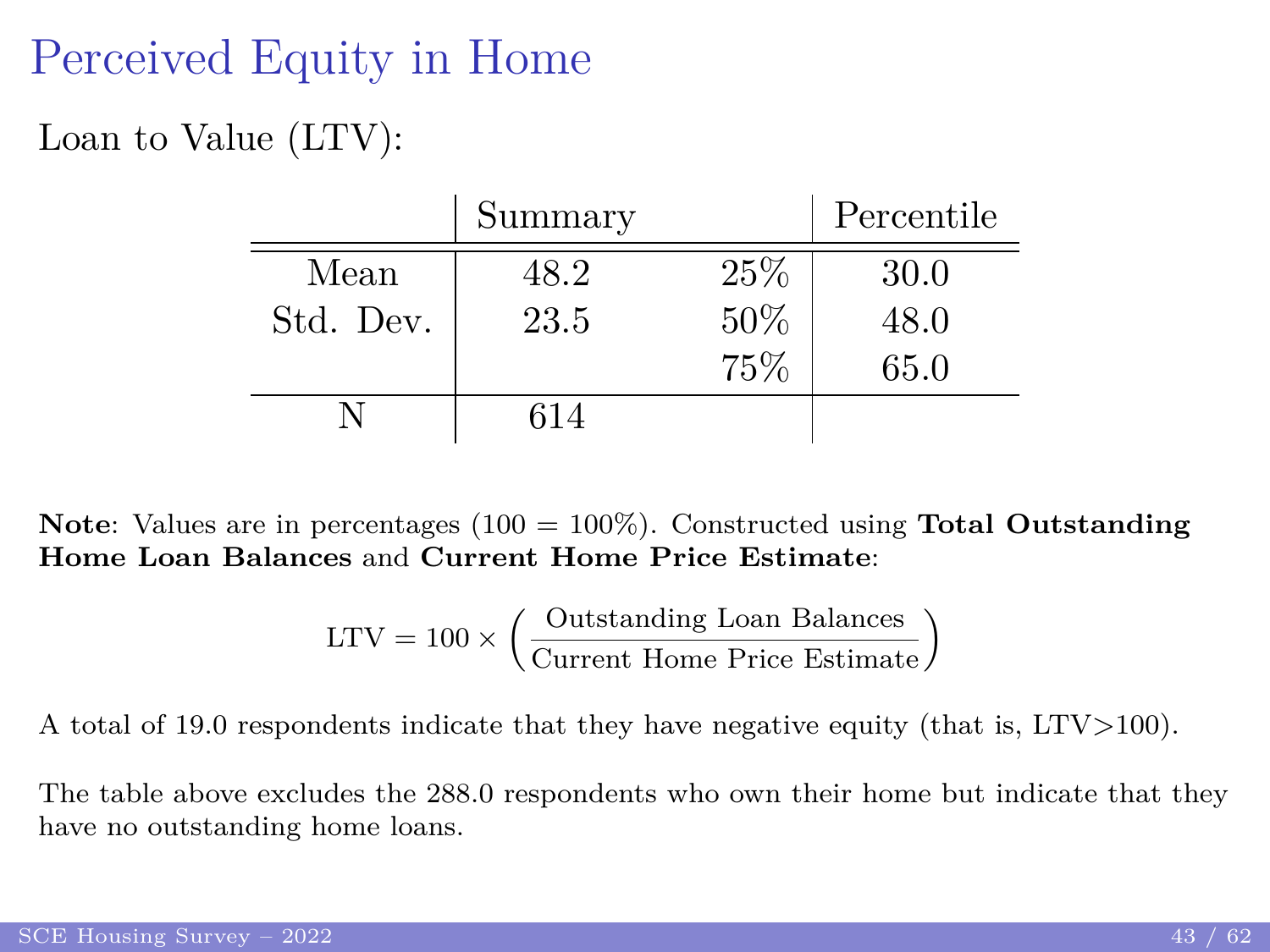# <span id="page-43-0"></span>Monthly Loan Payments

*Approximately, how much do you pay per month in total on all outstanding loans against your primary residence (including all mortgages and home equity loans)?*

|           | Summary |     | Percentile |
|-----------|---------|-----|------------|
| Mean      | 1296.6  | 25% | 750.0      |
| Std. Dev. | 779.0   | 50% | 1045.0     |
|           |         | 75% | 1650.0     |
|           | 617     |     |            |

**Note**: Question only asked to those homeowners with outstanding loans. This outcome is winsorized at the top/bottom 5%.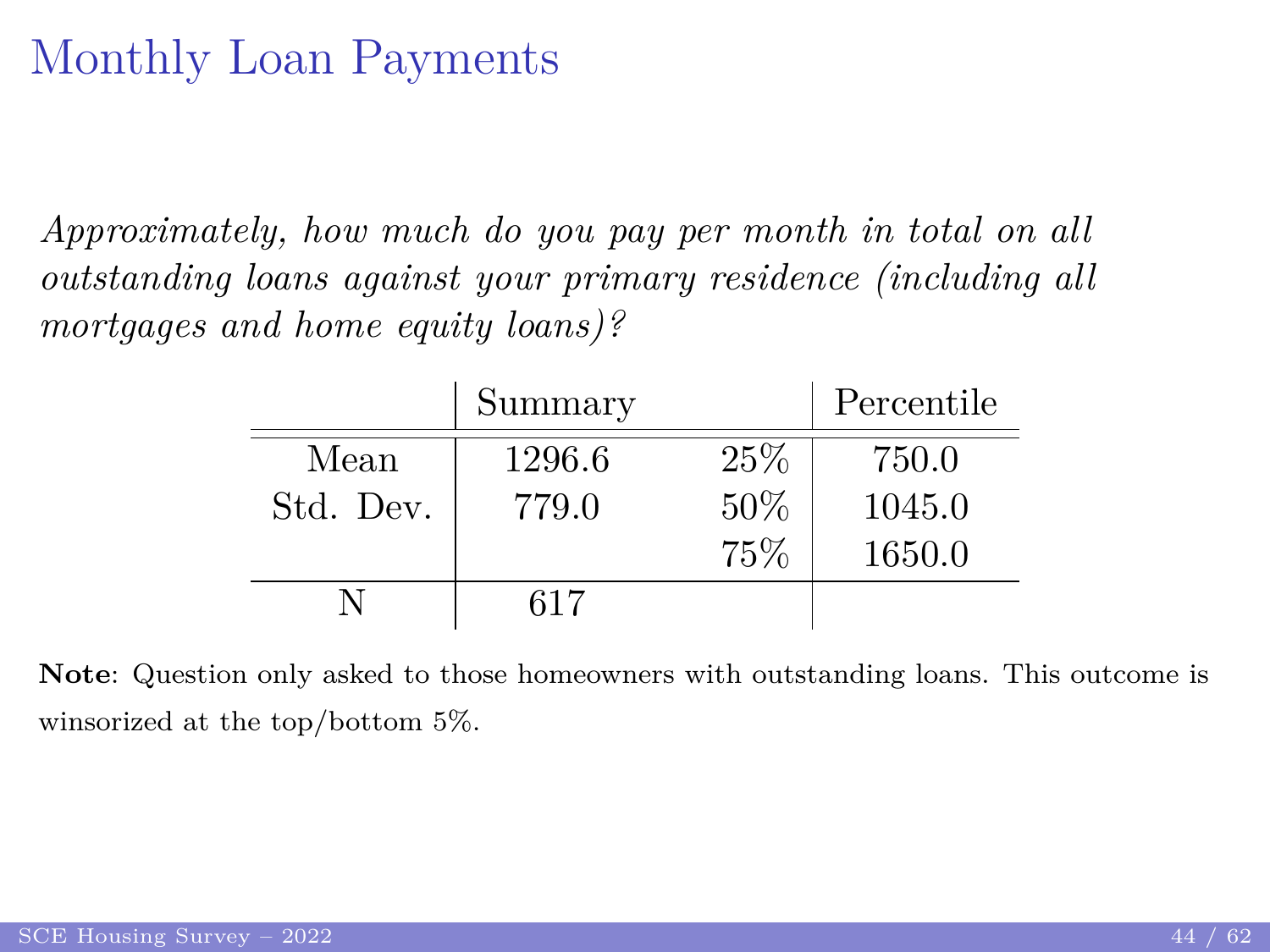#### Loan Payments as a Fraction of Household Income

Annual loan payments as a percent of annual household income:

|           | Summary |     | Percentile |
|-----------|---------|-----|------------|
| Mean      | 18.1    | 25% | 10.5       |
| Std. Dev. | 10.3    | 50% | 15.7       |
|           |         | 75% | 22.0       |
|           | 615     |     |            |

**Note**: Question only asked to those homeowners with outstanding loans. Values in percent (100 = 100%), constructed using **[Monthly Loan Payments](#page-43-0)** and annual **[Household](#page-7-0) [Income](#page-7-0)**

$$
100 \times \frac{12 \times \text{Monthly Loan Payments}}{\text{Household Income}}
$$

To get a continuous measure of household income, we take the midpoint of household income intervals (see **[previous question](#page-7-0)**). For the highest interval, we set the continuous measure equal to the lower bound.

This outcome is winsorized at the top/bottom 5%.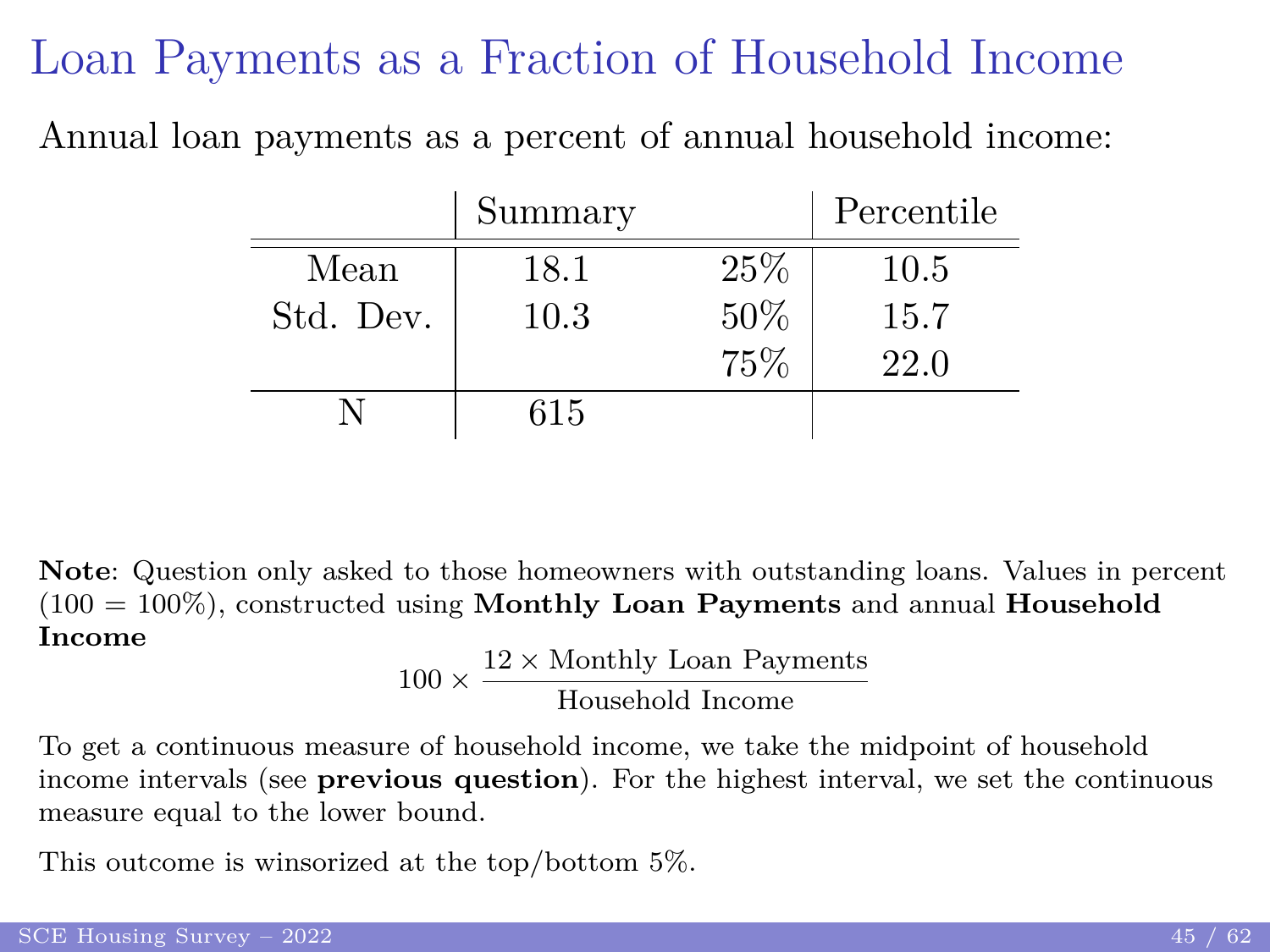### History of Missed Payments

*During the past 12 months, did you miss two or more payments on any outstanding loans against your primary residence (including all mortgages and home equity loans)?*

|           | Summary |      | Percentile |
|-----------|---------|------|------------|
| Mean      | 0.0     | 25\% | 0.0        |
| Std. Dev. | 0.2     | 50%  | 0.0        |
|           |         | 75%  | 0.0        |
|           | ናንበ     |      |            |

**Note**: Question only asked to those homeowners with outstanding loans.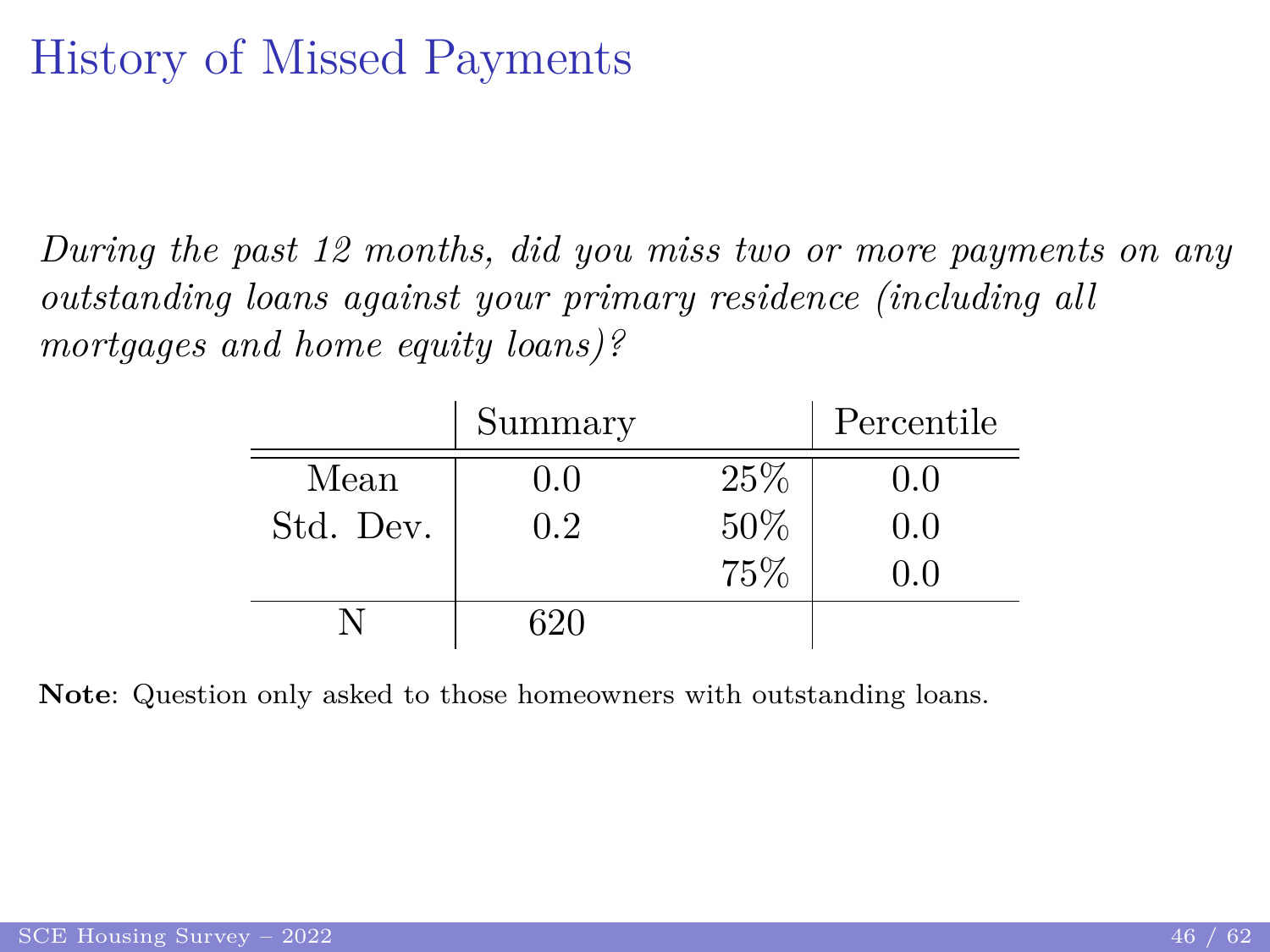# Risk of Missing Current Payments

*What do you think is the percent chance that over the next 12 months you will miss two or more payments on any outstanding loans against your home?*

|           | Summary |      | Percentile |
|-----------|---------|------|------------|
| Mean      | 2.9     | 25\% | 0.0        |
| Std. Dev. | 8.7     | 50%  | 0.0        |
|           |         | 75%  | 2.0        |
|           | 32O     |      |            |

**Note**: Question only asked to those homeowners with outstanding loans.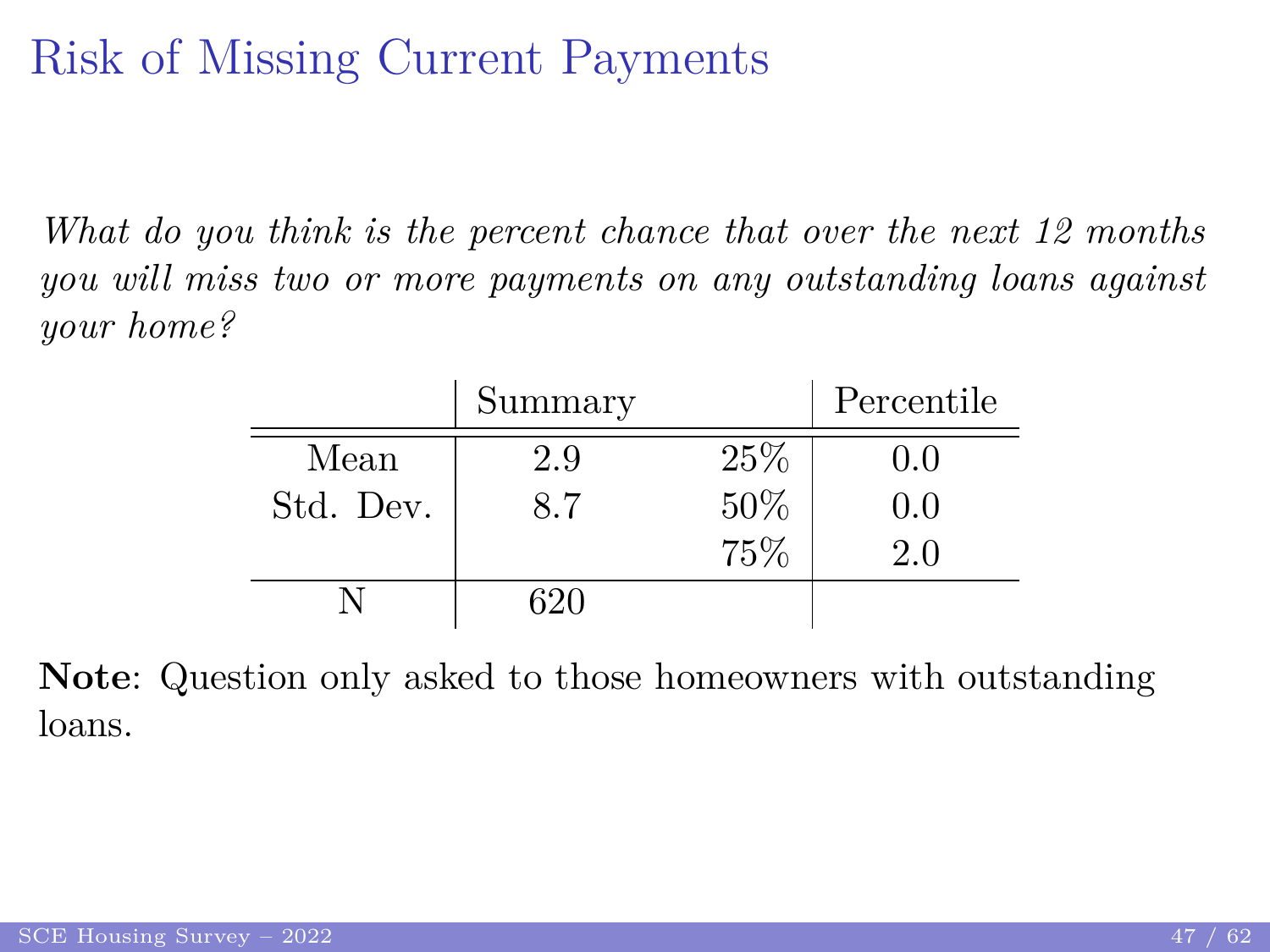#### Current Mortgage Rate

*And what is the current interest rate on your mortgage?*

|           | Summary |      | Percentile |
|-----------|---------|------|------------|
| Mean      | 3.6     | 25\% | 2.9        |
| Std. Dev. | 1.1     | 50%  | 3.4        |
|           |         | 75%  | 4.0        |
|           | 572     |      |            |

**Note:** Values in percent  $(100 = 100\%)$ . Question only asked to those respondents who currently have a mortgage.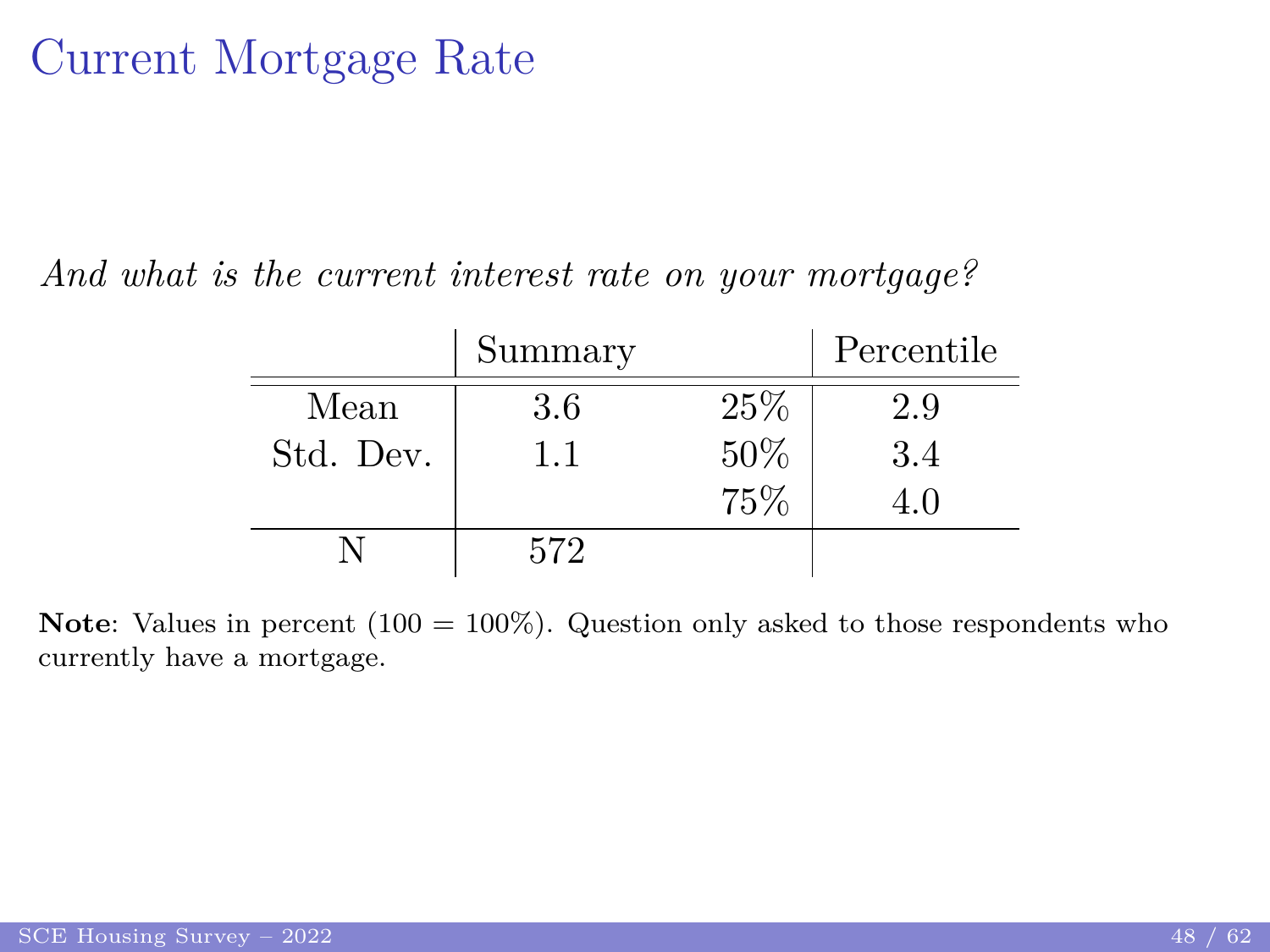*Have you ever refinanced the mortgage on your primary residence?*

|     | Percent |
|-----|---------|
| No  | 51.8    |
| Yes | 48.2    |
|     | 908.0   |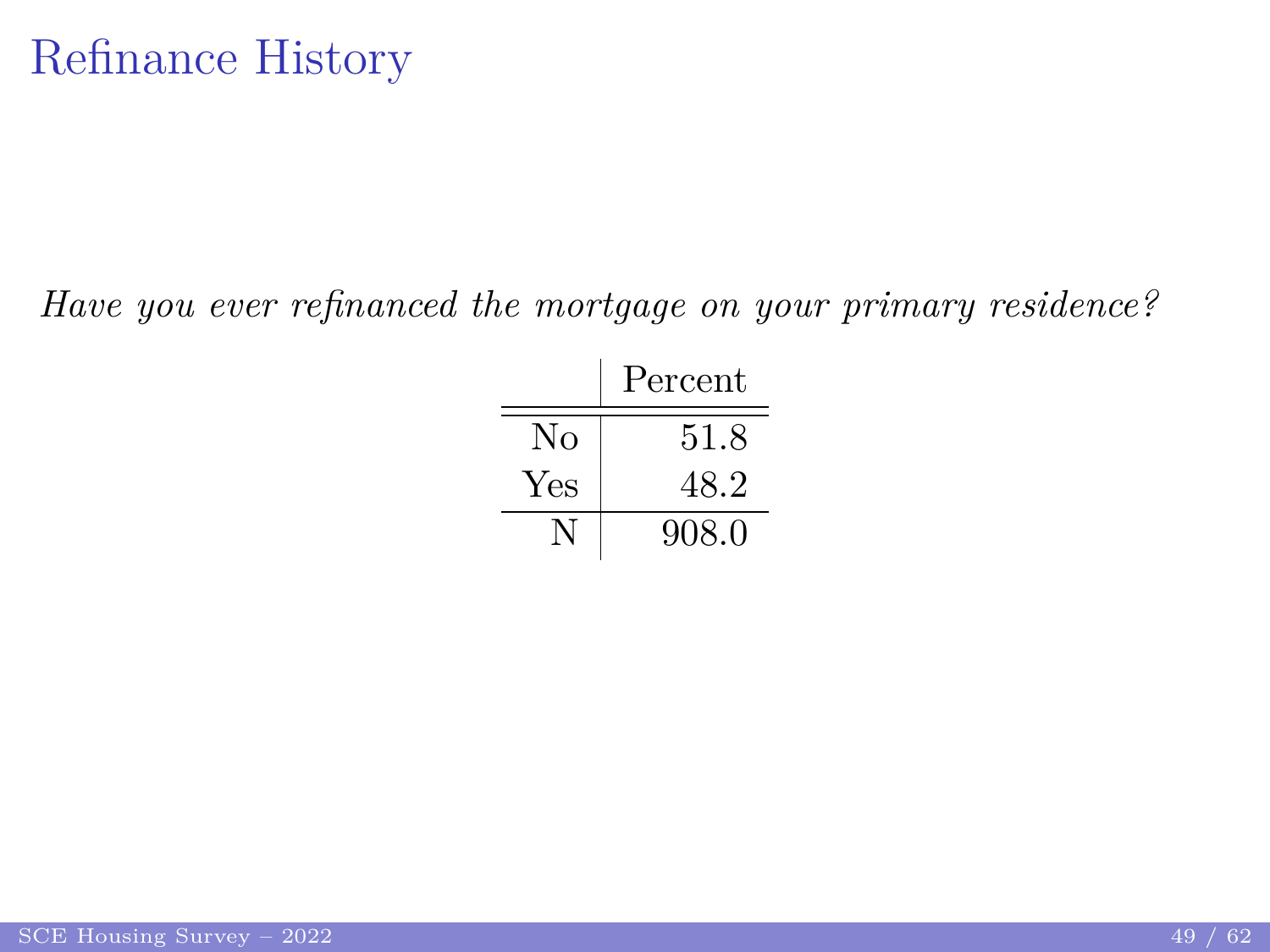# <span id="page-49-0"></span>Nonowner Questions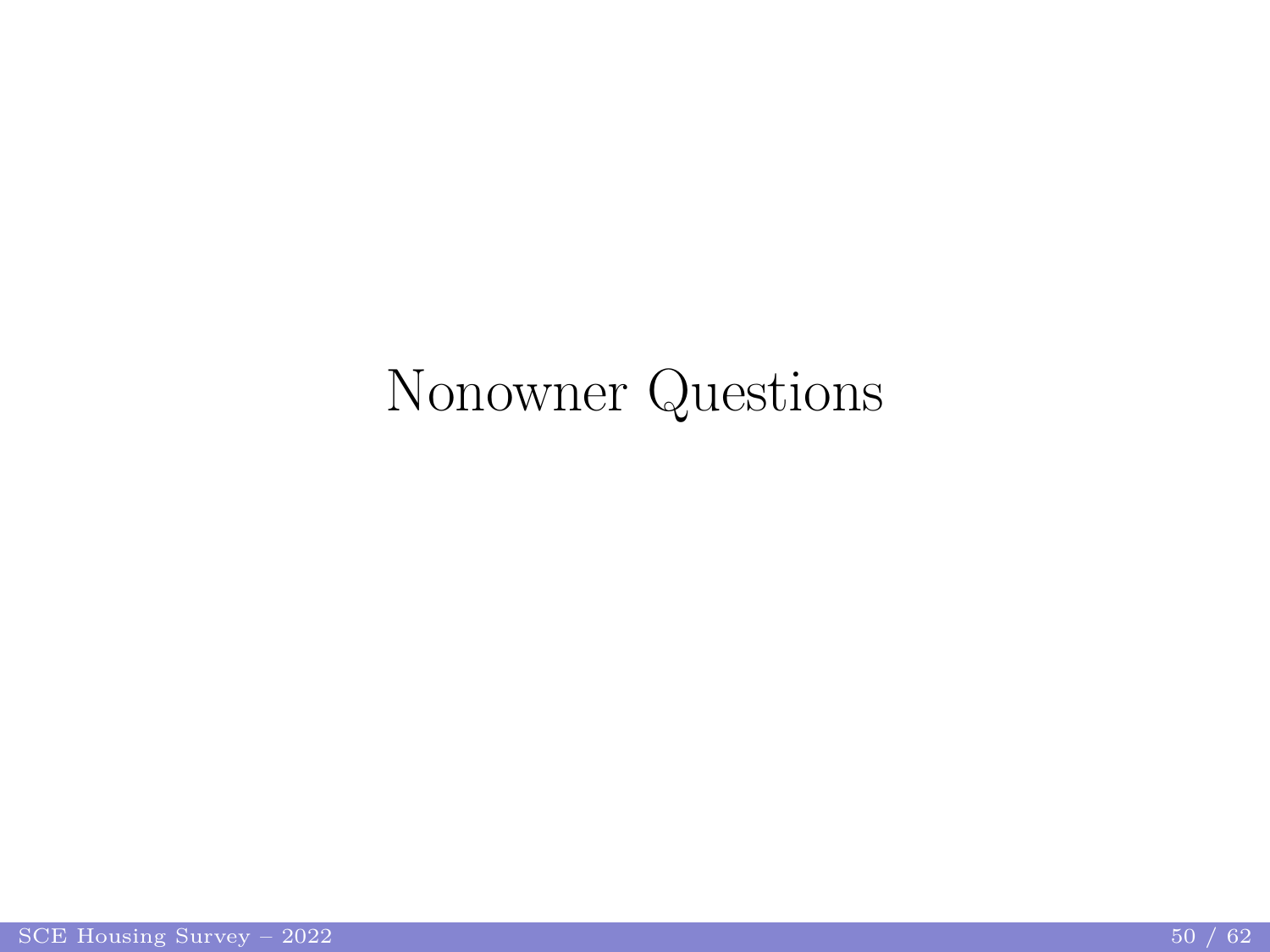# Beginning of Lease

*In what year did you start renting your current primary residence?*

|            | Percent |
|------------|---------|
| $< 1$ yr   | 16.7    |
| $1-2$ yrs  | 21.6    |
| $2-3$ yrs  | 16.1    |
| $4-5$ yrs  | 2.8     |
| $6-7$ yrs  | 5.2     |
| $8-10$ yrs | 6.9     |
| $> 10$ yrs | 30.7    |
|            | 334.0   |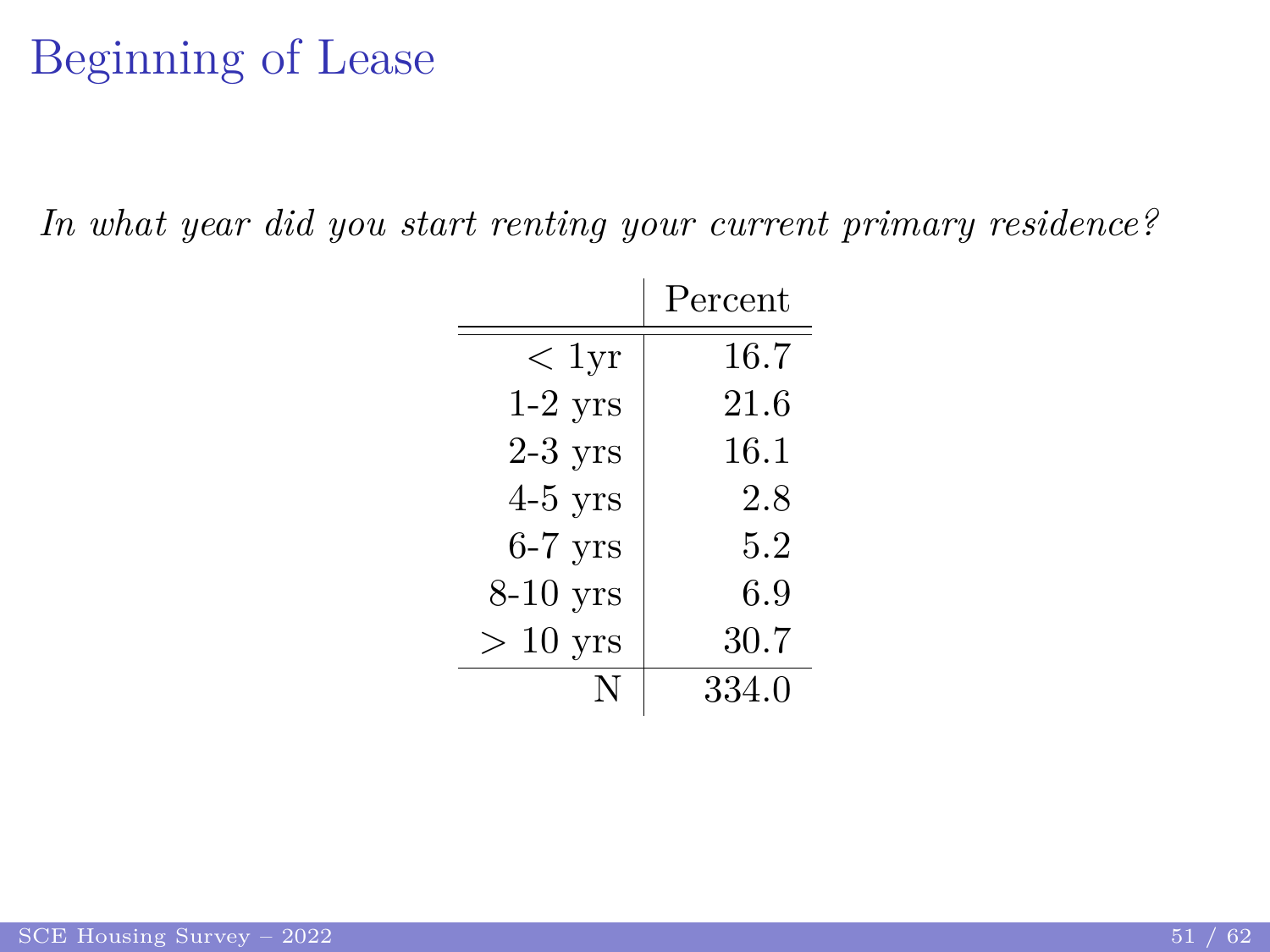#### Expected Tenure in Residence

*When you moved to your primary residence, how long did you expect to stay in this home?*

|            | Percent |
|------------|---------|
| $< 1$ yr   | 16.7    |
| $1-2$ yrs  | 21.6    |
| $2-3$ yrs  | 16.1    |
| $4-5$ yrs  | 2.8     |
| $6-7$ yrs  | 5.2     |
| $8-10$ yrs | 6.9     |
| $>10$ yrs  | 30.7    |
| N          | 334.0   |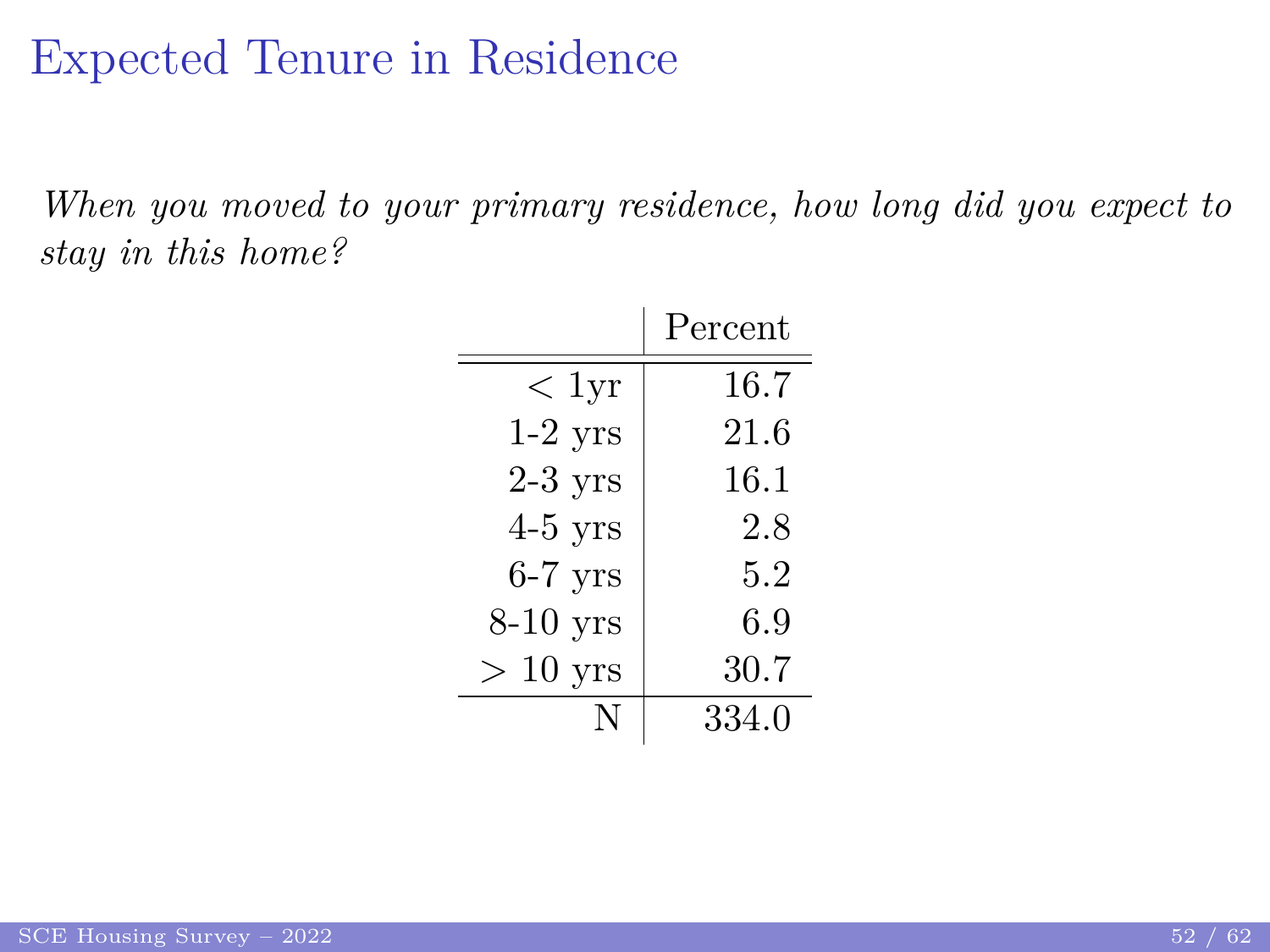#### <span id="page-52-0"></span>Current Monthly Rent

*How much is the total monthly rent for your home (regardless of whether you pay the whole amount yourself or you split it with others)?*

|           | Summary |      | Percentile |
|-----------|---------|------|------------|
| Mean      | 1043.8  | 25\% | 600.0      |
| Std. Dev. | 594.7   | 50%  | 900.0      |
|           |         | 75%  | 1350.0     |
|           | 332     |      |            |

**Note**: This outcome is winsorized at the top/bottom 5%.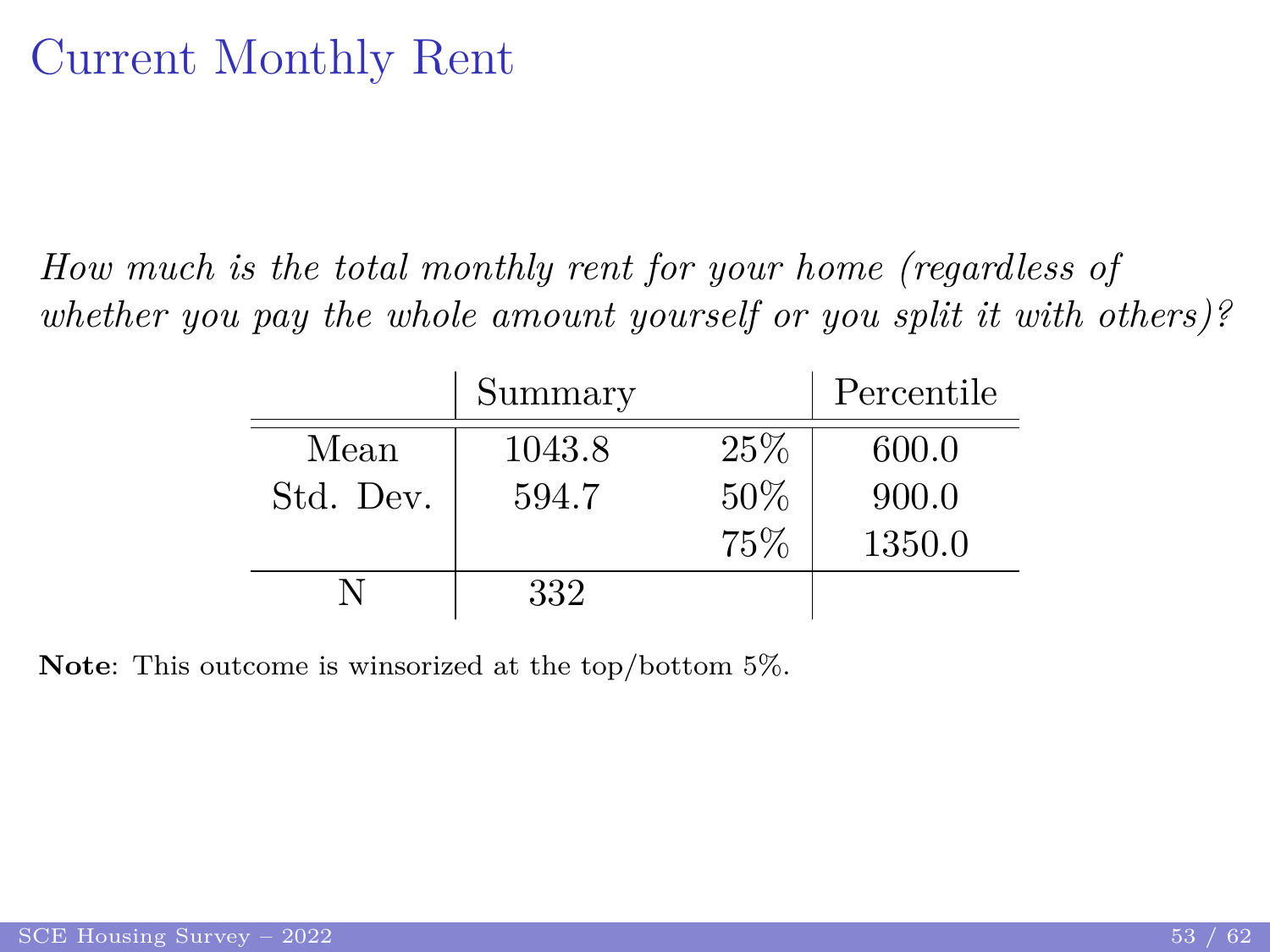Annual Rent as a Fraction of Household Income Annual monthly rent payments as a percent of annual household income:

|           | Summary |      | Percentile |
|-----------|---------|------|------------|
| Mean      | 42.2    | 25\% | 17.8       |
| Std. Dev. | 42.3    | 50%  | 27.4       |
|           |         | 75%  | 44.6       |
|           | 331     |      |            |

**Note:** Values in percent (100 = 100%), constructed using **[Current Monthly Rent](#page-52-0)**<sup>\*</sup> and annual **[Household Income](#page-7-0)**

$$
100 \times \frac{12 \times \text{Current Monthly Rent}}{\text{Household Income}}
$$

To get a continuous measure of household income, we take the midpoint of **[household](#page-7-0) [income intervals](#page-7-0)**. For the highest interval, we set the continuous measure equal to the lower bound.

This outcome is winsorized at the top/bottom 5%.

\*Ratio likely biased upwards as "Current Monthly Rent" (see **[previous slide](#page-52-0)**) corresponds to the total rent for the unit, regardless of whether payments are split with roommates or other non-family members living in the unit.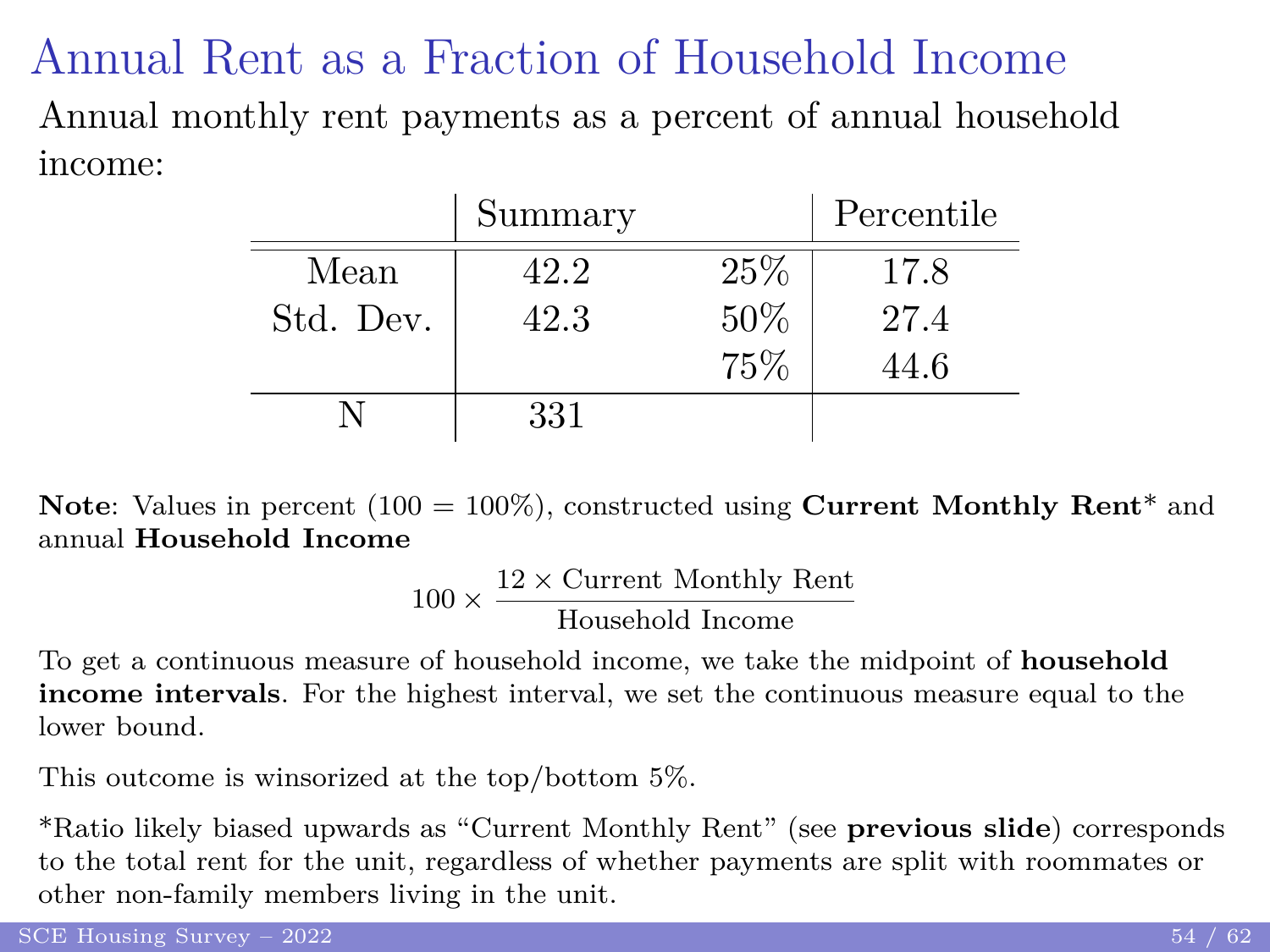#### Expected Future Rent Change

*What do you think the rent for the home you are currently in will be one year and five years from today?*

|                               |      |                              | Percentile |     |        |     |
|-------------------------------|------|------------------------------|------------|-----|--------|-----|
|                               | Mean | Std. Dev. $\vert 25\% \vert$ |            | 50% | $75\%$ |     |
| Exp. Annual Rent Change, 1yr  | 11.2 | 18.6                         | 0.0        | 5.0 | 11.6   | 324 |
| Exp. Annual Rent Change, 5yrs | -4.7 | 4.8                          | 1.6        | 4.0 |        | 323 |

**Note**: Values are percent change, annualized (100 = 100%). *T* Year annual percent change constructed with **[Current Monthly Rent](#page-52-0)** as follows:

$$
\left(\frac{\text{Exp. Future Monthly Rent, } T \text{ Years From Today}}{\text{Current Monthly Rent}}\right)^{(1/T)} - 1
$$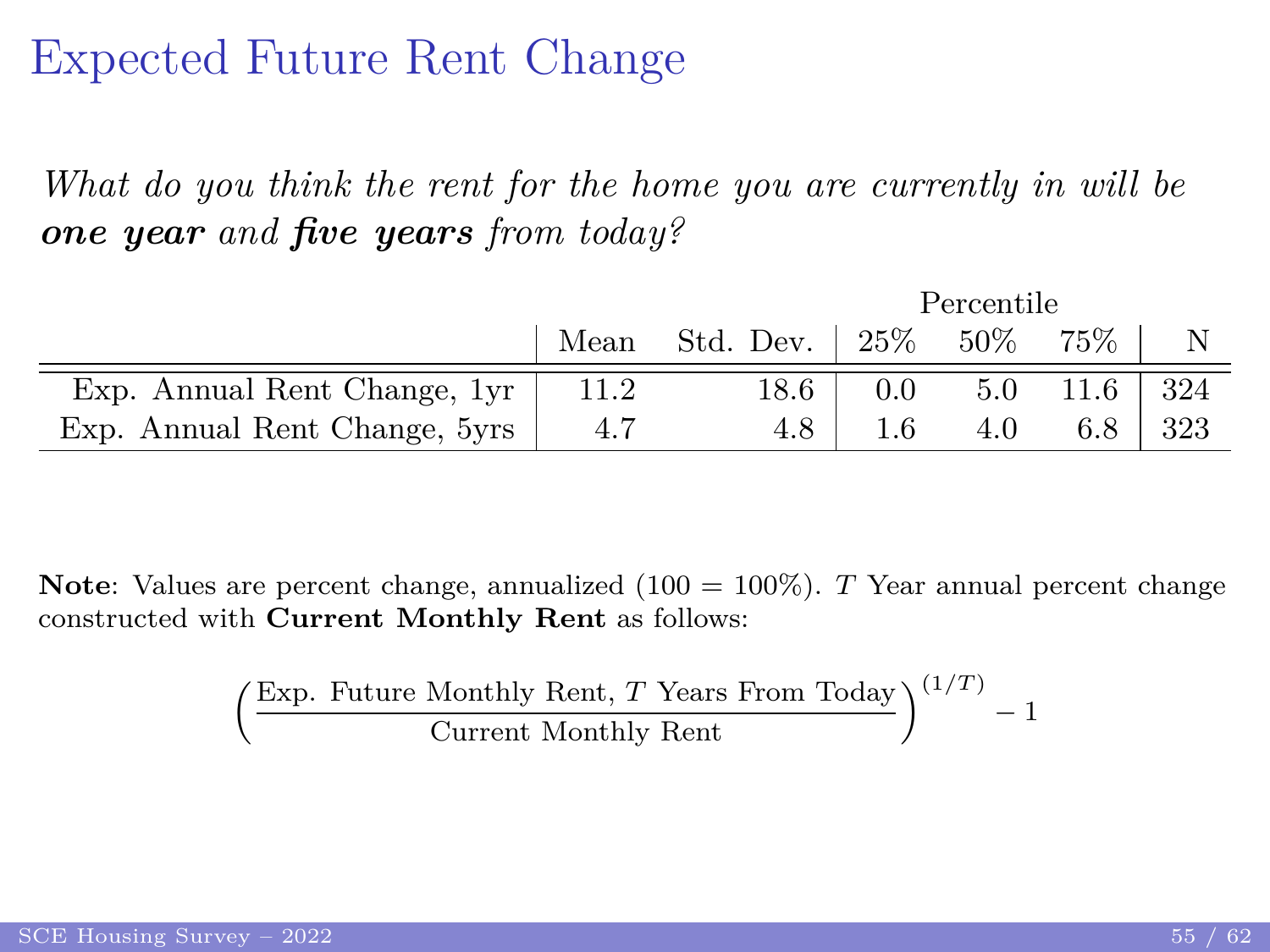#### <span id="page-55-0"></span>Unable to Make Rent Payments

*Were you unable to make a rent payment over the past 12 months?*

|     | Percent |
|-----|---------|
| No  | 87.7    |
| Yes | 12.3    |
|     | 334.0   |

**Note**: Question only asked to respondents who rent their primary residence.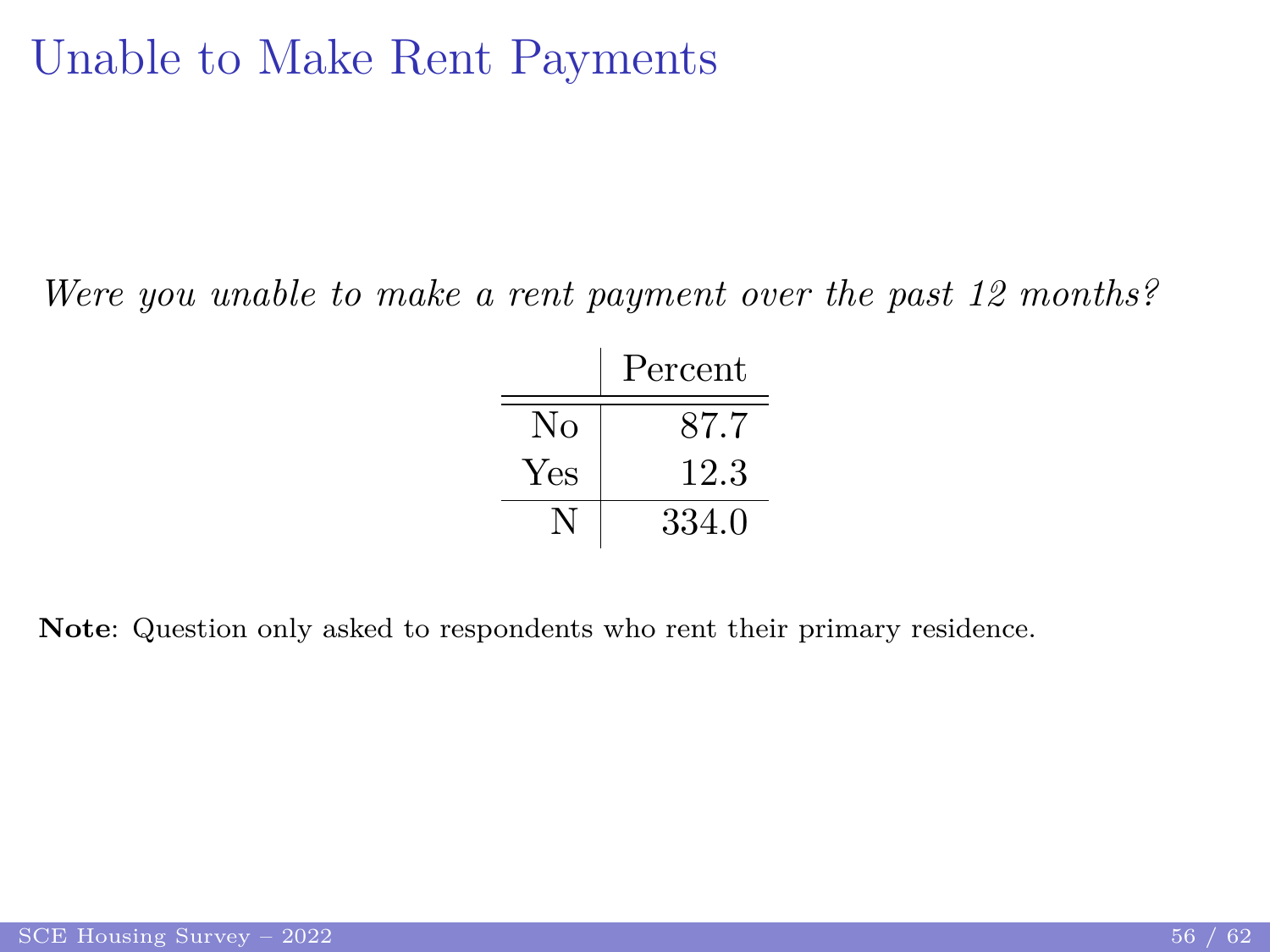### Reasons for Missed Payments

*Which of the following are reasons you were unable to make a rent payment?*

|                             | Pct  |
|-----------------------------|------|
| Health issues/medical bills | 23.5 |
| A disability                | 18.8 |
| Job loss/unemployment       | 32.2 |
| Reduction in income         | 36.0 |
| Death of a spouse           | 5.6  |
| Separation or divorce       | 0.0  |
| Increase in rent            | 13.5 |
| Accidentally forgot to pay  | 0.0  |
| Other                       | 23.6 |
| N                           | 33.0 |

**Note**: Question only asked to those respondents who have missed a rent payment (see **[previous slide](#page-55-0)**).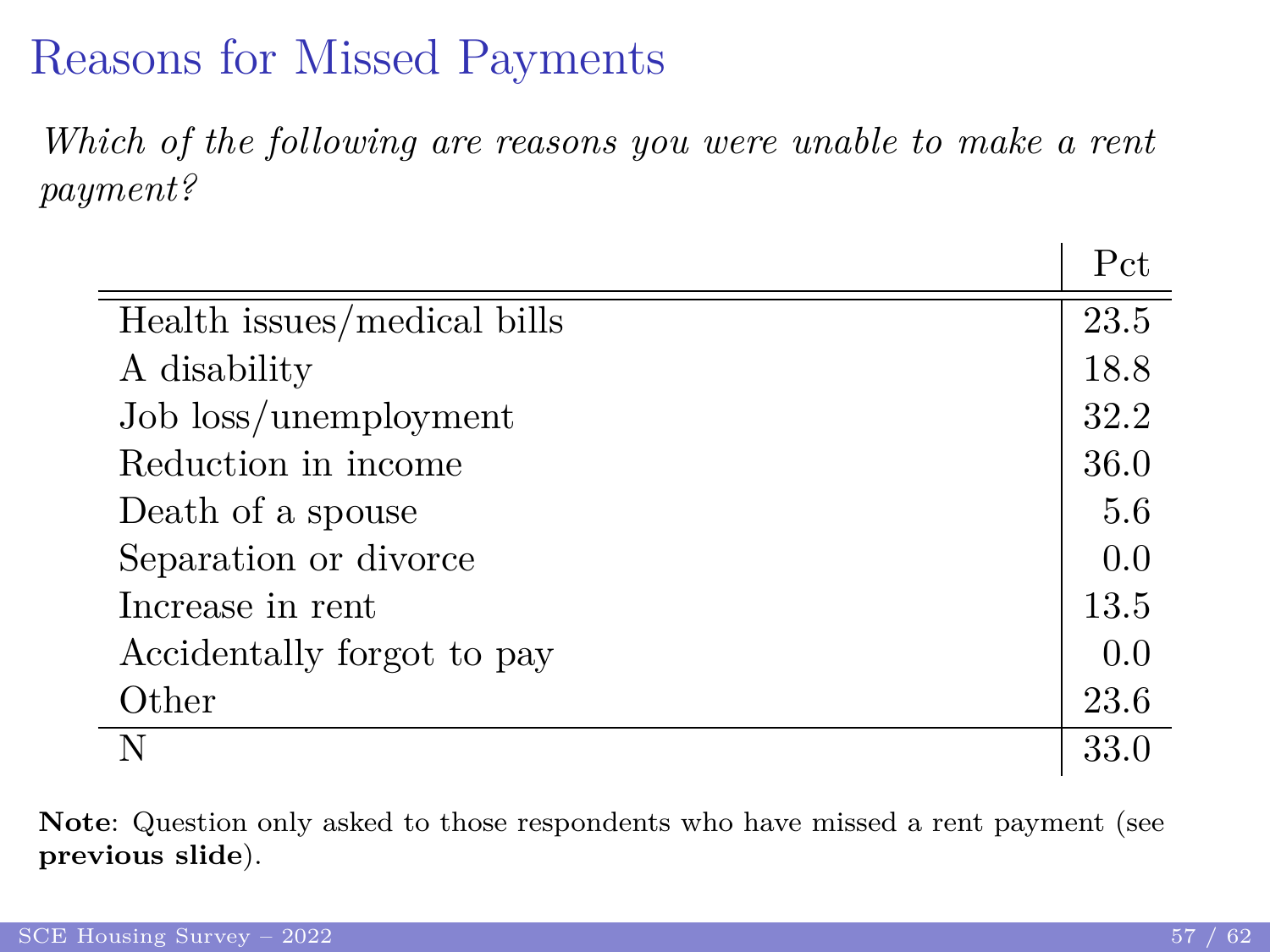#### Chance of Missing Payments

*What do you think is the percent chance that over the next 12 months you will be unable to make a rent payment?*

|           | Summary |      | Percentile |
|-----------|---------|------|------------|
| Mean      | 12.0    | 25\% | 0.0        |
| Std. Dev. | 20.6    | 50%  | 3.0        |
|           |         | 75%  | 10.0       |
|           | 334     |      |            |

**Note**: Question only asked to respondents who rent their primary residence.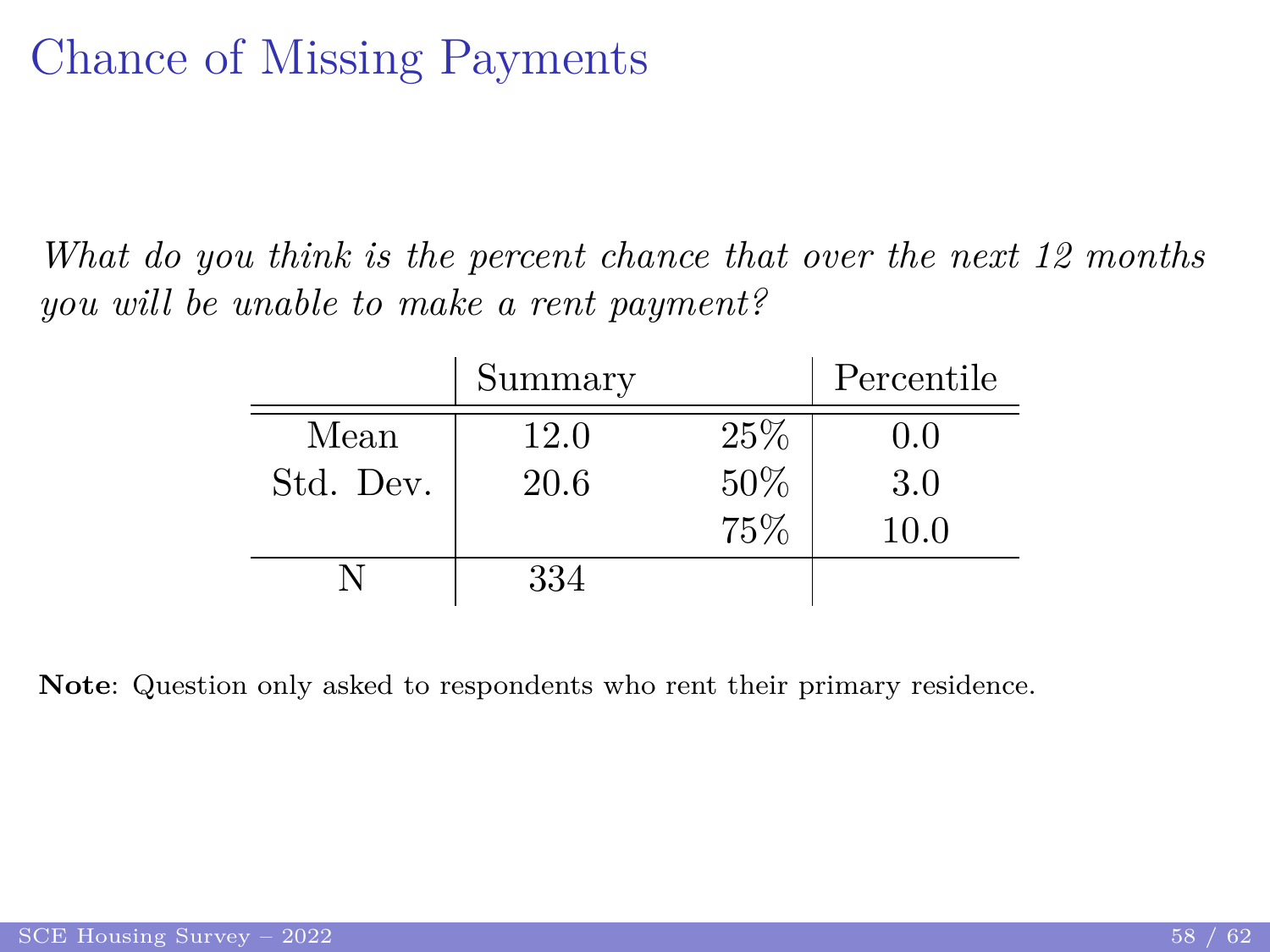## Ease of Obtaining Financing

*If you wanted to buy a home today, do you think it would be easy or difficult for you to obtain a home mortgage?*

|                    | Percent |
|--------------------|---------|
| Very easy          | 7.2     |
| Somewhat easy      | 13.3    |
| Neither            | 16.3    |
| Somewhat difficult | 29.7    |
| Very difficult     | 33.5    |
|                    | 334.0   |

**Note**: Question only asked to respondents who rent their primary residence.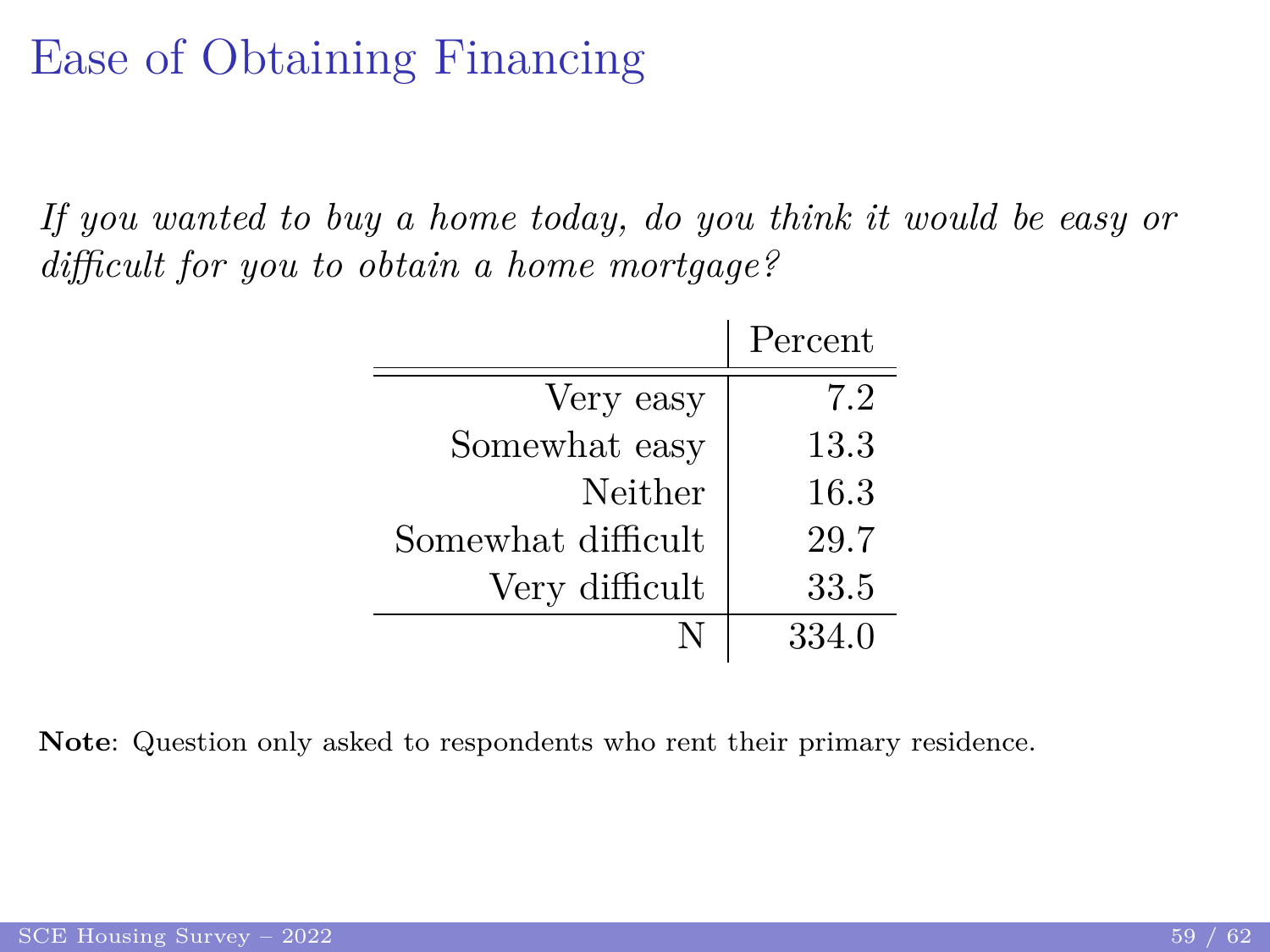Historical Home Ownership Among Nonowners

*Have you ever owned a home?*

|     | Percent |
|-----|---------|
| No  | 69.1    |
| Yes | 30.9    |
|     | 334.0   |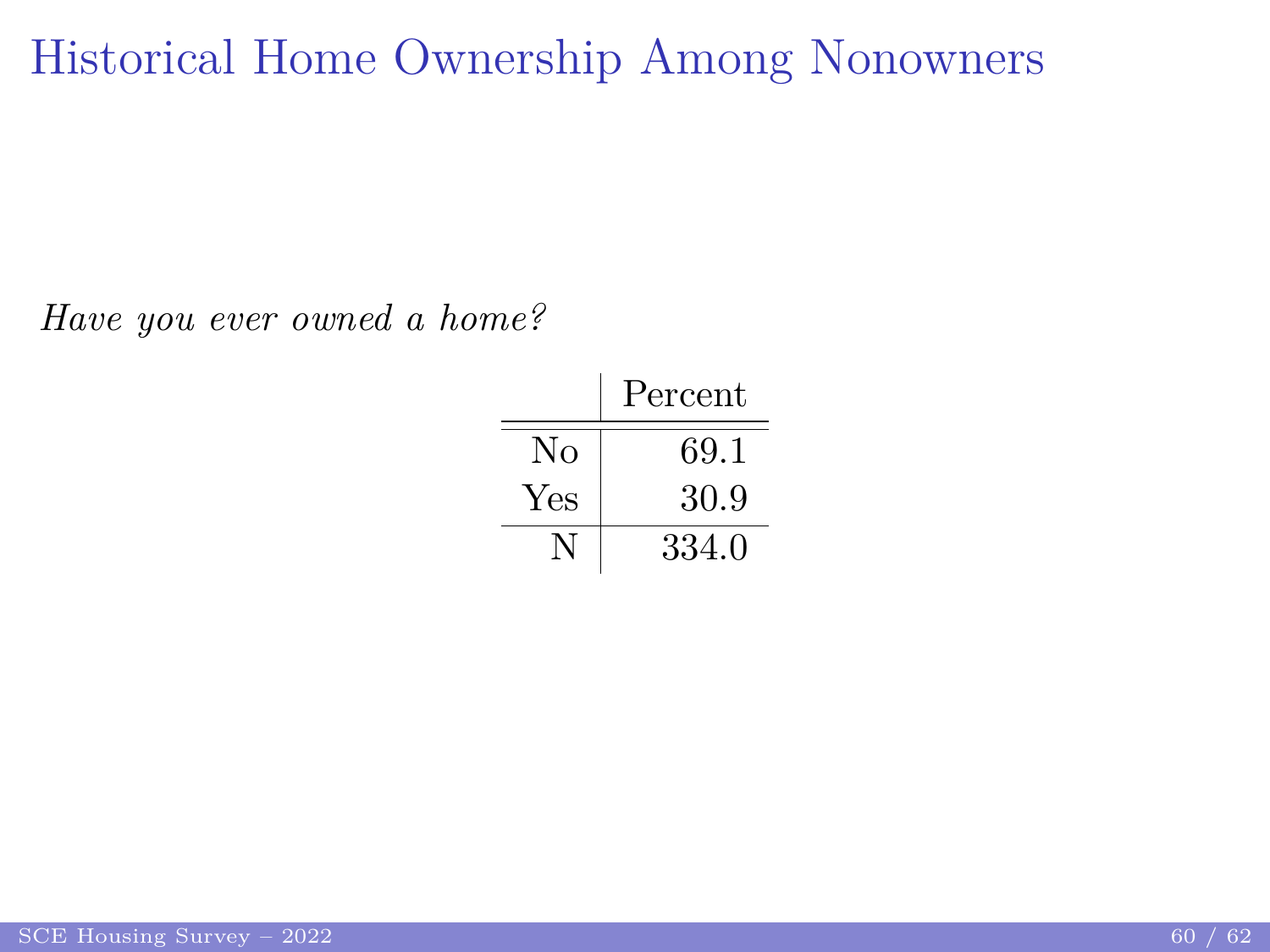# Chance of Owning in the Future

*What do you think is the percent chance that you will own a primary residence at some point in the future?*

|           | Summary |     | Percentile |
|-----------|---------|-----|------------|
| Mean      | 43.3    | 25% | 9.0        |
| Std. Dev. | 36.0    | 50% | 41.0       |
|           |         | 75% | 80.0       |
|           | 334     |     |            |